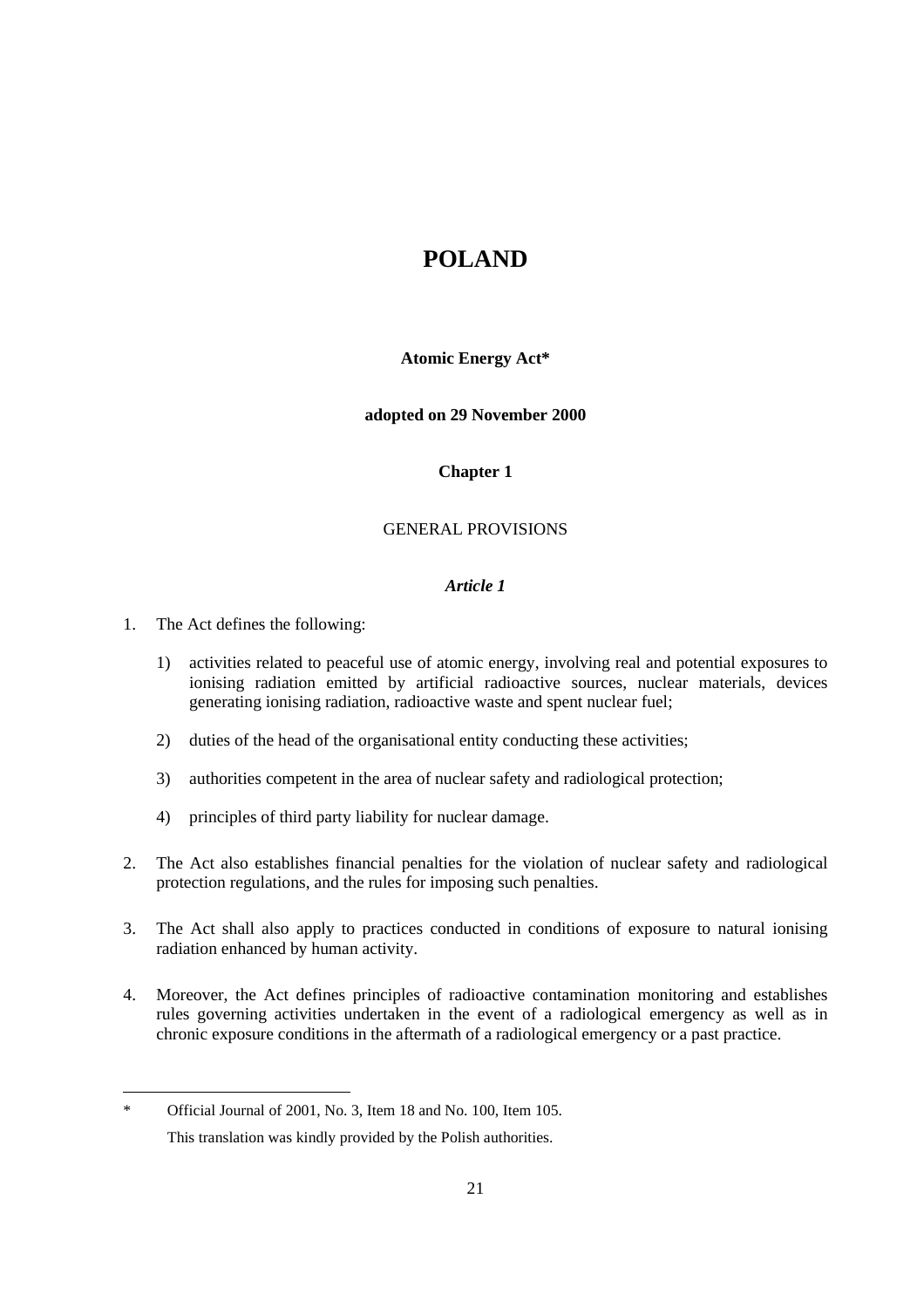Activities and practices referred to in Article  $1(1)(1)$  and Article  $1(3)$  shall be permitted after undertaking the measures defined in appropriate regulations, aimed at ensuring the safety and protection of human life and health, as well as protection of property and the environment.

### *Article 3*

For the purposes of this Act, the following terms have the meaning hereby assigned to them:

- 1) nuclear safety conditions reached through all of the organisational and technical measures undertaken to prevent radiological emergencies related to practices involving nuclear materials, and to mitigate their consequences:
- 2) dose limit radiation dose expressed as effective dose or equivalent dose, established for specified groups of persons, and involving controlled occupational exposure, which shall not be exceeded, except under circumstances provided for in this Act;
- 3) absorbed dose the energy absorbed per unit mass of matter, averaged over an organ or a tissue of an exposed person;
- 4) equivalent dose absorbed dose in an organ or a tissue, derived by taking into account the type and energy of the ionising radiation;
- 5) effective dose sum of equivalent doses from external and internal exposures, derived using appropriate tissue or organ weighting factors, and representing a whole body exposure;
- 6) intervention measures activities performed to prevent or to mitigate human exposure resulting from a radiological emergency, as defined in Article 90;
- 7) organisational entity each entity engaged in activities involving exposure;
- 8) decommissioning of a nuclear facility bringing a nuclear facility or device to a status which allows the conduct of any activity with no limitations from the nuclear safety and radiological protection viewpoint;
- 9) decommissioning of a radioactive waste or spent nuclear fuel repository bringing the site of a radioactive waste or spent nuclear fuel repository to a status which allows the conduct of any activity with no limitations from the nuclear safety and radiological protection viewpoint;
- 10) dose constraint a restriction on the prospective individual doses which may result from a defined source, for use at the planning stage of radiation protection in connection with optimisation;
- 11) nuclear material material containing fissionable isotopes (nuclides), in particular the isotopes of uranium, plutonium or thorium, in quantities which may not be disregarded from the viewpoint of nuclear material accountancy, including nuclear fuel;
- 12) exposure a process of exposing the human body to ionising radiation;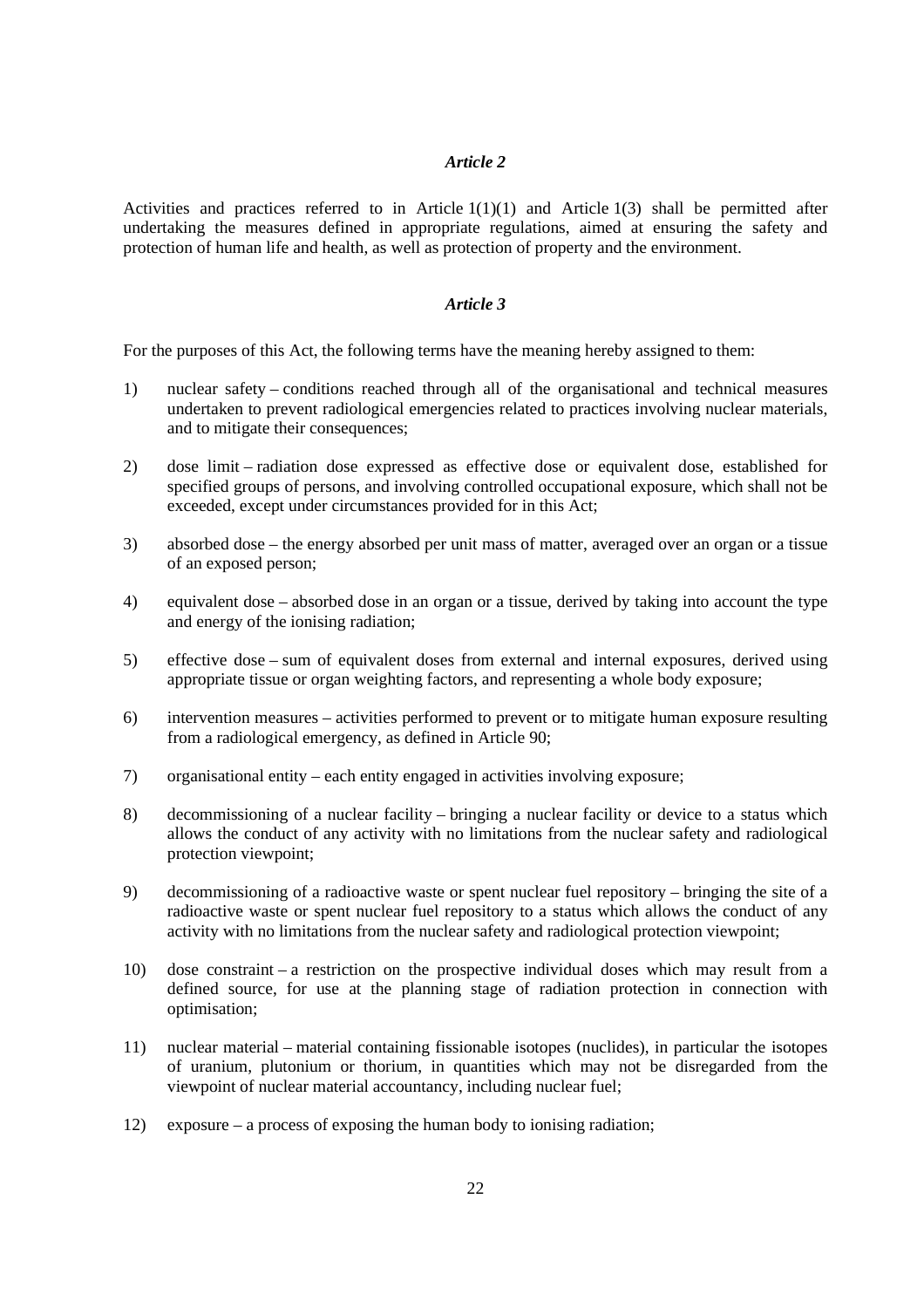- 13) nuclear facility a facility or an installation designed for manufacturing, use, processing, storage and disposal of nuclear material in quantities allowing a self-sustained nuclear fission chain reaction;
- 14) physical protection all organisational and technical measures aimed at ensuring effective protection of nuclear facilities and nuclear materials against theft, or acts of terrorism, diversion, or sabotage;
- 15) radiological protection prevention of human exposure and environmental contamination, and if such prevention is not possible – limitation of their consequences to the as low as reasonably achievable level, taking into account economic, social and health factors;
- 16) radioactive waste solid, liquid or gaseous waste containing radioactive substances or contaminated by such materials, assigned to the waste categories specified in Article 47;
- 17) radioactive waste management all practices involving processing, handling, storage and disposal of radioactive waste, including facility decommissioning;
- 18) spent nuclear fuel management all practices involving reprocessing, handling, storage or disposal of spent nuclear fuel, including facility decommissioning;
- 19) intervention level numerical value of the effective or equivalent dose, or the level of radioactive isotope content in foodstuffs, drinking water and feeding stuffs, which necessitates the consideration of specific remedial action if there is a possibility of exceeding this value;
- 20) quality assurance program system of actions to guarantee compliance with specified requirements of radiological protection and nuclear safety;
- 21) ionising radiation radiation composed of directly or indirectly ionising particles, or of both those types of particles, or electromagnetic waves of a wavelength of 100 nm (nano-meters), or less;
- 22) natural radiation ionising radiation emitted from natural sources of terrestrial and cosmic origin;
- 23) spent nuclear fuel storage facility nuclear facility intended for the safe, secure, stable and protected storage of spent nuclear fuel, after its unloading from the nuclear reactor or from the fuel pool at the reactor and before its handing over for reprocessing or for disposal as radioactive waste;
- 24) storage holding of radioactive waste or spent fuel with the intention of its retrieval for processing, reprocessing or disposal;
- 25) spent nuclear fuel reprocessing process or operation aimed at partial or total extraction of radioactive isotopes from spent nuclear fuel for their further use;
- 26) radioactive waste processing process or operation to minimise the volume of waste, waste segregation according to waste category and preparation for transport;
- 27) radioactive waste or spent nuclear fuel disposal emplacement of radioactive waste or spent nuclear fuel in a facility designed for this purpose with no intention of retrieval;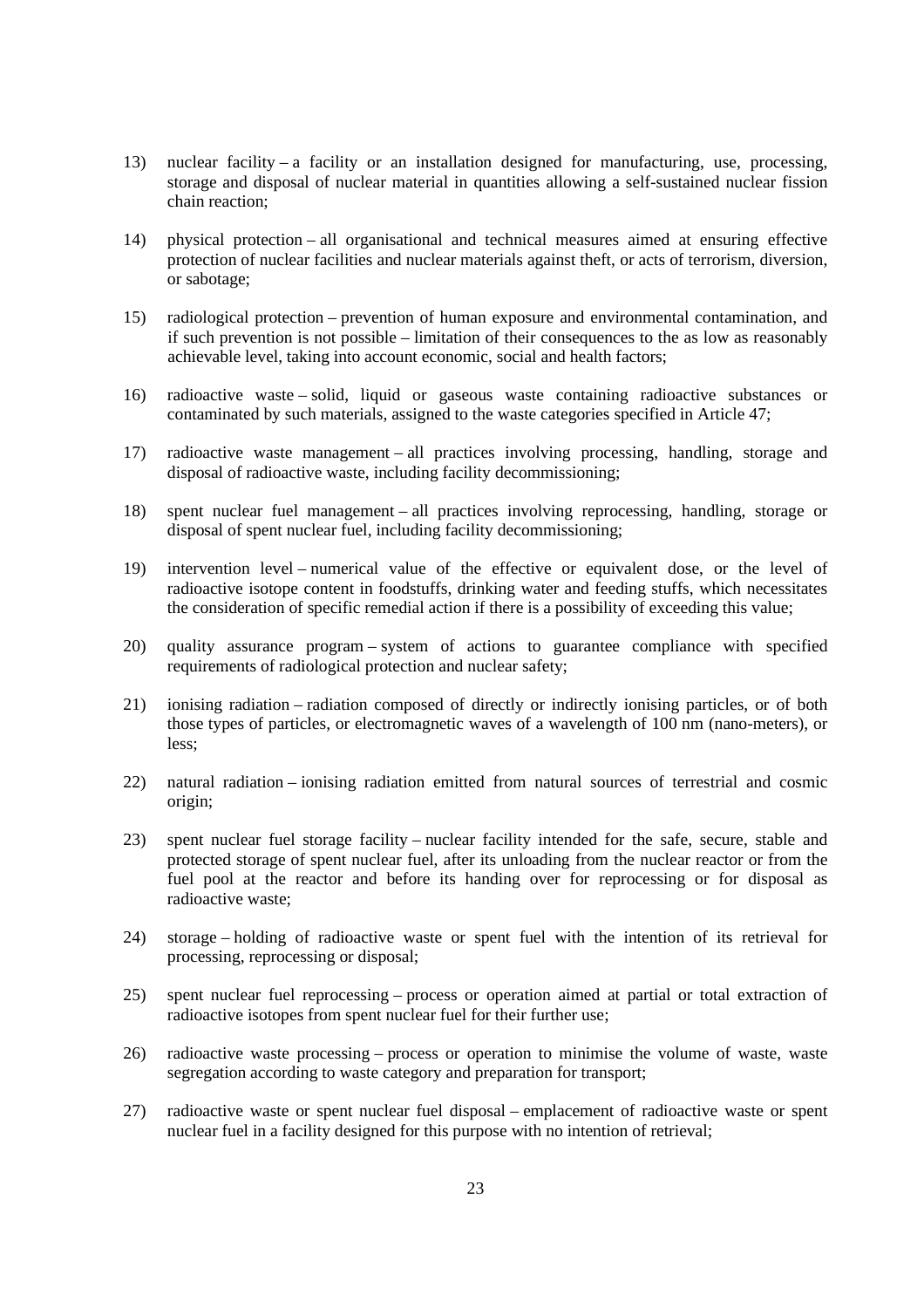- 28) radioactive substance material containing one or more radioactive isotopes, with activity or radioactive concentration that can not be disregarded from the radiological protection viewpoint;
- 29) spent nuclear fuel nuclear fuel that has been irradiated in and permanently removed from a nuclear reactor core;
- 30) potential exposure exposure which is possible and for which the probability and magnitude may be estimated beforehand;
- 31) closure of a radioactive waste or spent nuclear fuel repository discontinuation of further shipments of radioactive waste or spent nuclear fuel to the repository, decided upon by an appropriate authority, and accomplishment of all works necessary to ensure the facility's safety and security;
- 32) radiological emergency hazardous situation which requires urgent remedial actions for protection of workers or of the general public;
- 33) radioactive source a radioactive substance made ready for use of its ionising radiation;
- 34) ionising radiation source a radioactive source, device containing such source, device generating ionising radiation or an installation emitting radioactive substances.

## **Chapter 2**

### LICENCES ADDRESSING NUCLEAR SAFETY AND RADIOLOGICAL PROTECTION ISSUES

- 1. Any practice involving exposures and concerning:
	- 1) manufacturing, processing, storage, disposal, transport or use of and trade in nuclear materials, radioactive sources, radioactive waste and spent nuclear fuel;
	- 2) construction, commissioning, experimental or steady state operation and decommissioning of nuclear facilities;
	- 3) construction, operation, closure and decommissioning of radioactive waste repositories and spent nuclear fuel repositories, and construction and operation of storage facilities for spent nuclear fuel;
	- 4) manufacture, installation, use and maintenance of devices containing radioactive sources and trade in such devices;
	- 5) manufacture, purchase, commissioning and use of devices generating ionising radiation;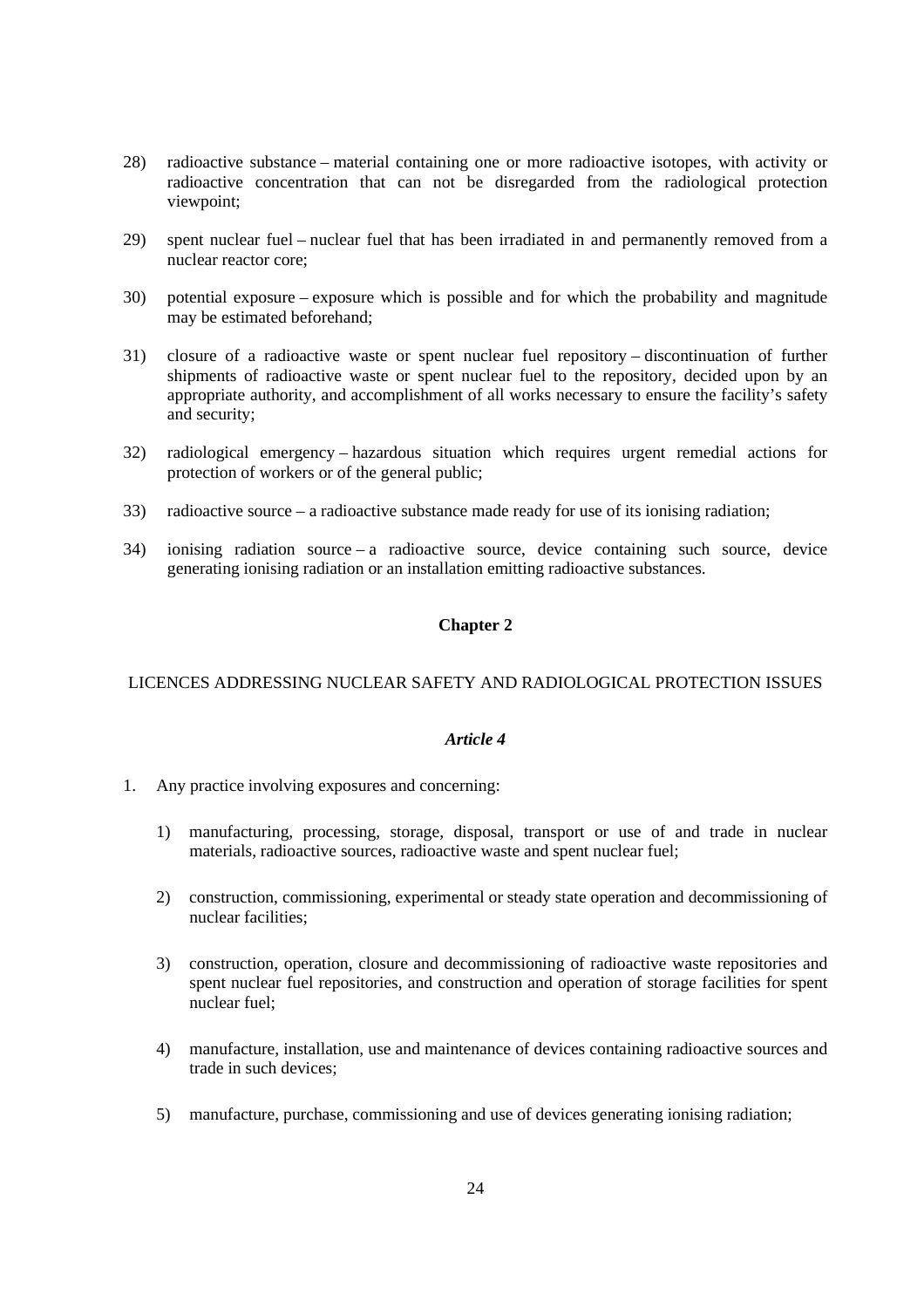- 6) commissioning of laboratories and workrooms using ionising radiation sources, including X-ray laboratories;
- 7) deliberate addition of radioactive substances in the processes of manufacturing consumer and medicinal products and trade in such goods;
- 8) deliberate administration of radioactive substances to humans and animals for medical or veterinary diagnostics, therapeutic purposes or for research;
- 9) shall require a licence or a notification from the viewpoint of nuclear safety and radiological protection, subject to Article 6(1).
- 2. Practices involving the addition of radioactive substances to foodstuffs, toys, personal jewellery or cosmetic products, as well as the import of such products into, and export from the territory controlled by Polish customs, shall be prohibited.

- 1. Applications to issue a licence for practices referred to in Article 4(1) or the notification of such practices shall be submitted by the head of the organisational entity.
- 2. Licences shall be issued by or the notification shall be made to the President of the National Atomic Energy Agency, hereinafter referred to as "the Agency's President", subject to Paragraph 3.
- 3. Licence for manufacturing, acquiring, commissioning and operating for medical purposes X-ray sets with radiation energy up to 300 keV (kilo electron-volt) shall be issued by the sanitary inspector of the *Voivod* (regional governor), or in the case of organisational entities subordinated to or supervised or established by the Minister for National Defence – by the military sanitary inspector.
- 4. The bodies referred to in Paragraphs 2 and 3 shall establish and maintain a register of those organisational entities whose practices require at least a notification.
- 5. Decisions to withdraw a licence shall establish the method for ensuring safety of nuclear materials, ionising radiation sources, radioactive waste or spent nuclear fuel in the possession of the organisational entity.
- 6. In all matters not regulated by this Act and concerning the licences, the provisions of the Act of Parliament of 19 November 1999 on Business Enterprises (O.J. of 1999, No. 101, Item 1178, and O.J. of 2000, No. 86, Item 958 and No. 114, Item 1193) shall apply.
- 7. Use for economic purposes of industrial waste containing natural radioactive isotopes shall be subject to the rules defined in the regulations on environmental protection.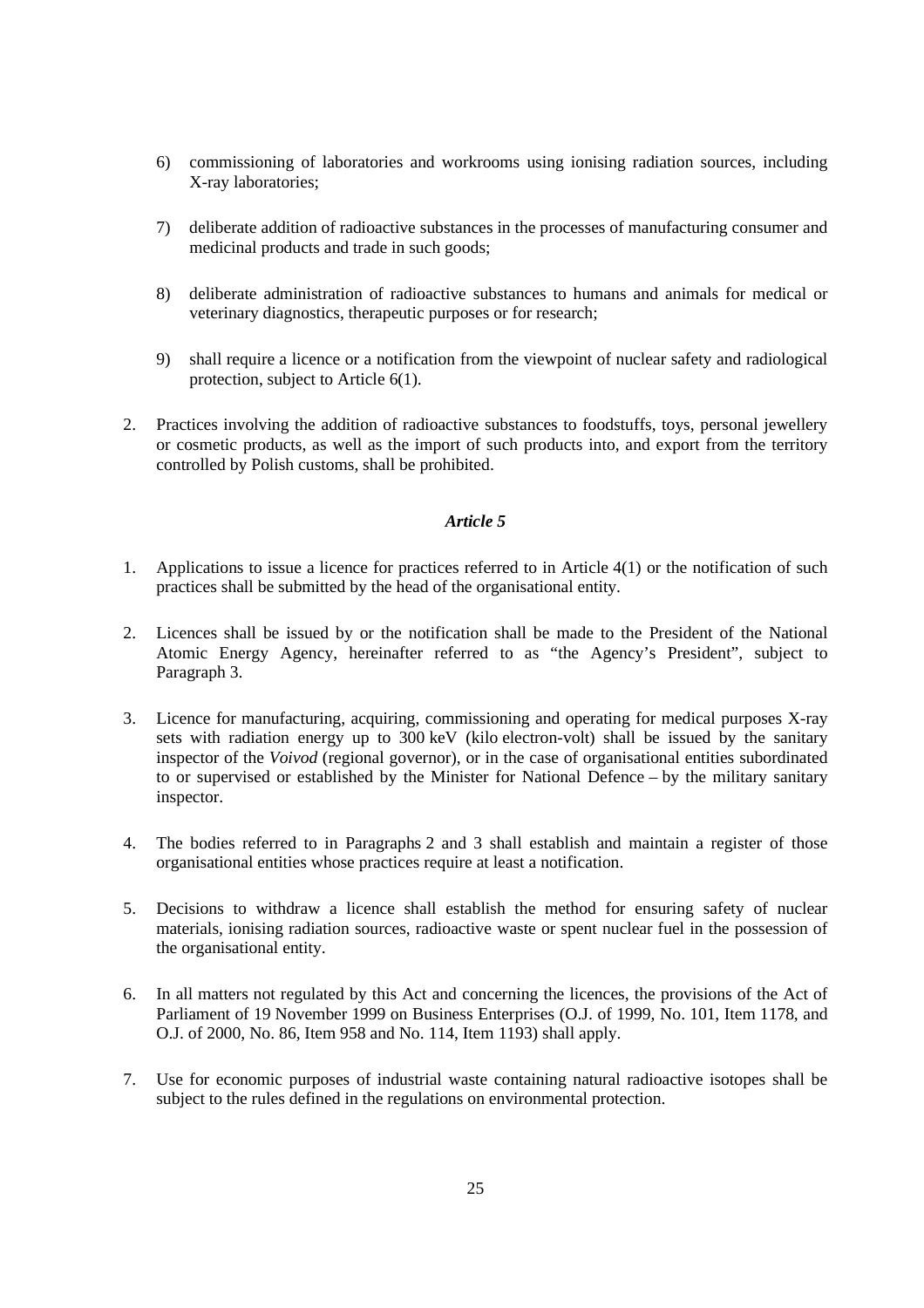The Council of Ministers shall establish by regulations:

- 1) cases where practices referred to in Article 4(1) shall be exempted from obtaining a licence or from issuing a notification, and cases where such practices may be performed on the basis of a notification, by defining appropriate exemption criteria in the form of limiting values for radioactive isotopes total activity and radioactivity concentration;
- 2) documents required together with a licence application submitted for practices referred to in Article 4(1) or with the notification of such practices**,** which are necessary to confirm that the applicant fulfils the conditions satisfying nuclear safety and radiological protection requirements, taking into account specific characteristics of various practices as well as the actions of the authority issuing the licence or receiving the notification in the event that the content of such documents is not sufficient to prove that these conditions have been fulfilled;
- 3) requirements concerning natural radioactive isotope content in raw materials and in construction materials used in the buildings intended for humans and livestock and also in industrial waste used in the construction industry, as well as the control over the content of such isotopes.

## **Chapter 3**

## NUCLEAR SAFETY RADIOLOGICAL PROTECTION AND HEALTH PROTECTION OF WORKERS

- 1. Responsibility for compliance with nuclear safety and radiological protection requirements shall rest with the head of the organisational entity pursuing the activities involving exposure.
- 2. An organisational entity conducting practices for which a licence is required shall establish and implement a quality assurance program.
- 3. In an organisational entity conducting practices for which a licence is required, nuclear safety and radiological protection conditions shall be supervised by an authorised radiological protection inspector.
- 4. An application to be authorised to become a radiological protection inspector may be filed by the interested party or by the head of the appropriate organisational entity.
- 5. An authorisation to become a radiological protection inspector shall be granted to an individual who:
	- 1) is fully qualified from the legal point of view;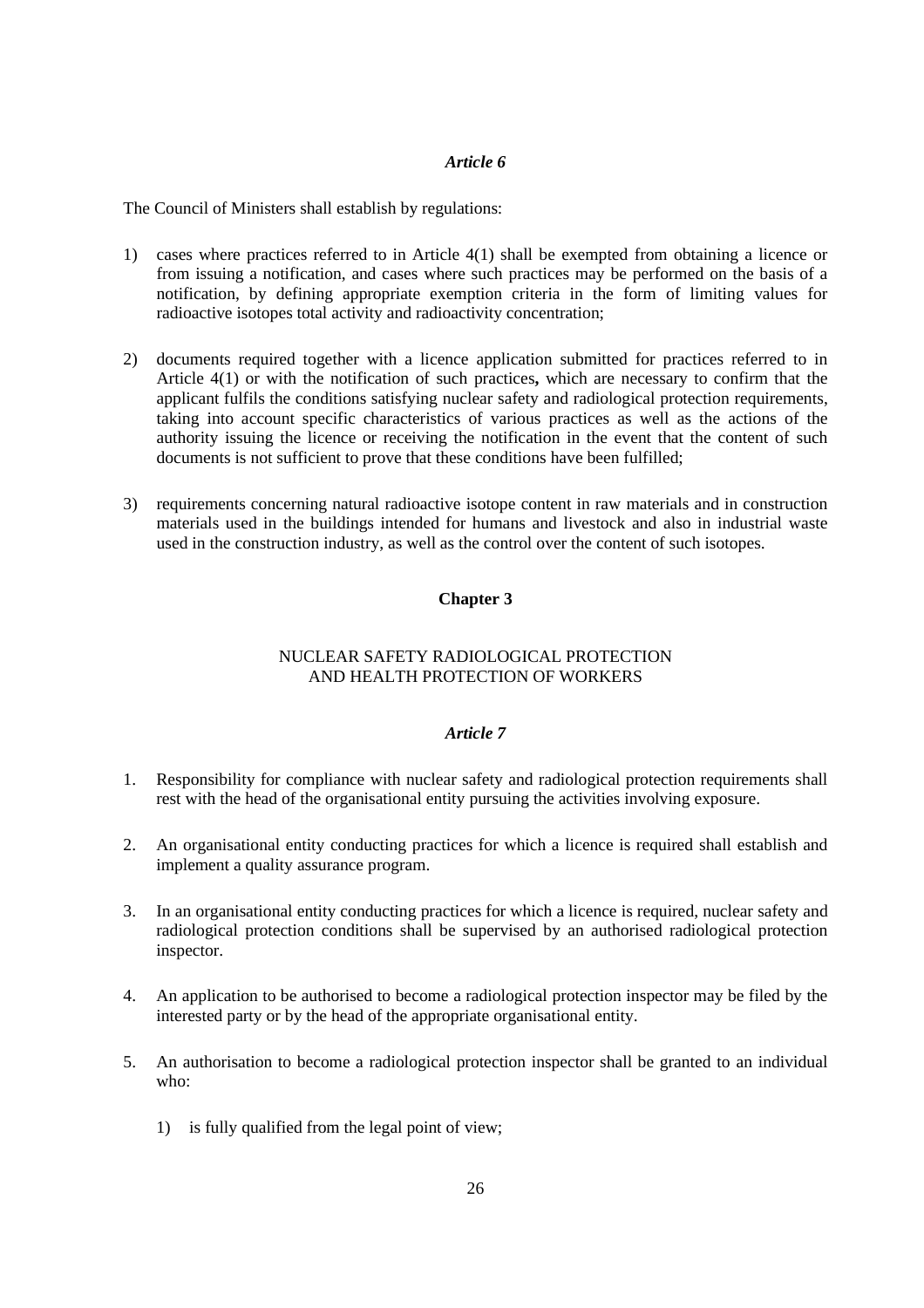- 2) is at least a secondary school graduate;
- 3) passed an exam referred to in field of training specified in the regulations issued on the basis of Article 12(2);
- 4) possesses a medical certificate declaring lack of contraindications for work in occupational exposure conditions.
- 6. Authorisation to be a radiological protection inspector shall be issued by the Agency's President, subject to Paragraph 7.
- 7. The Minister competent in health matters shall establish by regulation the competent body for granting appropriate authorisations for radiological protection inspectors in X-ray laboratories using for medical purposes X-ray sets with radiation energy up to 300 keV.
- 8. Costs associated with obtaining such an authorisation shall rest with the applicant.

- 1. Before the start of practices involving exposure, the head of the organisational entity shall prepare a justification for the practice, which should demonstrate that the scientific, economic, social and other benefits expected from this practice will prevail over possible damage to human health and to the state of the environment caused by this practice.
- 2. If some new and important circumstances concerning the effects of a given practice arise, the head of the organisational entity shall verify the justification, taking into account the same factors as those required for the justification itself.

## *Article 9*

- 1. The head of the organisational entity shall ensure that the activities are conducted according to the optimisation principle, which requires that – after reasonably taking into account economic and social factors, the number of exposed persons and the radiation doses received by those persons shall be as low as reasonably achievable, subject to Article 15(3).
- 2. If dose constraints are established in the licence, then any possible excess of the dose shall be reported by the head of the organisational entity to the licensing authority.

## *Article 10*

1. A worker may be employed in exposure conditions after an appropriately qualified medical practitioner, hereinafter referred to as an "authorised medical practitioner", issues a certificate stating that there are no contraindications for such employment.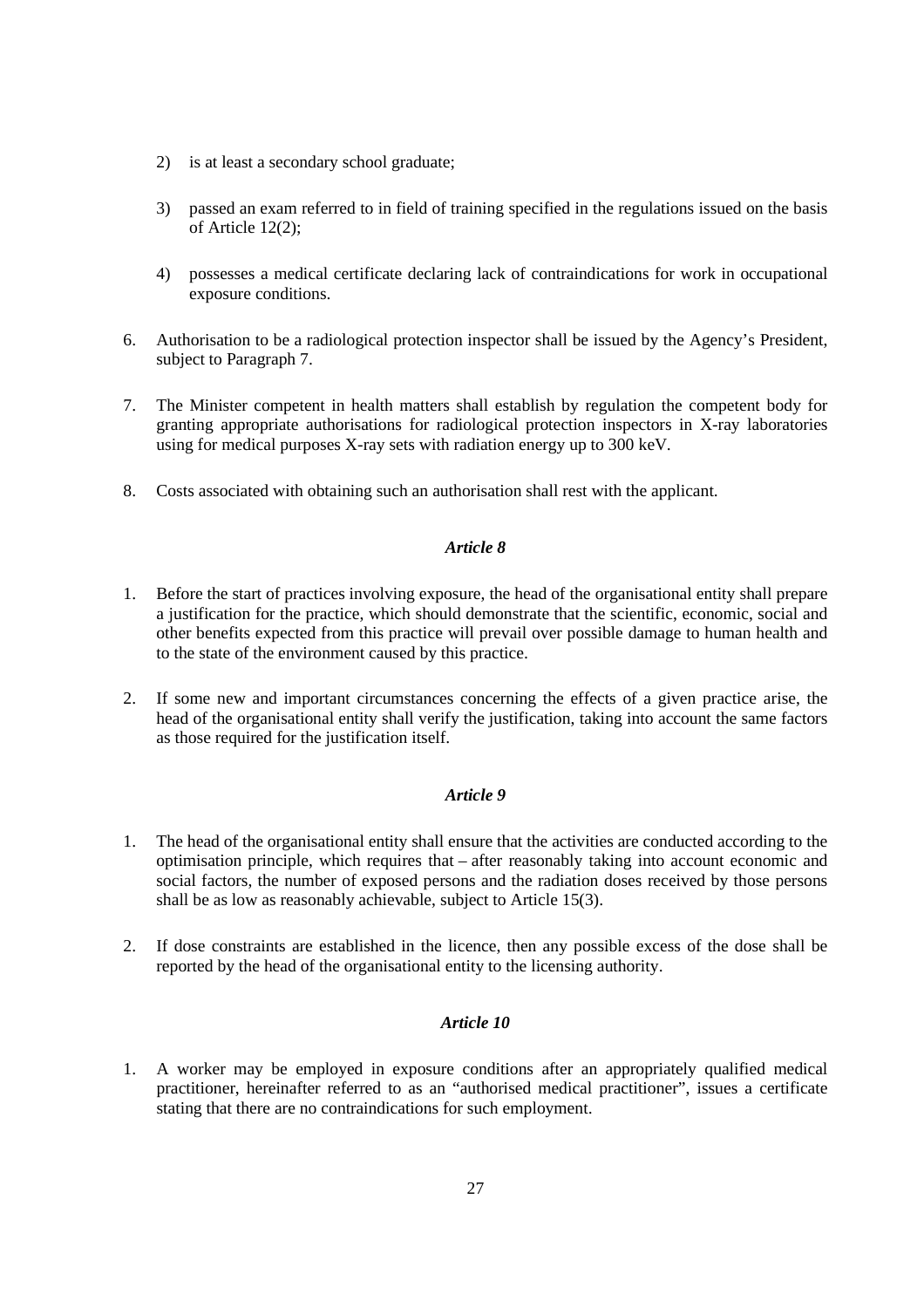2. Qualifications of authorised medical practitioners, procedures for the issue and conservation of such certificates and the type and frequency of medical examinations for workers employed in exposure conditions, shall be established by the provisions of labour law, unless otherwise provided in this Act.

### *Article 11*

- 1. Work involving nuclear material, ionising radiation sources, radioactive waste or spent nuclear fuel, shall be performed by an employee possessing the knowledge of nuclear safety and radiological protection regulations appropriate for this position, as well as appropriate skills and qualifications.
- 2. The head of the organisational entity shall be responsible for conducting preliminary and periodic training for workers, apprentices and students on nuclear safety and radiological protection issues, according to a training programme developed by him. This training shall also be given to workers participating in the transport of nuclear materials, radioactive sources, radioactive waste and spent nuclear fuel.
- 3. Training programmes, which include information on health protection issues, developed by the head of the organisational entity operating on the basis of a licence, shall be approved by the licensing authority.

- 1. In an organisational entity, a position which is important for ensuring nuclear safety and radiological protection may only be occupied by an individual possessing an appropriate authorisation issued by the Agency's President.
- 2. The Council of Ministers shall establish by regulation the types of positions referred to in Paragraph 1, detailed conditions and procedures for the issuance by the Agency's President of authorisations for radiological protection inspectors and people occupying positions referred to in Paragraph 1, required scope of training and conditions to be fulfilled by the entities conducting the training, taking into account the training curriculum and organisational forms, the standard form of authorisation certificates and the overall scope of authority and duties of a radiological protection inspector.
- 3. The Minister competent for health issues shall establish by regulation detailed conditions and procedures governing the issuance of authorisations to radiological protection inspectors employed in X-ray laboratories using for medical purposes X-ray sets with radiation energy up to 300 keV, in particular taking into account standard forms for certification of appropriate qualifications, the methods of conducting examinations and of establishing an examinations commission, as well as detailed training curricula.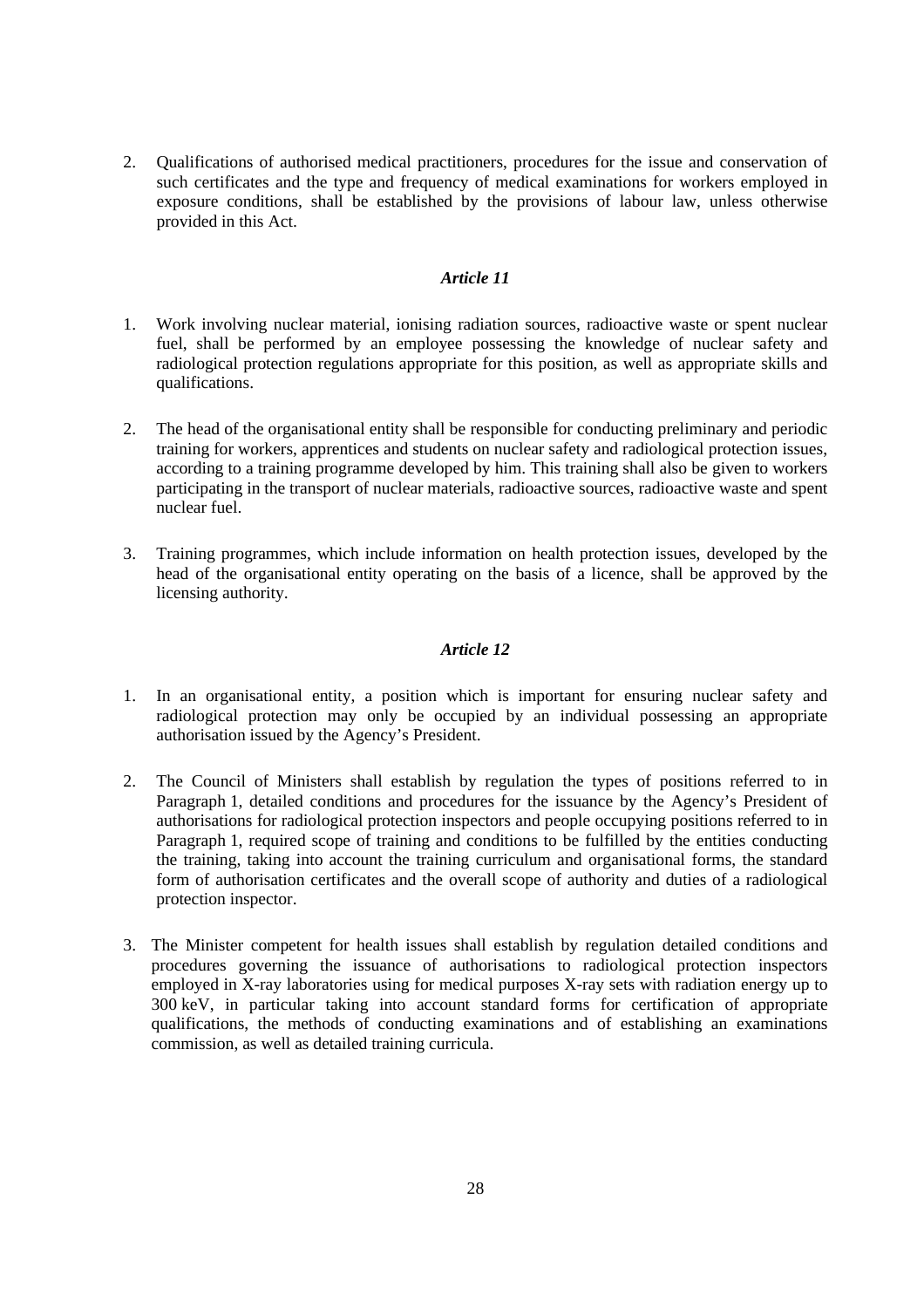- 1. Dose limits shall include the total sum of the doses from external and internal exposures.
- 2. Dose limits shall not include the exposures to natural radiation provided that such exposures have not been enhanced by human activity; in particular they shall not include exposures resulting from radon in homes, natural radioisotopes incorporated in human bodies, cosmic radiation on ground level and above-ground exposures to radioisotopes present in the undisturbed earth's crust.

## *Article 14*

- 1. The sum of all ionising radiation doses to the workers and the general public, incurred jointly from all kinds of practices, shall not exceed, subject to Articles 19(1), 20(2) and 20(3), the dose limits established in the regulations based on Article 25(1).
- 2. Dose limits shall not apply to individuals exposed to ionising radiation for medical purposes.

- 1. Ionising radiation applications for medical purposes include the exposures of:
	- 1) patients who undergo medical examinations and therapy, including preliminary and periodic medical examinations,
	- 2) individuals who undergo radiological screening examinations,
	- 3) healthy people or patients participating in medical experiments,
	- 4) people examined for medico-legal purposes,
	- 5) individuals who knowingly and willingly help, support and comfort patients undergoing medical procedures.
- 2. Referral to an examination or to treatment involving the application of ionising radiation should be based on the referring medical practitioner's (prescriber's) conviction that this examination or treatment shall provide information contributing to a proper diagnosis or to the exclusion of an illness, to the prognosis of the course of disease, to the necessary evaluation of treatment effectiveness, and that the net benefit thus obtained shall predominate over possible health detriments resulting from ionising radiation exposure.
- 3. The Minister competent for health issues shall establish by regulation the conditions for safe ionising radiation applications referred to in Paragraph 1 and also the procedures for internal control of compliance with those conditions, in particular taking into account the optimisation principle, dose constraints for the persons referred to in Paragraph 1, Subparagraph 5, special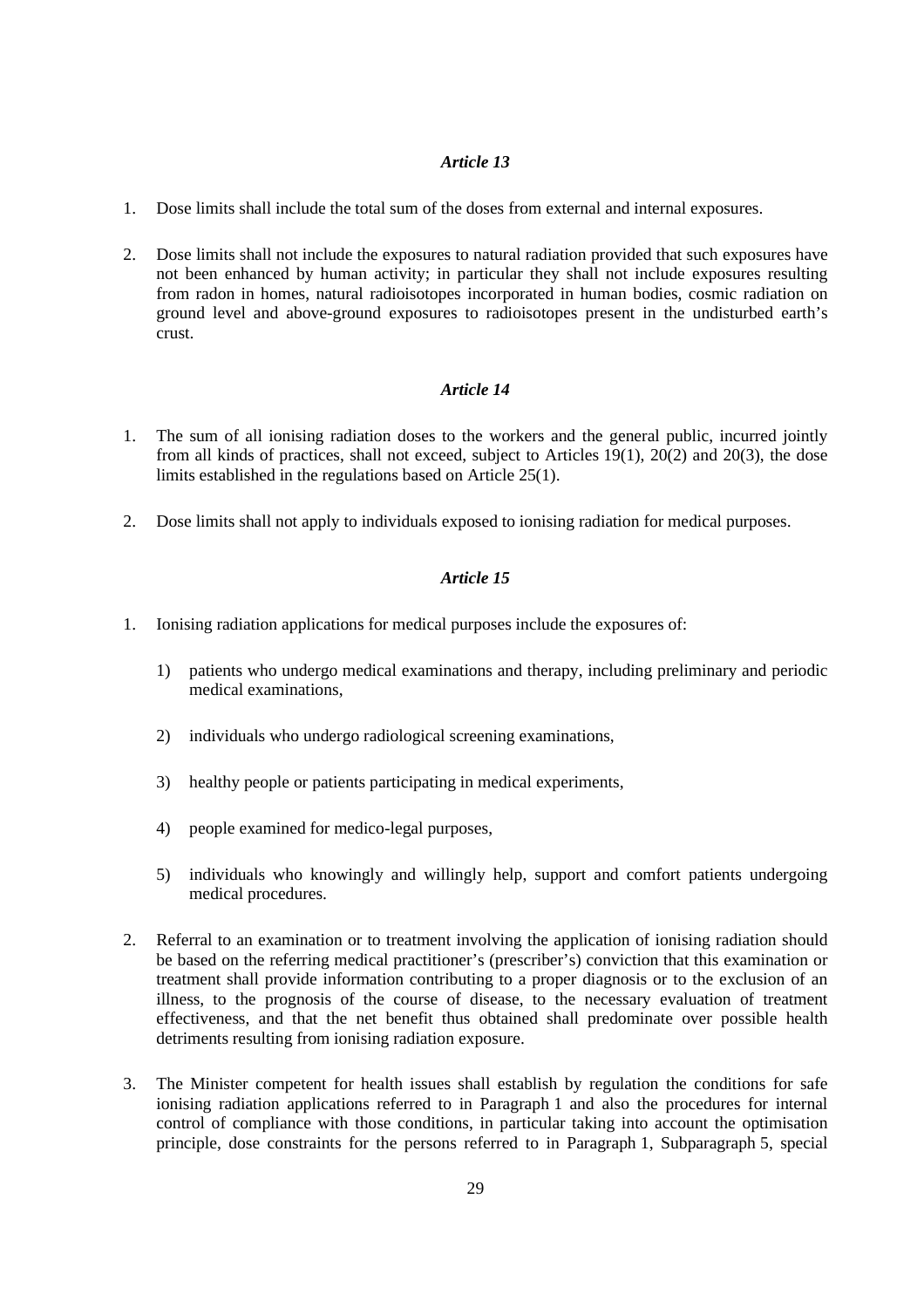rules applying to medical exposure to ionising radiation of children, pregnant women and breastfeeding women undergoing examinations and medical treatments and also accident prevention, and the requirements for quality assurance and control system in X-ray diagnostic procedures, nuclear medicine and radiotherapy.

#### *Article 16*

- 1. In the case of accidental exposure, the assessment shall include the ionising radiation dose received by an exposed individual. Such exposure shall not concern the situation referred to in Article 20(1).
- 2. Assessment of exposure referred to in Paragraph 1 shall be performed by the head of the organisational entity on whose site the exposure has occurred, or by the Agency's President if the identification of such organisational entity is not possible.

- 1. To match the methods of exposure assessment to its expected level for workers employed in organisational entities, two categories of workers shall be established, depending on the magnitude of exposure:
	- 1) category A, for workers who may be exposed to an effective dose exceeding 6 mSv (milli-sievert) in one year or to an equivalent dose exceeding one-third of the dose limits for eye lens, skin and extremities, established in the regulations based on Article 25(1);
	- 2) category B, for workers who may be exposed to an effective dose exceeding 1 mSv in one year or to an equivalent dose exceeding one-twentieth of the dose limits for eye lens, skin and extremities, established in the regulations based on Article 25(1), and who are not included in category A.
- 2. Occupational exposure assessment shall be based on control measurements of individual doses or on dosimetric measurements in the workplace.
- 3. Exposure assessments for category A workers shall be based on systematic individual dose measurements and if such workers may be exposed to radiation from internal contamination having an impact on the level of the effective dose for this category of worker, such workers shall be also subject to internal contamination measurements.
- 4. Exposure assessment for category B workers shall be based on dosimetric measurements in the workplace, performed in a manner which allows verification that they should belong in this category. Licence conditions may include the requirement to perform exposure assessment for category B workers employed at tasks covered by this licence, based on individual dose measurements.
- 5. If individual dose measurement is impossible or insufficient, the assessment of the individual dose received by category A worker may be made on the basis of individual dose measurement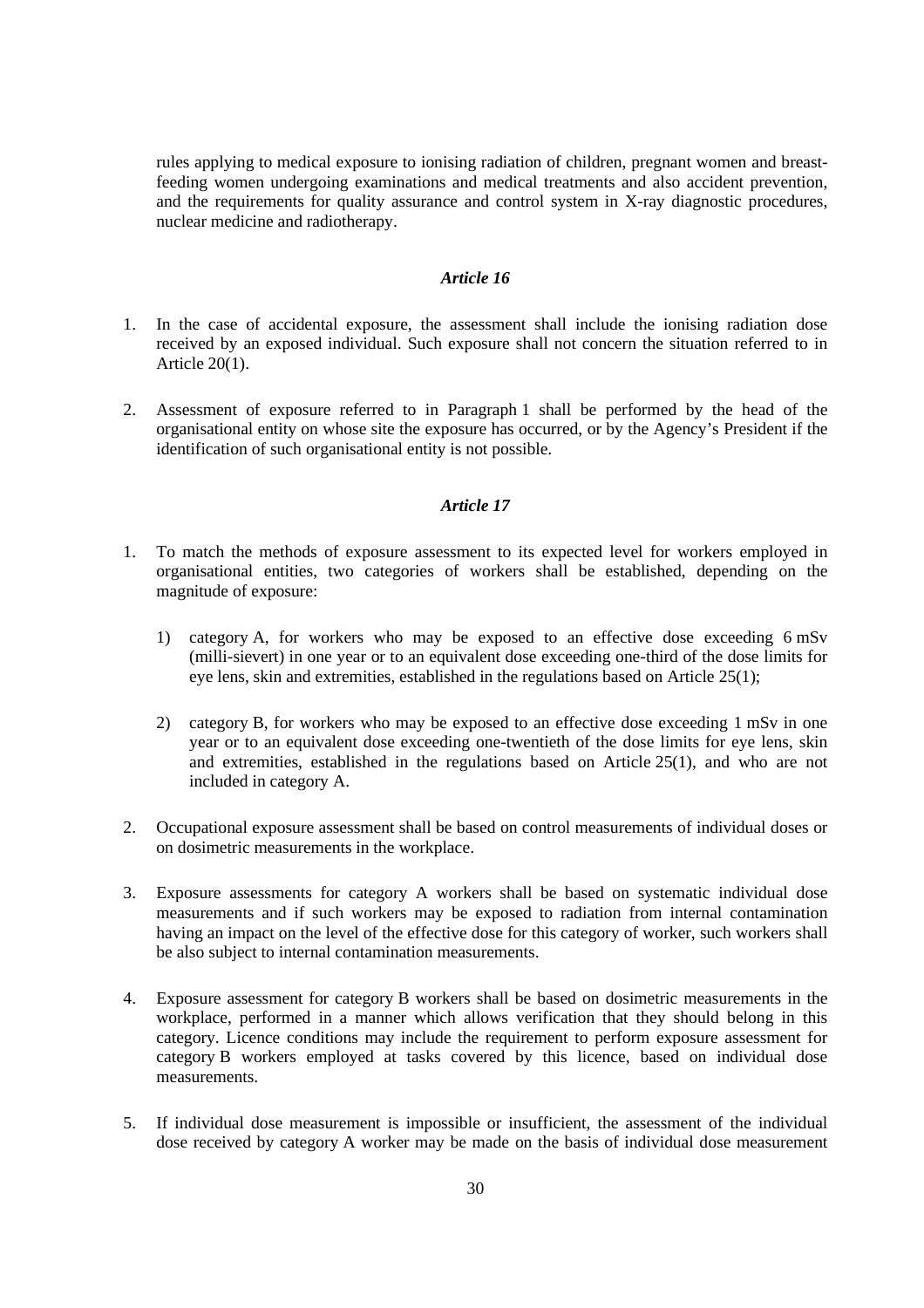results for other exposed workers belonging to this category, or on the basis of dosimetric measurements in the workplace.

- 6. Classification of occupationally exposed workers into category A or B shall be done by the head of the organisational entity, according to the expected level of exposure of these workers.
- 7. Regarding the ability to perform tasks in the category A worker's group, the following medical classification shall be established: able, able under certain conditions, unable.
- 8. A worker shall not be employed in a specified position within category A if an authorised medical practitioner issues a certificate stating that this worker is unable to perform such work.

### *Article 18*

- 1. To adapt the actions and means used for radiological protection of workers to the magnitude and type of a potential exposure, the following classification of workplace sites shall be introduced:
	- 1) controlled areas, in which there is a possibility of receiving doses established for category A workers or a possibility of radioactive contamination,
	- 2) supervised areas, in which there is a possibility of receiving doses established for category B workers and which have not been classified as controlled areas.
- 2. The head of the organisational entity shall be responsible for the fulfilment of requirements established in the regulations for controlled and supervised areas, based on Article 25(2).

- 1. In special cases, excluding radiological emergencies, category A workers may, willingly and with the consent of the Agency's President, receive doses exceeding dose limit values, if this is necessary to perform a specified task.
- 2. Exposure referred to in Paragraph 1 shall be prohibited for apprentices, students and female pregnant and breast-feeding workers, if the exposure involves a probability of their radioactive contamination.
- 3. The head of the organisational entity shall justify the necessity of the exposure referred to in Paragraph 1 and shall discuss the situation in advance with interested volunteers or with their representatives, as well as with the authorised medical practitioner and the radiological protection inspector.
- 4. Proceedings referred to in Paragraphs 1 and 3 shall be documented in a written form.
- 5. Doses received by the worker, referred to in Paragraph 1, shall be registered separately in the records referred to in Article 30(3). Such exposures shall not result in the worker's withdrawal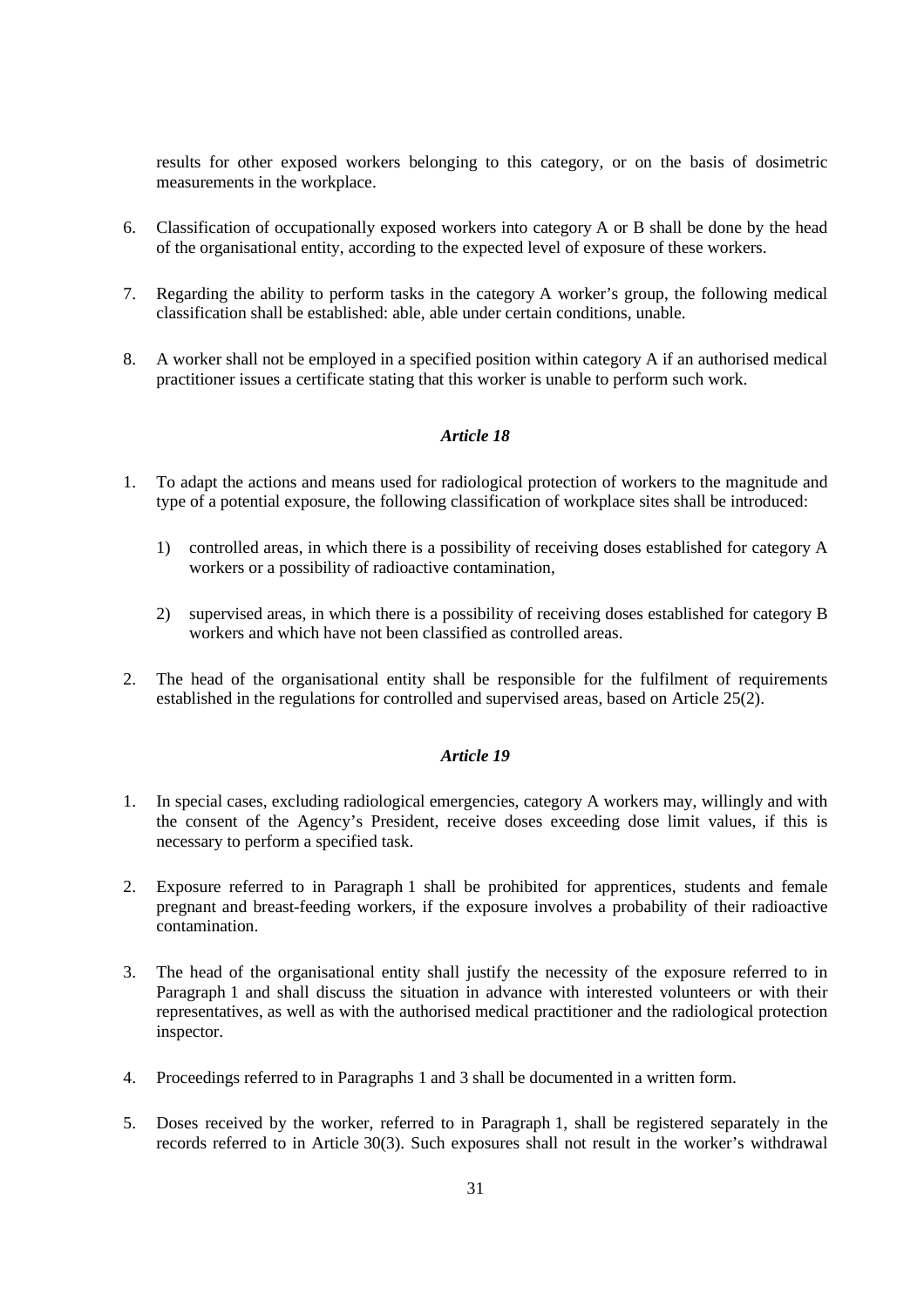from normal tasks nor in his transfer to another position against his will, subject to Article 31(2) and 31(3).

### *Article 20*

- 1. No individual participating in the elimination of radiological emergency consequences and in intervention actions (exceptional exposure) shall receive during such actions a dose exceeding the annual effective dose limit for occupational exposure, subject to Paragraphs 2 and 3.
- 2. No individual participating in the intervention action with the aim of preventing:
	- 1) a serious health detriment,
	- 2) a major irradiation of a significant number of persons,
	- 3) a large-scale disaster,

– shall receive an effective dose in excess of 100 mSv.

- 3. No individual participating in the rescue of human life shall obtain an effective dose in excess of 500 mSv.
- 4. Actions referred to in Paragraphs 2 and 3 shall be undertaken exclusively by volunteers, who have been informed in advance of the health risks involved, and who subsequently voluntarily undertook the decision to participate in such intervention actions. Resignation from participation in such an action may not constitute the grounds for terminating an employment contract.
- 5. During the intervention actions referred to in Paragraphs 1 to 3, all possible means shall be undertaken to ensure proper protection as well as the assessment and recording of the doses received by the individuals participating in these actions. After completion of these actions, the individuals involved shall obtain information on doses received and on the resulting health risks.
- 6. Persons having received the doses referred to in Paragraphs 1 and 2 shall not be withdrawn from further employment in exposure conditions nor transferred to other positions against their will, subject to Articles 31(2) and 31(3).
- 7. A person who has received the dose referred to in Paragraph 3 shall be referred for medical examinations by the head of the organisational entity. The provisions of Article 31(2) and 31(3) shall apply accordingly.

### *Article 21*

1. The head of the organisational entity shall keep register of individual doses received by category A workers, based on the results of measurements and assessments referred to in Paragraph 2.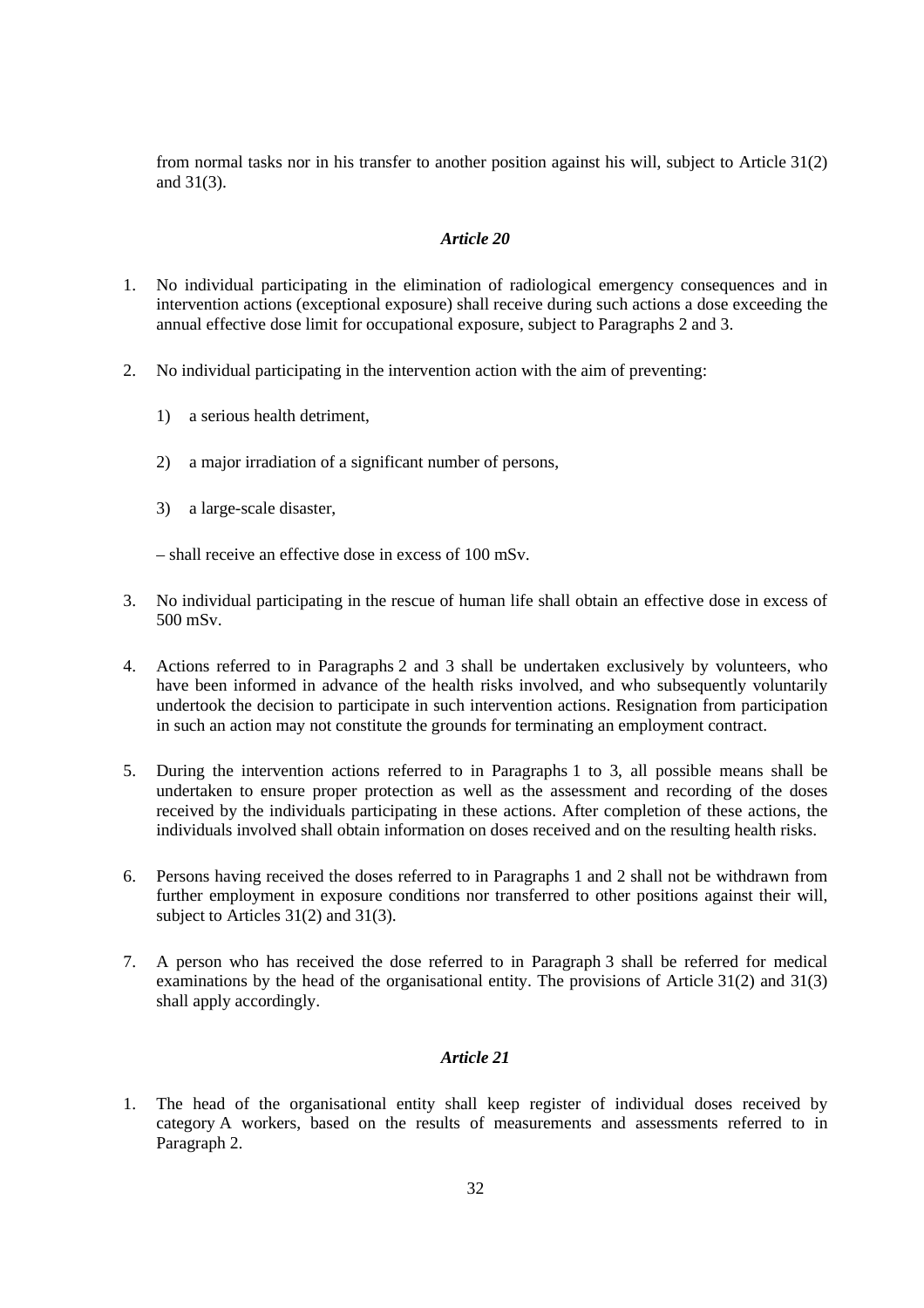- 2. Individual dose measurements and assessment of doses resulting from internal contamination shall be performed by bodies possessing appropriate accreditation obtained on the basis of separate regulations.
- 3. The central register of the doses referred to in Paragraph 1 shall be kept by the Agency's President, based on measurement results referred to in Paragraph 2, obtained from the head of the organisational entity.

The head of the organisational entity, prior to employing a worker in radiation exposure conditions, shall obtain from the central dose register the information on the doses previously received by the worker.

## *Article 23*

- 1. Occupational activities related to the presence of natural radiation leading to an increase of the exposure of workers or the population, which is significant from the radiological protection viewpoint, shall require an assessment of this exposure.
- 2. Exposure assessment shall be based on dosimetric measurements in the workplace.
- 3. The activities referred to in Paragraph 1 shall include in particular the work performed in:
	- 1) mines, caves and other underground sites;
	- 2) aviation, excluding the tasks performed by the ground personnel.
- 4. The head of the organisational entity shall establish method for exposure assessment and the means of reducing this exposure, taking into account the regulations based on Article 25(1) and the specific features of the work performed by the exposed person.

## *Article 24*

Exposure of the population as a whole, due to activities involving ionising radiation, shall be regularly assessed by the Agency's President and shall be described in the report referred to in Article 110(13).

#### *Article 25*

The Council of Ministers shall establish by regulations:

1) ionising radiation dose limits and indicators allowing the determination of those doses, used in exposure assessment and the method and frequency of the assessment of exposure of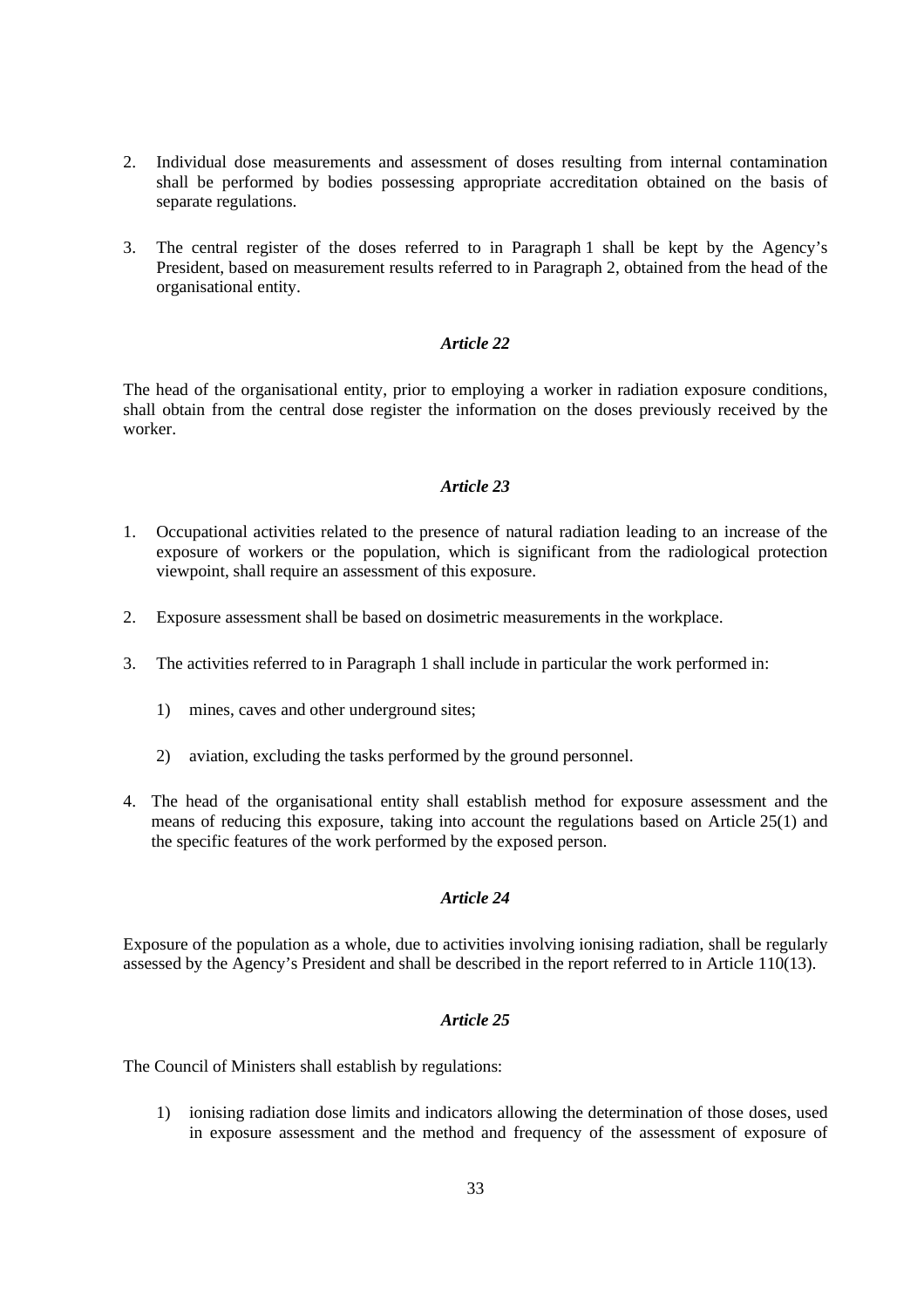workers and the general public, taking into account – while defining dose limits for the workers – the doses for apprentices, students and female pregnant and breast-feeding workers;

2) basic requirements for controlled and supervised areas, including the means for their designation, conditions for access and leaving these areas by workers and other persons, and conditions which should be fulfilled for dosimetric measurements in the workplaces within these areas, in particular the scope of the measurement programme and the criteria used to choose the persons who conduct such measurements.

## *Article 26*

The head of the organisational entity employing workers for tasks involving exposure, shall:

- 1) provide such employees with medical protection, the necessary means of individual protection and dosimetric equipment, corresponding to the exposure conditions;
- 2) ensure that individual dose measurements or dosimetric measurements are performed in the workplace, according to Article 17(3) and 17(4), and that records of pertinent data are maintained.

## *Article 27*

- 1. Dosimetric equipment used for exposure control and assessment, which is not covered by obligatory metrological control established in the regulations on measurements, shall possess a calibration certificate.
- 2. The calibration certificate referred to in Paragraph 1 shall be issued by the measurement laboratory which possesses an accreditation issued on the basis of separate regulations.

## *Article 28*

The Council of Ministers shall establish by regulations the requirements for:

- 1) individual dose recording, taking into account the exposures referred to in Articles 19(1) and 20(1), the results of dosimetric measurements, the period during which the measurement results should be maintained and organisational means for data collection, transfer and availability,
- 2) dosimetric equipment, taking into account the technical requirements for its application in normal circumstances during radiological emergencies.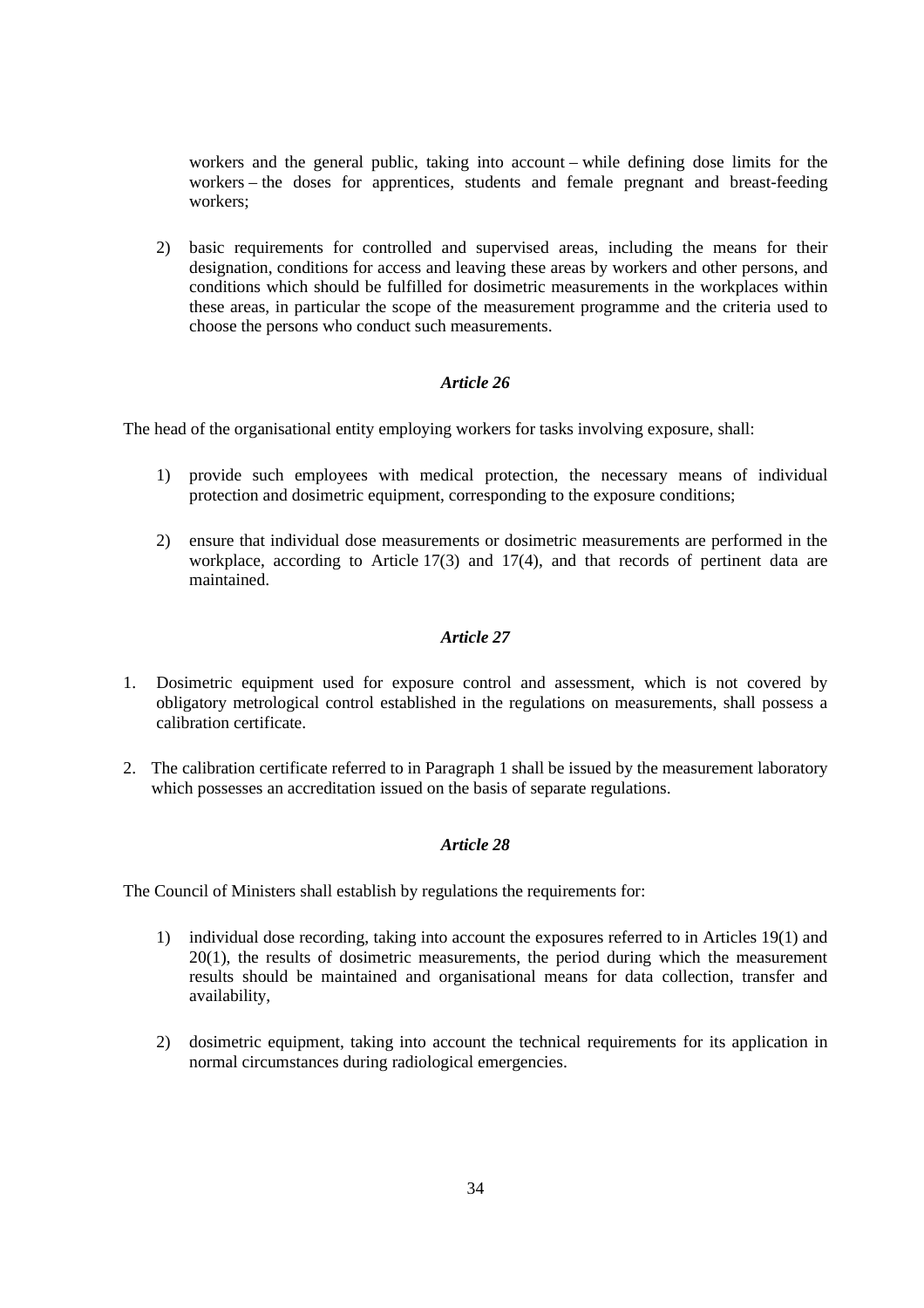- 1. The head of the organisational entity shall ensure that the workers employed by some other employer (external employer) or self-employed workers engaged in any activity within a controlled area (external workers) shall have protection equivalent to the protection provided to workers employed by this organisational entity.
- 2. The head of the organisational entity, after completion by an external worker of his task in a controlled area, shall issue him with a document which contains data concerning:
	- 1) the nature and duration of the task performed,
	- 2) a dose assessment expressed in terms of quantities used for dose limits, respectively for the whole body, non-homogeneous exposure and internal exposure.
- 3. The Council of Ministers shall establish by regulation detailed description of the duties of the head of the organisational entity, the external employer and the external worker respectively in the field of radiation protection of external workers occupationally exposed in controlled area, taking into account protection methods applied to the employees of the organisational entity.

- 1. Responsibility for medical surveillance of category A workers shall lie with the head of the organisational entity and with the authorised medical practitioner, who shall have access to the information necessary to issue a certificate concerning the workers' ability to perform specified tasks, including the information on environmental conditions in the workplace.
- 2. The medical surveillance referred to in Paragraph 1 shall include a preliminary examination prior to employment to ascertain whether the individual may be employed as a category A worker, and periodic medical examinations, performed at least once a year, to verify whether the employee may continue to perform his duties.
- 3. For each category A worker, the authorised medical practitioner shall set up a medical record, which shall be maintained and updated throughout the whole period of his employment as a worker in this category. This record shall be preserved until the worker attains the age of 75 years or at least for 30 years after the termination of work in occupational exposure conditions.
- 4. The medical record shall include information on the type of task performed, the results of medical examinations performed prior to employment as a category A worker, the results of periodic examinations and the dose records referred to in Article 21(1).
- 5. After the termination of work in occupational exposure conditions, the authorised medical practitioner may order further medical surveillance, if this shall be deemed necessary for the worker's health protection.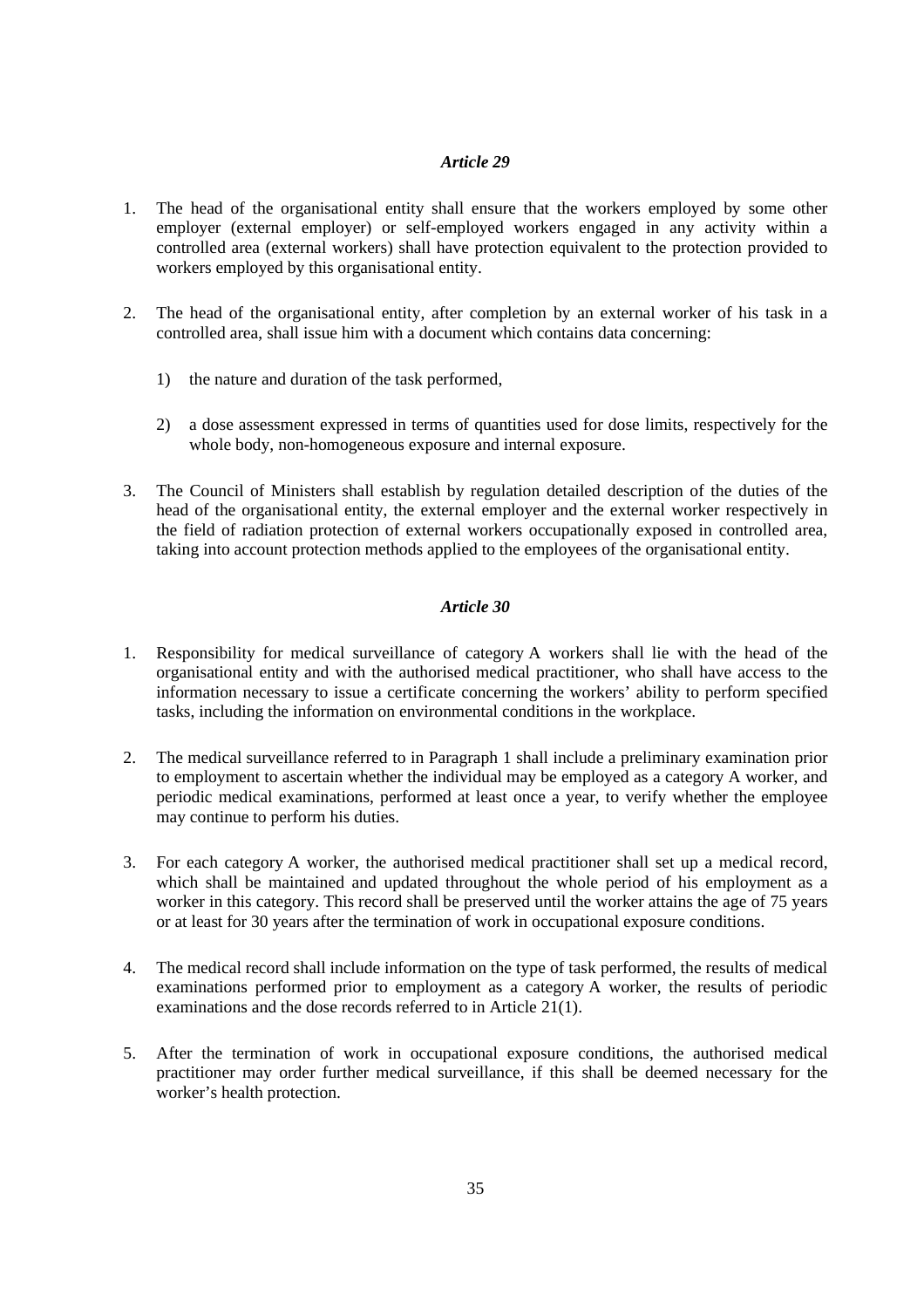- 1. In the case of a proven excess of any of the dose limits established in the regulations based on Article 25(1), the head of the organisational entity shall refer the worker for an obligatory medical examination.
- 2. Further work in occupational exposure conditions shall require the consent of the authorised medical practitioner.
- 3. In the event that the authorised medical practitioner refuses to allow further employment in occupational exposure conditions, the provisions of labour law relating to workers with recognised symptoms of an occupational disease shall apply accordingly.

### *Article 32*

The worker shall have the right to appeal to the labour court against the medical decisions referred to in Articles 17(8) and 31(2).

- 1. To ensure national nuclear safety and radiological protection in ionising radiation applications in normal circumstances and in radiological emergency situations, the costs of activities referred to in Paragraph 2 may be partially reimbursed from the national budget in the form of a special purpose subsidy, hereinafter referred to as "the subsidy".
- 2. The subsidy may be used for:
	- 1) operating and decommissioning nuclear research reactors,
	- 2) operating accelerators, X-ray sets and gamma ray sources located in scientific and research and development (R&D) entities, which are used for health service purposes other than diagnostics and radiotherapy,
	- 3) performing radiological protection, nuclear safety and physical protection services to ensure safety and security of the nuclear centre located in Otwock-Swierk,
	- 4) assessing the impact of nuclear facilities, accelerators, X-ray sets and gamma ray sources on the environment and human health and conducting research and analyses necessary for such assessments as well as performing control and diagnostic activities following irregularities reported by border and rescue services,
	- 5) conducting activities aimed at the elimination of the consequences of a radiological emergency occurring in nuclear facilities, and in organisational entities which use ionising radiation sources,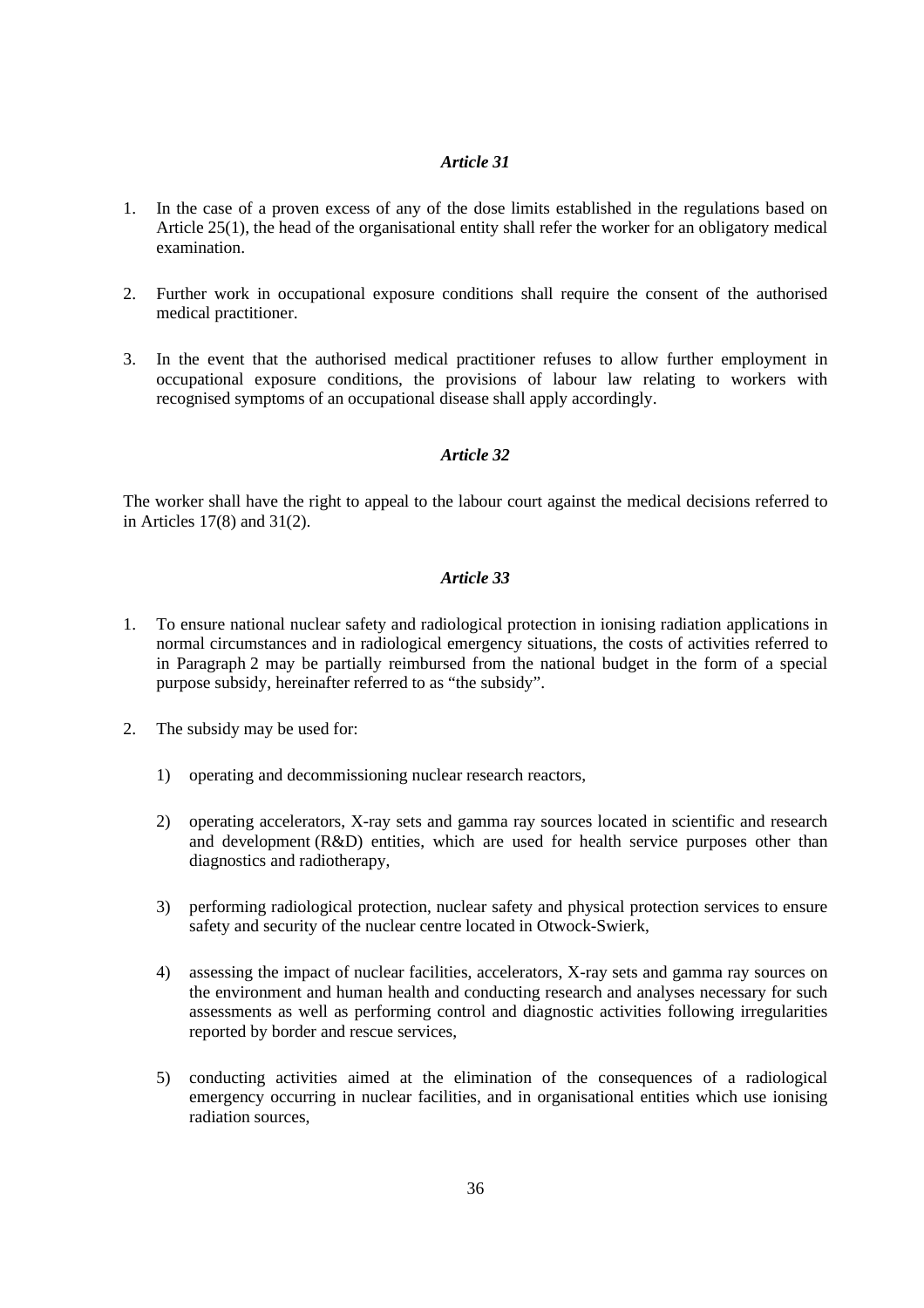- 6) performing measurements of ionising radiation dose rates or of radioactive contamination thorough the country, including in organisational entities using ionising radiation sources,
- 7) calibrating the dosimetric equipment,
- 8) developing and applying numerical models for radiation situation assessments, which are necessary for implementation of appropriate domestic intervention measures in the case of a radiological emergency,
- 9) investments supporting the activities referred to in Paragraphs 1 to 8.
- 3. A subsidy shall be granted by the Agency's President from financial resources provided for this purpose in the Appropriation Act.
- 4. The subsidy amount shall not be greater than the costs incurred while pursuing pertinent activities, reduced by the proceeds from these activities, and shall not exceed 85% of overall costs of conducted activities.
- 5. The Council of Ministers shall establish by regulation detailed rules and procedures governing the allocation, accounting and return of subsidies, including a standard application form for the allocation of the subsidy and the necessary enclosures, and the method of documenting the implementation of the task and the use of expenditures covered by the subsidy.

### **Chapter 4**

## NUCLEAR FACILITIES

- 1. Nuclear facilities shall include in particular:
	- 1) nuclear power plants, thermal-electric power plants and heating plants equipped with nuclear power reactors,
	- 2) research, experimental and other nuclear reactors,
	- 3) facilities designed for manufacturing, processing, storage and disposal of nuclear materials and nuclear fuel,
	- from the start of their construction until the completion of the decommissioning process.
- 2. Nuclear facilities shall be subject to physical protection.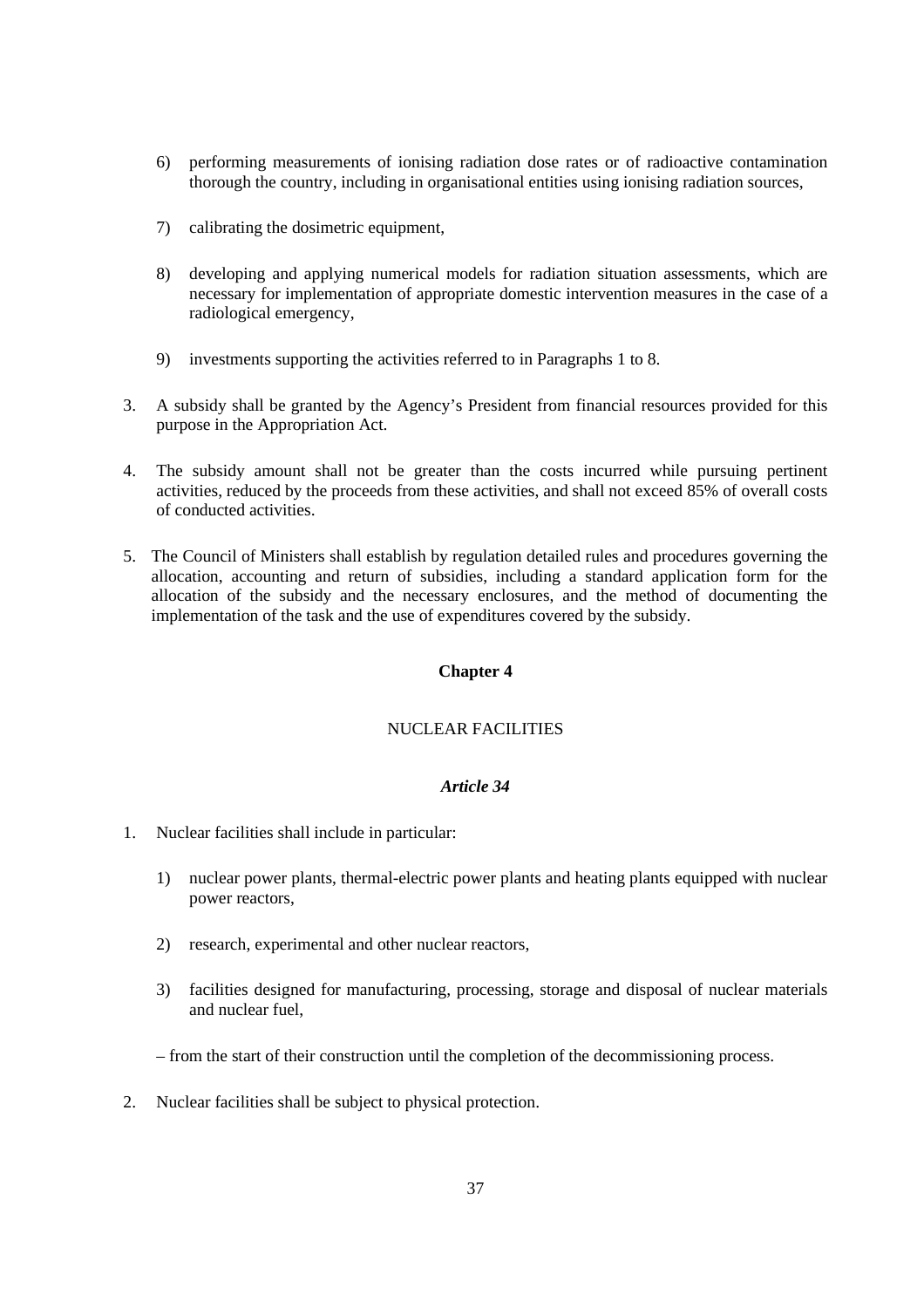- 1. The obligation to fulfil the requirements of nuclear safety, radiological protection and physical protection of a nuclear facility during the stages of siting, design, construction, commissioning and test operation shall lie with the investor, whereas during the stages of regular operation or decommissioning, such responsibilities lie with the head of the operating organisation.
- 2. Independently from the investor's duties, the obligation to fulfil nuclear safety and radiological protection requirements shall be borne by the other participants in the investment process, according to the scope of their tasks.
- 3. During nuclear facility design, construction, commissioning and operation, all technical and organisational solutions should be applied that, in view of scientific and technological developments, are necessary to ensure that at all stages of the facility operation, the exposure of persons on the site or of other people, and the contamination of the environment will be as low as possible**,** when reasonably taking into account economic and social factors, and will not exceed dose limit values established in the regulations based on Article 25(1).

### *Article 36*

The authority competent to decide on construction and development conditions on the site of a future nuclear facility, according to the Act of Parliament of 7 July 1994 on Land Use Planning (O.J. of 1999 No. 15, Item 139, No. 41, Item 412 and No. 111, Item 1279 and of 2000 No. 12, Item 136, No. 109, Item 1157 and No. 120, Item 1268) shall issue this decision after obtaining positive opinion from the Agency's President on nuclear safety and radiological protection matters.

#### *Article 37*

The Agency's President shall issue a licence for construction, commissioning and test operation of a nuclear facility at the investor's request, whereas the licence for regular operation and decommissioning shall be issued at the operating entity's request. The licence shall be a prerequisite in order to obtain permit for nuclear facility construction, utilisation and dismantling referred to in the Act of Parliament of 7 July 1994 – Construction Law (O.J. of 2000 No. 106, Item 1126, No. 109, Item 1157 and No. 120, Item 1268).

- 1. The Voivod (regional governor) shall establish a restricted use area surrounding the nuclear facility, referred to in the Act of Parliament of 27 April 2001 – Environmental Protection Law (O.J. of 2001, No. 62, Item 627).
- 2. After consultation with the Agency's President, the minister competent in environmental matters, shall establish by regulations detailed rules for the creation of a restricted use area surrounding the nuclear facility, indicating relevant restrictions concerning its uses and in particular taking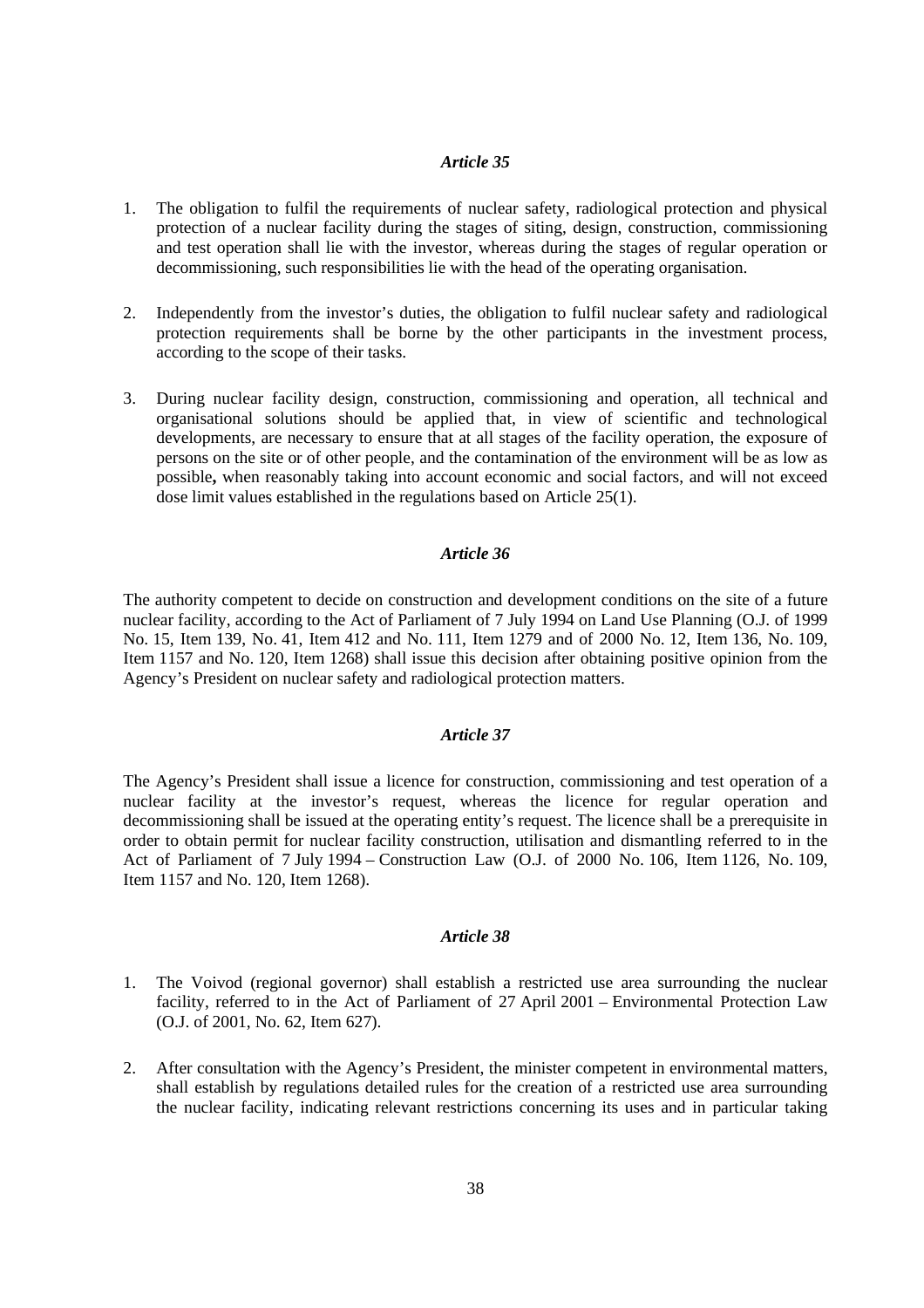into account the site characteristics and conditions, possible accident situations and the distribution of ionising radiation doses at various distances from the facility.

3. The provisions of the Act referred to in Paragraph 1 shall be applicable to cases relating to damage caused by the establishment of a restricted use area.

### *Article 39*

The Agency's President shall issue an order decreasing the power or stopping the operation of a nuclear facility if, in his assessment, further operation of this facility shall endanger nuclear safety. A subsequent increase of power or start-up of the facility shall require the consent of the Agency's President.

### **Chapter 5**

## NUCLEAR MATERIALS

#### *Article 40*

- 1. The head of the organisational entity shall be responsible for carrying out nuclear materials accounting and for ensuring the physical protection of nuclear materials referred to in the regulations based on Article 42(1) and 42(2).
- 2. The system of nuclear materials accountancy shall include:
	- 1) an internal inventory register, systems of material accounting and controls of nuclear materials conducted in organisational entities engaged in activities involving nuclear materials,
	- 2) the central accounting and control based on the structure of areas for nuclear materials inventory, hereinafter referred to as "material balance areas".
- 3. The central nuclear materials accounting and control shall be maintained by the Agency's President in co-operation with appropriate international organisations.

- 1. Nuclear materials shall be subject to physical protection during their manufacturing, processing, storage, use, transport, disposal and trade.
- 2. The head of the organisational entity engaged in practices involving nuclear materials shall establish a physical protection system which, after the approval of the Agency's President, shall be agreed upon with the Chief of the Police Department of the appropriate voivodship.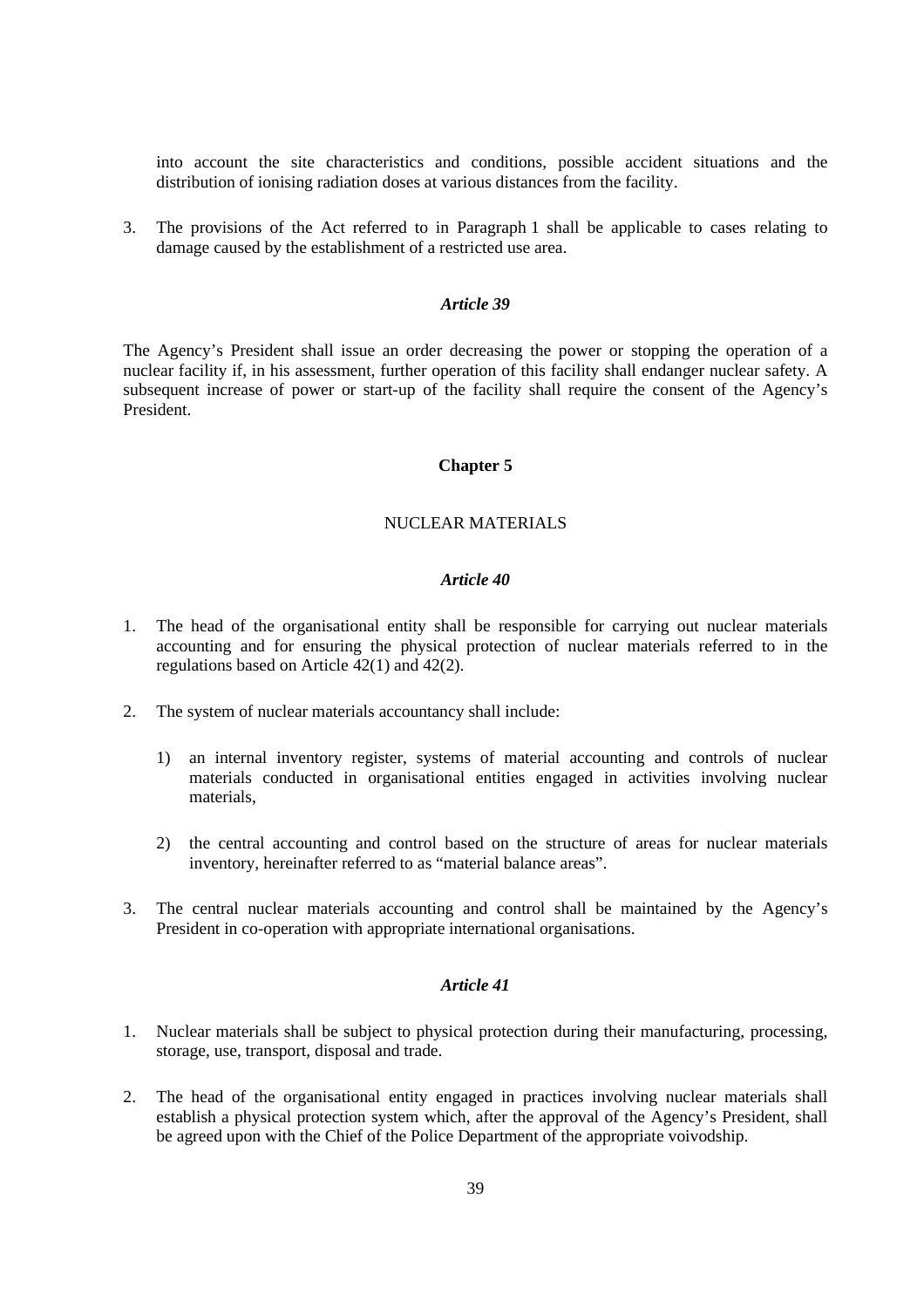3. The Agency's President shall conduct periodic controls of the system referred to in Paragraph 2.

## *Article 42*

The Council of Ministers shall establish by regulations:

- 1) nuclear materials subject to accountancy, the rules for maintaining the material balance areas and the procedures for maintaining central and internal accounting and control of nuclear materials, including the type of documentation and control performance frequency,
- 2) nuclear materials subject to physical protection and the types of organisational and technological undertakings in the field of physical protection, establishing nuclear material categories and physical protection levels for each category, as well as the procedures for control performance referred to in Article 41(3).

## **Chapter 6**

## IONISING RADIATION SOURCES

## *Article 43*

- 1. Ionising radiation sources shall be subject to controls and radioactive sources shall also be subject to registration.
- 2. Responsibility for performing controls of ionising radiation sources and for maintaining registers of radioactive sources status and movements shall lie with the head of the organisational entity engaged in practices involving such sources.

## *Article 44*

- 1. Devices that contain radioactive substances or produce ionising radiation, prior to their introduction into service, shall be subject to control from the radiological protection point of view. This control shall not cover the devices that can be used in practices which do not require a licence.
- 2. The control shall be conducted by the organisational entity holding the licence for installation of or trade in such devices.

## *Article 45*

The Council of Ministers shall establish by regulations the detailed conditions for safe work involving ionising radiation sources, taking into account: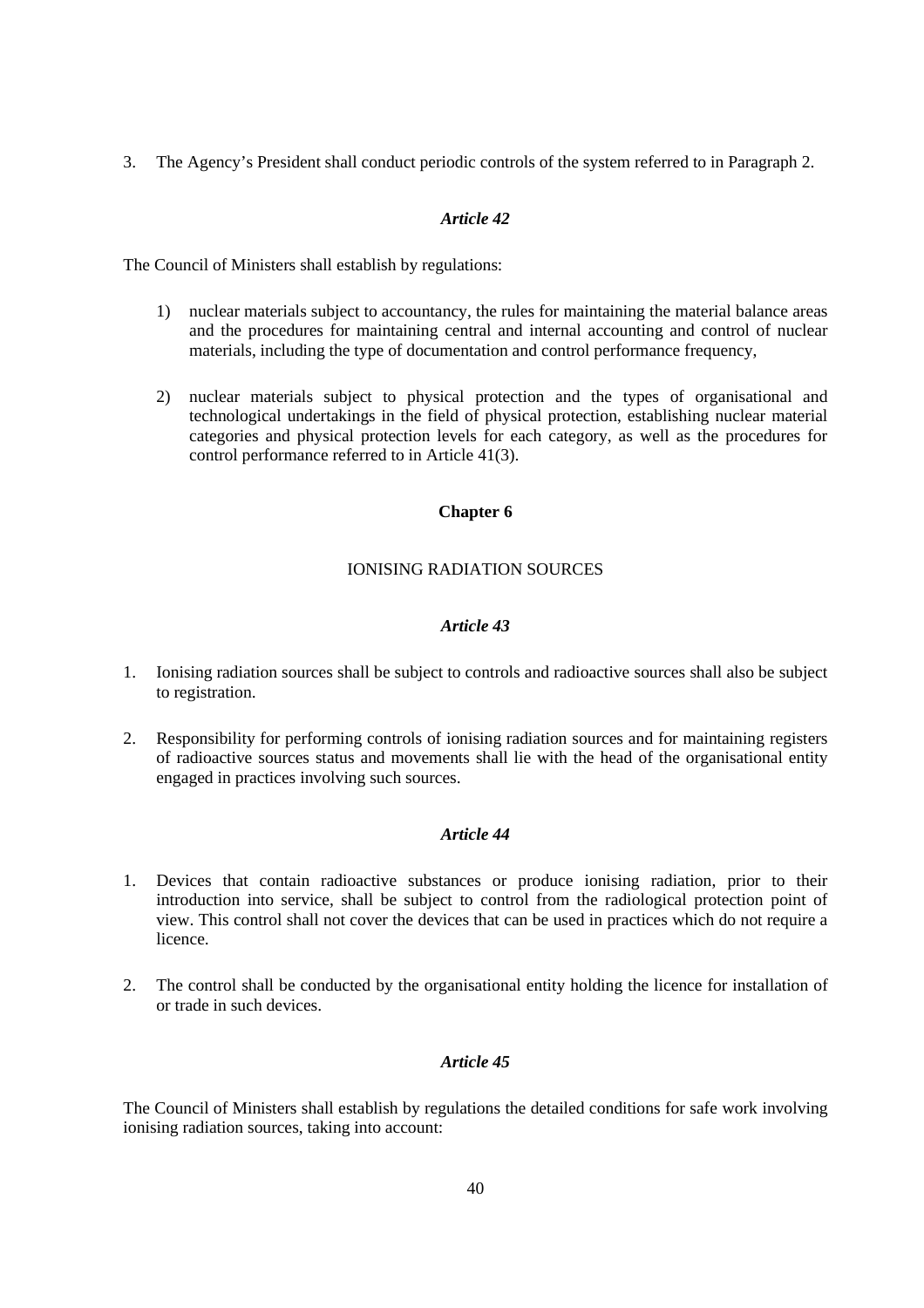- 1) technological and radiological protection requirements for laboratories using radioactive sources or devices containing such sources, as well as requirements for devices generating ionising radiation and for the laboratories operating such devices,
- 2) rules for work involving radioactive sources, devices containing such sources and devices generating ionising radiation, which are used in places other than the laboratories referred to in Paragraph 1,
- 3) methods of carrying out controls and maintaining registers referred to in Article 43(1), including a standard form for maintaining registers of radioactive sources inventory.

The Minister competent for health matters shall establish by regulation detailed conditions for safe work involving X-ray sets with radiation energy up to 300 keV used for medical purposes, taking into account:

- 1) technological requirements and radiological protection requirements for such devices and for the laboratories using them,
- 2) possible departures from those requirements,
- 3) methods of carrying control over such devices.

#### **Chapter 7**

## RADIOACTIVE WASTE AND SPENT NUCLEAR FUEL

- 1. Radioactive waste shall be classified into three categories according to its activity level or surface dose rate: low, medium and high-level radioactive waste. These categories may be further subdivided into sub-categories according to the half-life of radioactive isotopes contained in the waste, or according to its thermal power.
- 3. Disused (spent) sealed radioactive sources shall form an additional category of radioactive waste.
- 3. Spent sealed radioactive sources shall be classified into the following sub-categories of spent sealed radioactive sources according to the level of their activity: low, medium and high-level, which shall be further subdivided according to the half-life of contained radioactive isotopes into short-lived and long-lived sub-categories.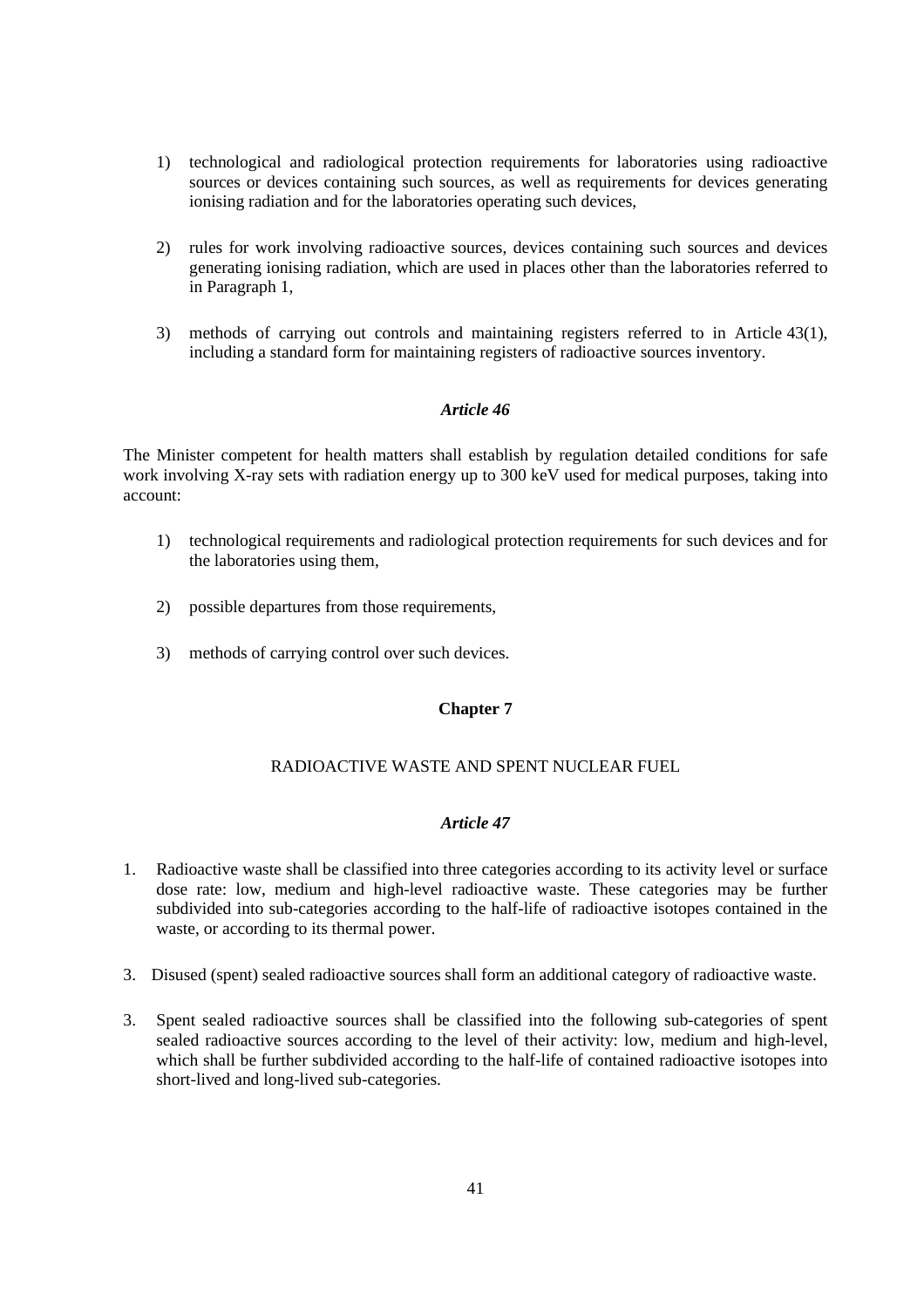- 1. Radioactive waste classification shall be performed by head of the organisational entity, on whose site the waste is present.
- 2. Radioactive waste classification may be performed by the Agency's President in cases of:
	- 1) discrepancies in waste classification performed by the head of the organisational entity on whose site the waste is present and the classification performed by the head of the organisational entity receiving the waste;
	- 2) evidence of irregularities in waste classification by head of the organisational entity on whose site the waste is present.

### *Article 49*

- 1. Head of the organisational entity, on whose site the radioactive waste or spent nuclear fuel is present, shall be responsible for keeping inventory registers. Inventory registers shall be kept for each type of practice involving radioactive waste or spent nuclear fuel.
- 2. Radioactive waste containing nuclear materials and spent nuclear fuel shall be subject to physical protection.

### *Article 50*

Radioactive waste and spent nuclear fuel shall be stored in conditions allowing their segregation and in a manner which ensures adequate protection of humans and the environment.

## *Article 51*

The Council of Ministers shall establish by regulations:

- 1) a method to classify radioactive waste into categories and sub-categories, taking into account the criteria referred to in Article 47(1) and 47(3);
- 2) procedures for maintaining inventory registers and performing controls of radioactive wastes as well as a standard inventory form, taking into account the procedures for maintaining common inventory registers for various practices involved in dealing with radioactive waste or with spent nuclear fuel, and the types of control activities,
- 3) conditions for storage of radioactive waste or spent nuclear fuel and the requirements to be met by the facilities, rooms and packaging designed for the storage of radioactive waste belonging to various categories, taking into account the state of matter and other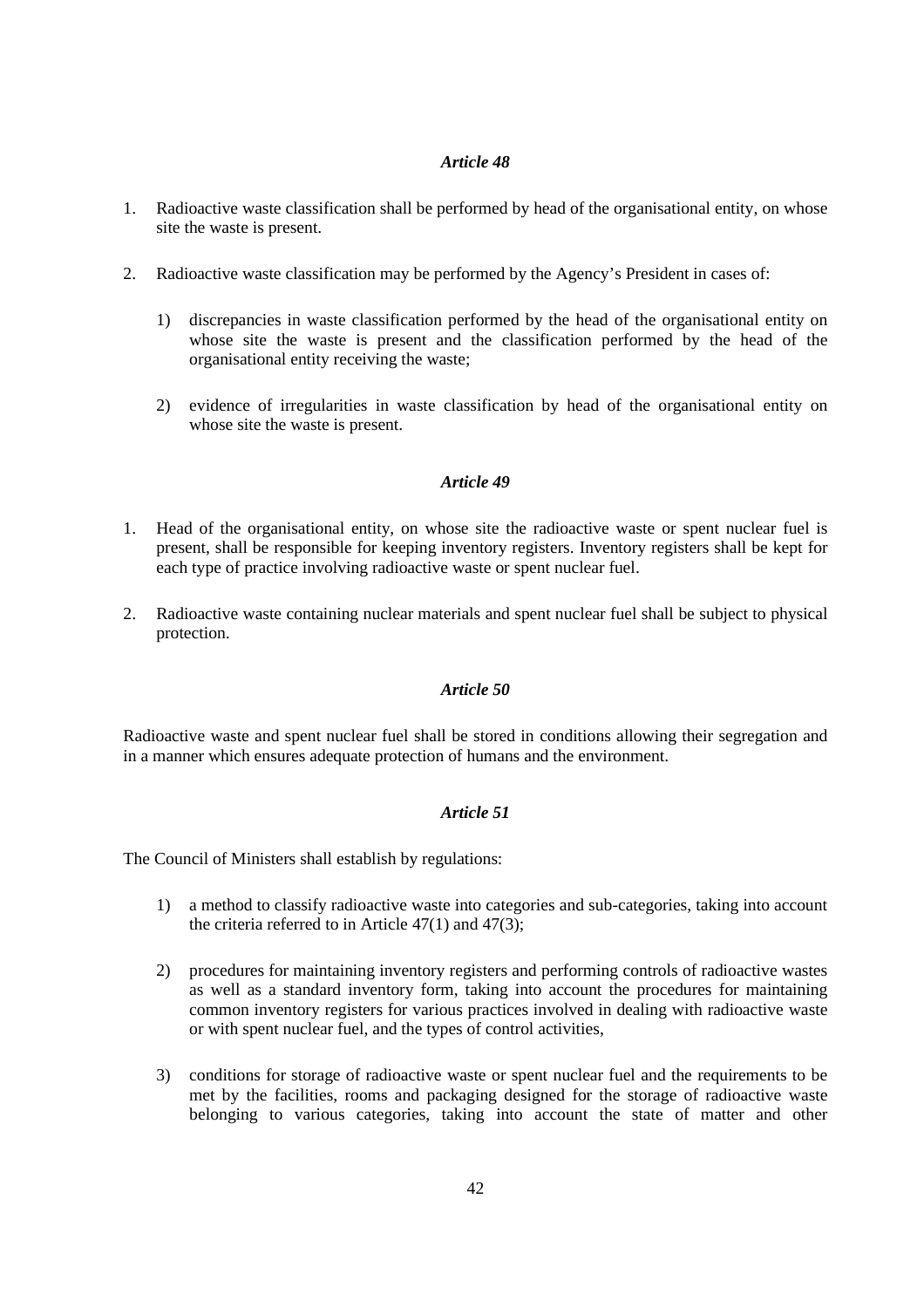physicochemical properties of the waste, as well as the requirements to be met by storage facilities for spent nuclear fuel.

### *Article 52*

- 1. Liquid or gaseous radioactive waste generated as a result of practices referred to in Article 4(1), may be discharged into the environment provided that its radioactive concentration in the environment may be disregarded from the radiological protection point of view. The method for waste discharge and its permissible activity shall be specified in the licence.
- 2. Radioactive waste that has been treated or which do not require treatment, and spent nuclear fuel which will not be reprocessed, shall be disposed of in repositories.
- 3. Spent nuclear fuel intended for disposal shall be considered as high-level radioactive waste.
- 4. Radioactive waste shall be disposed of exclusively in solid form and packaged in a manner which ensures radiological safety for humans and the environment, ensuring heat transfer, prevention of critical mass formation and continuous control of these factors during the disposal and after repository closure.

### *Article 53*

- 1. Radioactive waste repositories may be divided into near-surface and deep repositories.
- 2. By decision of the Agency's President, a radioactive waste repository may be declared as the National Radioactive Waste Repository.

## *Article 54*

The authority which, according to the Act referred to in Article 36, is competent to issue decisions on the conditions for construction and development of the site intended for construction of a repository, shall issue such decision after obtaining positive opinion from the Agency's President from the viewpoint of nuclear safety, radiological protection and physical protection.

### *Article 55*

The Council of Ministers shall establish by regulations:

1) radioactive waste categories and sub-categories which may be disposed of in specified types of repositories, taking into account the state of matter and physicochemical properties of the waste intended for disposal,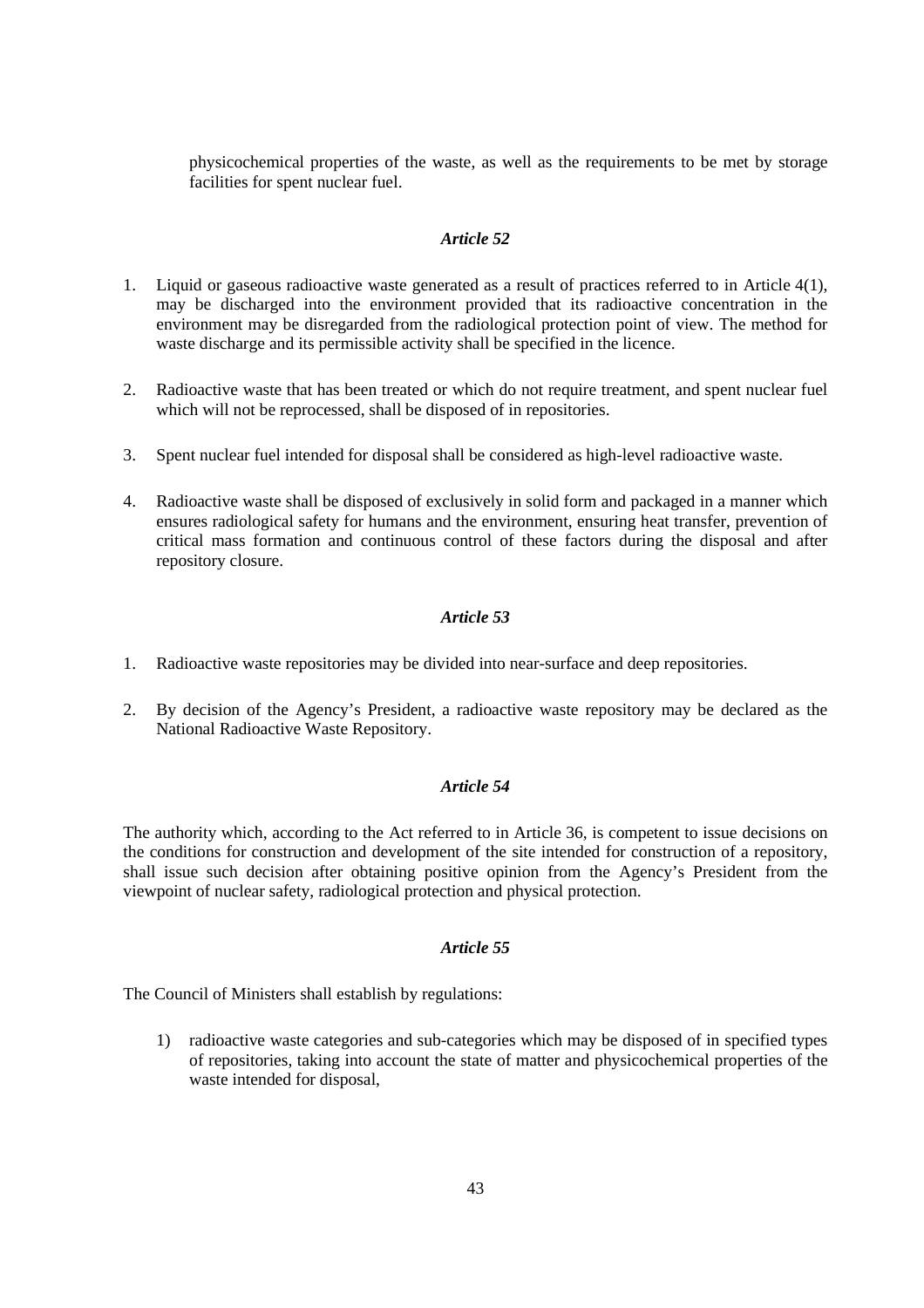- 2) detailed requirements for specific types of repositories concerning siting, construction, operation and closure, taking into account natural phenomena, geological conditions and systems of control,
- 3) conditions which a repository must fulfil in order to be granted the status of National Radioactive Waste Repository, taking into account the type of repository, categories of radioactive waste and time during which waste can be admitted into the repository,
- 4) detailed requirements for radioactive waste preparation for disposal, including the types of packaging of the waste placed for disposal.

- 1. Activities involved in dealing with radioactive waste and spent nuclear fuel shall be conducted by the enterprise of public utility referred to in Chapter 14.
- 2. Activities referred to in Paragraph 1, with the exclusion of radioactive waste and spent nuclear fuel disposal and transport to the repository, may be conducted by some other organisational entity, provided that this organisational entity shall fulfil the requirements for nuclear safety and radiological protection and shall obtain the appropriate licence. In particular, the organisational entity in whose facility the radioactive waste or spent nuclear fuel was generated, may process and store them for the time specified in the licence.

- 1. The "gmina" (commune) on whose territory the National Radioactive Waste Repository is sited, is qualified to receive an annual payment from the national budget:
	- 1) from the date on which the first shipment of waste is accepted for disposal until the date on which the decision to close the repository is made – which shall amount to 400% of the previous year's income from local real estate tax, increased proportionally to the rise in the retail and consumer services price index, established according to the procedure provided in the Act of Parliament of 12 January 1991 on Local Taxes and Duties (O.J. No. 9, Item 31 and No. 101, Item 444; of 1992 No. 21, Item 86; of 1994 No. 123, Item 600; of 1996 No. 91, Item 409 and No. 149, Item 704; of 1997 No. 5, Item 24, No. 107, Item 689, No. 121, Item 770 and No. 123, Item 780; of 1998 No. 106, Item 668, No. 150, Item 983 and No. 160, Item 1058, and of 2000 No. 88, Item 983, No. 95, Item 1041 and No. 122, Item 1325),
	- 2) after the decision to close the repository has been made which shall amount to 50% of the payment referred to in Paragraph 1, for the period corresponding to the duration of operation of the repository.
- 2. The payment referred to in Paragraph 1 shall be transferred to the commune from the national budget in equal quarterly instalments, not later than 14 days after the last month of a given quarter.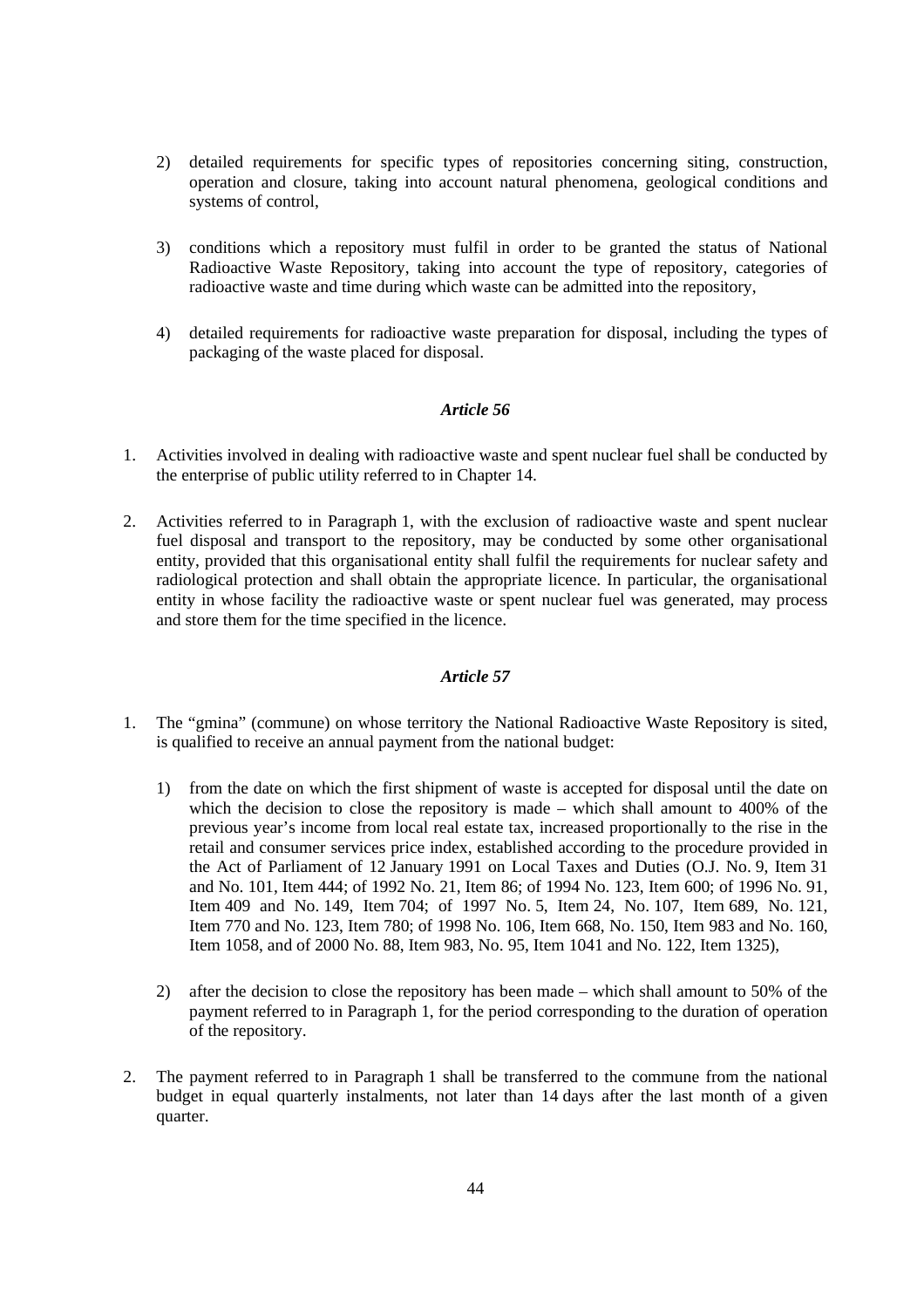3. The commune shall not be entitled to such a quarterly instalment if, due to the decisions of appropriate authorities of the commune or of the "powiat" (district) where the commune is located, during any period of the given quarter the admission of radioactive waste shipments into the repository was not possible.

#### **Chapter 8**

## TRANSPORT OF NUCLEAR MATERIALS, IONISING RADIATION SOURCES, RADIOACTIVE WASTE AND SPENT NUCLEAR FUEL

#### *Article 58*

Nuclear materials shall be prepared for transport and transported in a manner which prevents the occurrence of a self-sustaining chain nuclear fission reaction and which complies with physical protection principles.

### *Article 59*

In preparation for transport and during the transport of nuclear materials, ionising radiation sources, radioactive waste and spent nuclear fuel, one should take into account the risks that may result from their physicochemical properties and fulfil the conditions and requirements imposed on hazardous materials transport, established in other regulations.

#### *Article 60*

Exposure of individuals participating in the transport, including persons loading and unloading nuclear materials, ionising radiation sources, radioactive waste and spent nuclear fuel, shall be subject to control and the doses received by these individuals shall not exceed the dose limits for occupationally exposed workers established in the regulations issued on the basis of Article 25(1).

### *Article 61*

Conditions and requirements governing the on-site transport, within the site of the organisational entity engaged in manufacturing, processing, use, storage and disposal of nuclear materials, ionising radiation sources with the exception of devices generating ionising radiation, radioactive waste and spent nuclear fuel, shall be established by the Agency's President in the licence.

#### *Article 62*

1. Import into and export from the territory controlled by Polish customs of nuclear materials, radioactive sources and devices containing such sources, import of consumer goods emitting ionising radiation, as well as import and export of radioactive waste and spent nuclear fuel, shall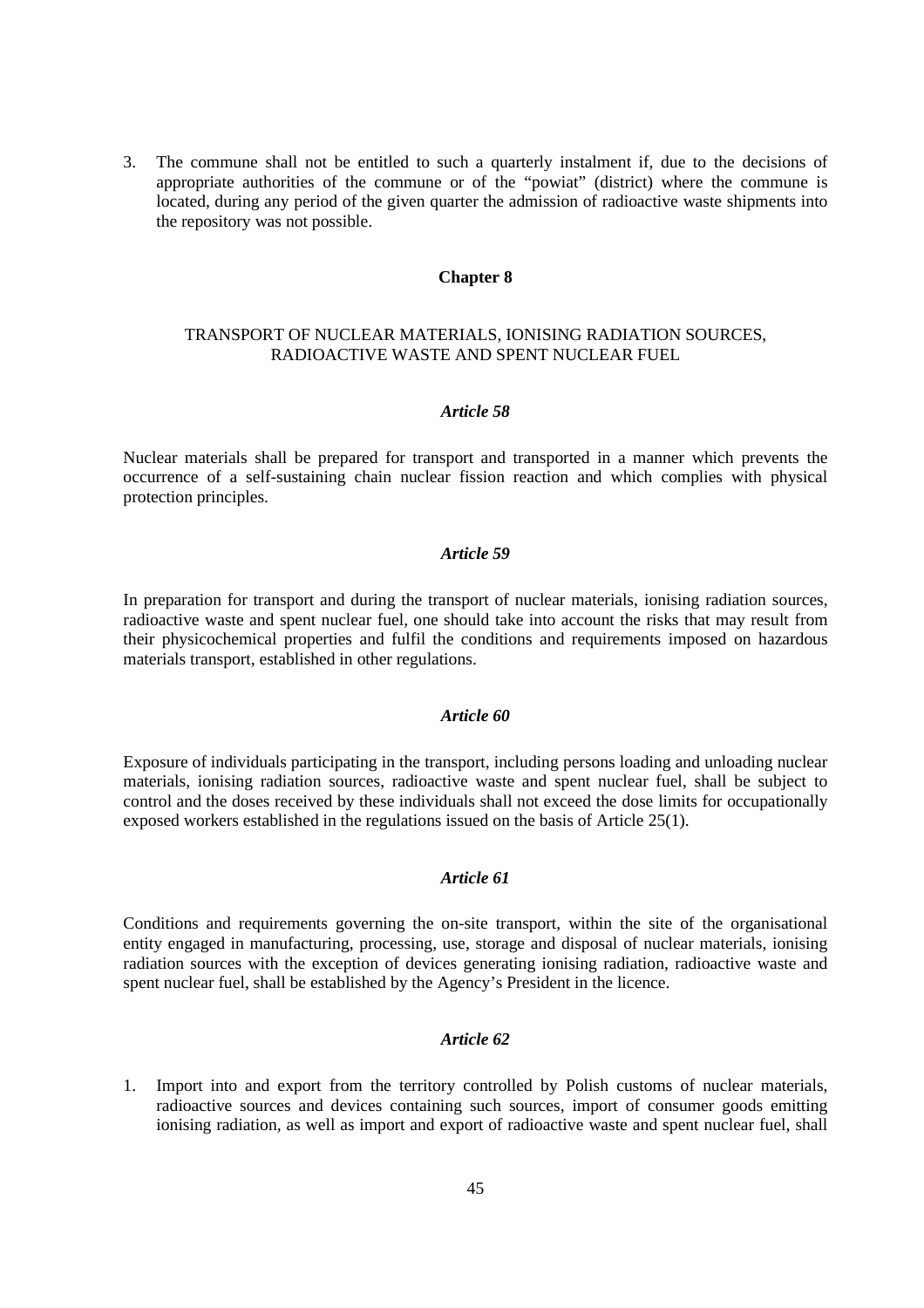be conducted on the basis of a licence for the performance of practices referred to in Article 4(1), subject to Article 4(2).

- 2. Import into, export from and transit through the territory controlled by Polish customs of radioactive waste and spent nuclear fuel shall require the consent of the Agency's President.
- 3. Export from the territory controlled by Polish customs and transit through this territory of radioactive waste and spent nuclear fuel shall be prohibited if the destination of such shipment lies south of 60° southern latitude.
- 4. The Council of Ministers shall establish by regulations:
	- 1) conditions governing import into, export from and transit through the territory controlled by Polish customs of nuclear materials, radioactive sources and equipment containing such sources,
	- 2) the basics for granting the consent referred to in Paragraph 2, the procedure for applying for such consent and the standard document for this procedure.

## **Chapter 9**

## NUCLEAR SAFETY AND RADIOLOGICAL PROTECTION CONTROL

- 1. Practices which cause or may cause the exposure of humans and the environment to ionising radiation shall be subject to control from the viewpoint of nuclear safety and radiological protection.
- 2. Control referred to in Paragraph 1 shall be executed by the:
	- 1) nuclear regulatory bodies in the case of practices for which the licence is issued, or the notification is received, by the Agency's President,
	- 2) the voivodship sanitary inspector or military sanitary inspector as regards the practices licensed by those bodies.
- 3. The Minister competent for health issues shall establish by regulations the rules and procedures for control concerning the safe operation for medical purposes of X-ray sets with radiation energy up to 300 keV.
- 4. The Prime Minister shall establish by regulation the procedures for control within the Office of State Protection by the nuclear regulatory bodies, taking into account the procedures for control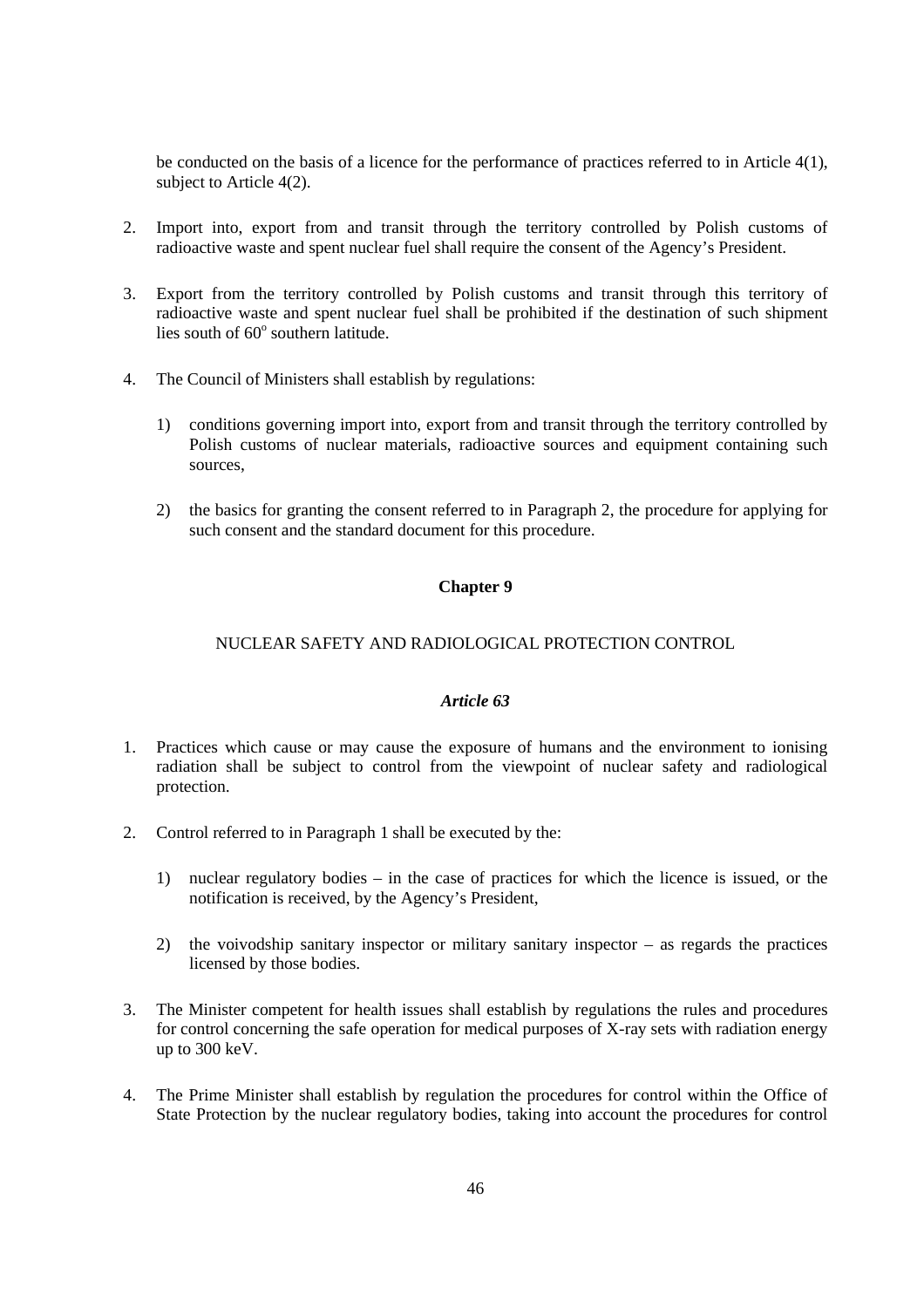preparation, the documentation of control activities, the preparation of control records, the postcontrol interventions and information on control results.

### *Article 64*

- 1. The nuclear regulatory bodies referred to in Article 63(2)(1) shall be the following:
	- 1) the Agency's President, as the supreme nuclear regulatory body,
	- 2) the Chief Nuclear Regulatory Inspector as the line supervisor of the inspectors responsible for nuclear control,
	- 3) the regulatory inspectors responsible for nuclear control.
- 2. The Chief Nuclear Regulatory Inspector shall be nominated and recalled by the Agency's President from among inspectors responsible for nuclear control.
- 3. Inspectors responsible for nuclear control shall be nominated and recalled by the Agency's President at the request of the Chief Nuclear Regulatory Inspector.
- 4. Responsibilities of the nuclear regulatory body shall include in particular:
	- 1) issuing the licences and notifying other decisions in the matters involving nuclear safety and radiological protection, according to the principles and procedures established by this Act,
	- 2) performing control in nuclear facilities and in organisational entities possessing nuclear materials, ionising radiation sources, radioactive waste and spent nuclear fuel,
	- 3) issuing ad hoc instructions referred to in Article 68,
	- 4) approving training programmes referred to in Article 11(3), with the exclusion of training programmes prepared by organisational entities which for medical purposes operate X-ray sets with radiation energy up to 300 keV.
- 5. Inspectors responsible for nuclear control shall perform the control under the authority of the Agency's President or of the Chief Nuclear Regulatory Inspector.

- 1. In order to be eligible for nomination an inspector responsible for nuclear control, one must:
	- 1) possess a certificate of higher education in physics, chemistry, technology or other specialisation useful in nuclear control,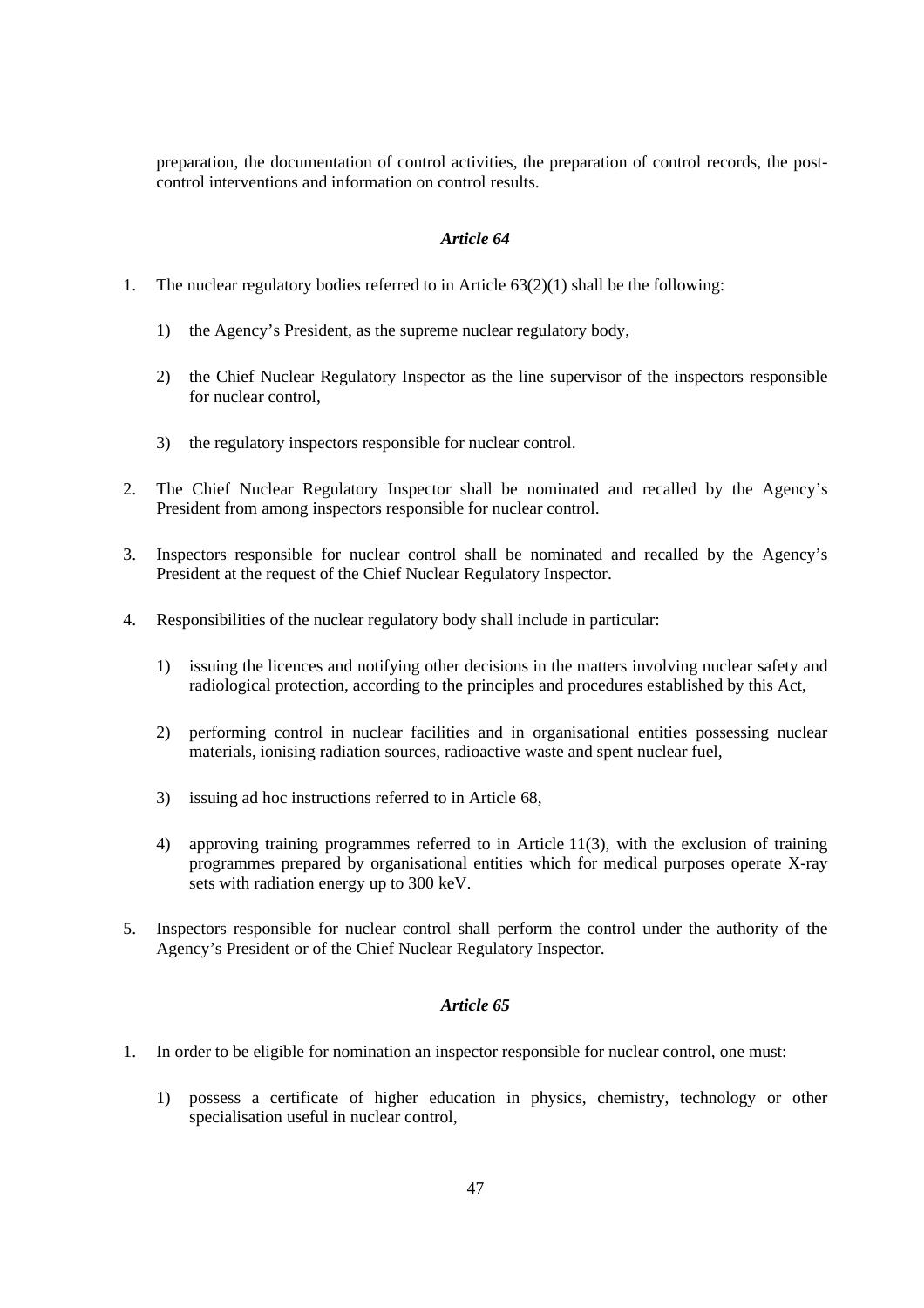- 2) have no record for intentional offences,
- 3) have carried out practical training and passed a qualifying exam for the job of inspector responsible for nuclear control in the area of nuclear safety and radiological protection, conducted by the commission established by the Agency's President,
- 4) possess a medical certificate to the effect that there are no contraindications for employment in occupational exposure conditions.
- 2. Costs incurred in relation to the activities of the commission referred to in Paragraph 1(3) shall be covered from the National Atomic Energy Agency budget.

- 1. In the context of regulatory control, the nuclear regulatory bodies shall be entitled to:
	- 1) around the clock access to transport vehicles and the sites of organisational entities where nuclear materials, ionising radiation sources, radioactive waste and spent nuclear fuel are produced, used, stored, disposed of or transported,
	- 2) review the documentation concerning nuclear safety and radiological protection in the controlled organisational entity,
	- 3) check if the activities referred to in Article 4(1) are conducted in compliance with nuclear safety and radiological protection regulations and with the requirements and conditions established in the licence,
	- 4) conduct independent technical and dosimetric measurements whenever needed,
	- 5) request written or oral information if this is necessary to clear up an issue.
- 2. In performing their control (inspection) duties, the nuclear regulatory bodies shall enjoy the protection provided for public officials in the Penal Code.

- 1. The head of the inspected organisational entity shall ensure the conditions necessary for the conduct of control and shall make available the documents referred to in Article  $66(1)(2)$ .
- 2. Employees of the inspected organisational entity shall provide the regulatory body with all relevant written or oral explanations on the issues involved in the control objectives.
- 3. The person performing the inspection shall issue a written report, which shall be signed by this person and by the head of the controlled organisational unit.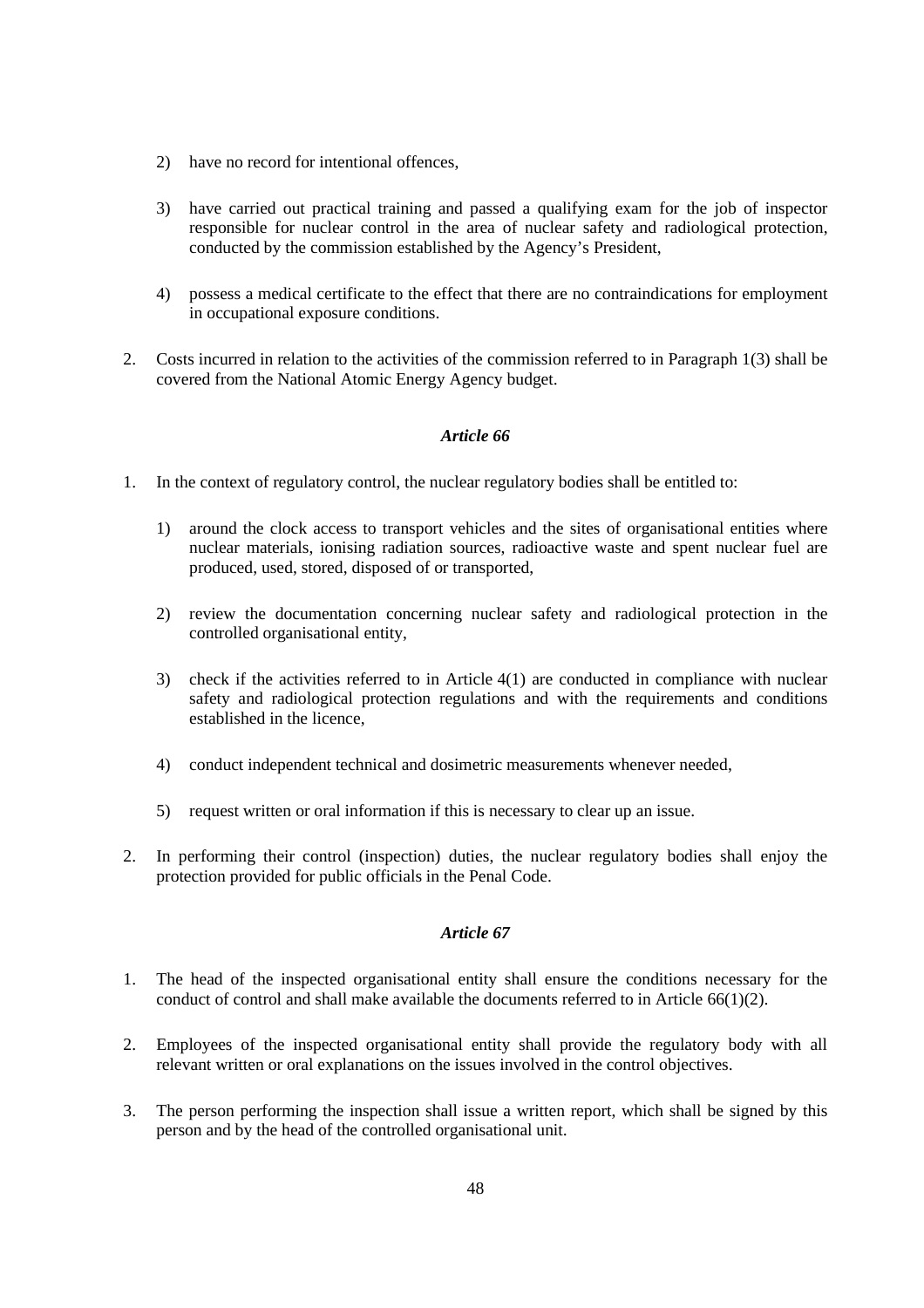4. On the basis of the report identifying a non-compliance with nuclear safety and radiological protection regulations, in particular in the form of lack of licence or departure from requirements and conditions established in the licence, the Chief Nuclear Regulatory Inspector shall issue a directive to correct the non-compliance within a specified time.

### *Article 68*

- 1. If a threat to nuclear safety and radiological protection has been identified during the inspection, to remove that threat the nuclear regulatory body shall issue summary orders containing an injunction or interdiction related to specified activities.
- 2. Summary orders aimed at removal of a direct threat to nuclear safety and radiological protection shall be executed immediately. Such orders shall be issued in writing; in exceptional circumstances they shall be issued in oral form and should be confirmed immediately in writing.
- 3. Summary orders addressing threats other than those referred to in Paragraph 2 shall be executed within the time specified in these orders.
- 4. The head of the inspected organisational entity may appeal to overrule or modify the order referred to in Paragraph 3 to the Chief Nuclear Regulatory Inspector if the order has been issued by a regulatory inspector responsible for nuclear control, or to the Agency's President if the order has been issued by the Chief Nuclear Regulatory Inspector.
- 5. The appeal referred to in Paragraph 4 shall not suspend the execution of the summary order.

## *Article 69*

- 1. If non-compliance with a potential impact on nuclear safety and radiological protection has been detected during the inspection, the Agency's President may issue a directive to the head of the controlled organisational entity or to the head of the supervising unit, requesting appropriate corrective actions.
- 2. The head of the entity or unit to whom such directive is addressed shall notify the Agency's President of the time and method of implementation of the corrective actions within 30 days of receiving the directive.

## *Article 70*

Proceedings concerning control issues shall be based on the Administrative Code regulations.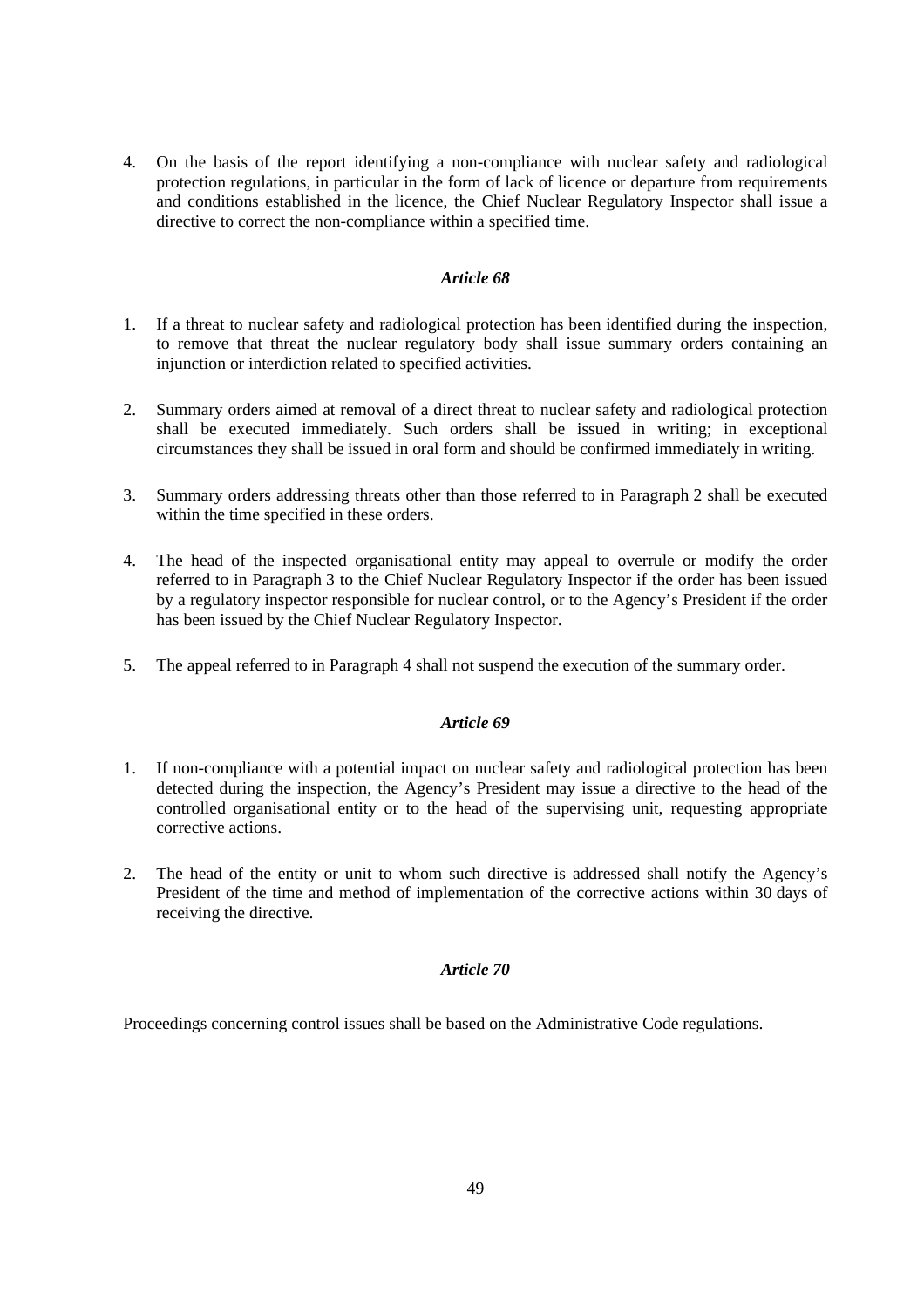The Council of Ministers, by regulation :

- 1) may establish detailed tasks and procedures for performance of such control activities, including the tasks of the Chief Nuclear Regulatory Inspector,
- 2) shall establish detailed requirements for practical training and the qualifying exam for the position of regulatory inspector responsible for nuclear control, taking into account the differences stemming from the regulatory needs for control of specific practices involving exposure and shall establish a standard certificate to attest the acquisition of this qualification.

### **Chapter 10**

### ASSESSMENT OF THE NATIONAL RADIOLOGICAL SITUATION

- 1. The Agency's President shall conduct systematic assessments of the national radiological situation.
- 2. For the assessments referred to in Paragraph 1, the Agency's President shall:
	- 1) collect, verify and analyse information obtained from the stations for early detection of radioactive contamination, hereinafter referred to as "the stations," and from the units performing radioactive contamination measurements, further called "the units," and from the services possessing the data needed for the assessment of the national radiological situation, including meteorological services,
	- 2) verify and analyse information obtained from other sources,
	- 3) create databases and information systems essential for the assessment of the national radiation situation,
	- 4) analyse and forecast the development of the national radiological situation and estimate the hazards for the population and the environment, on the basis of the information referred to in Paragraphs 1 and 2 and on the databases referred to in Paragraph 3.
- 3. The Agency's President shall perform the tasks referred to in Paragraph 2 with the support of the Centre for Radiological Emergencies established within the National Atomic Energy Agency.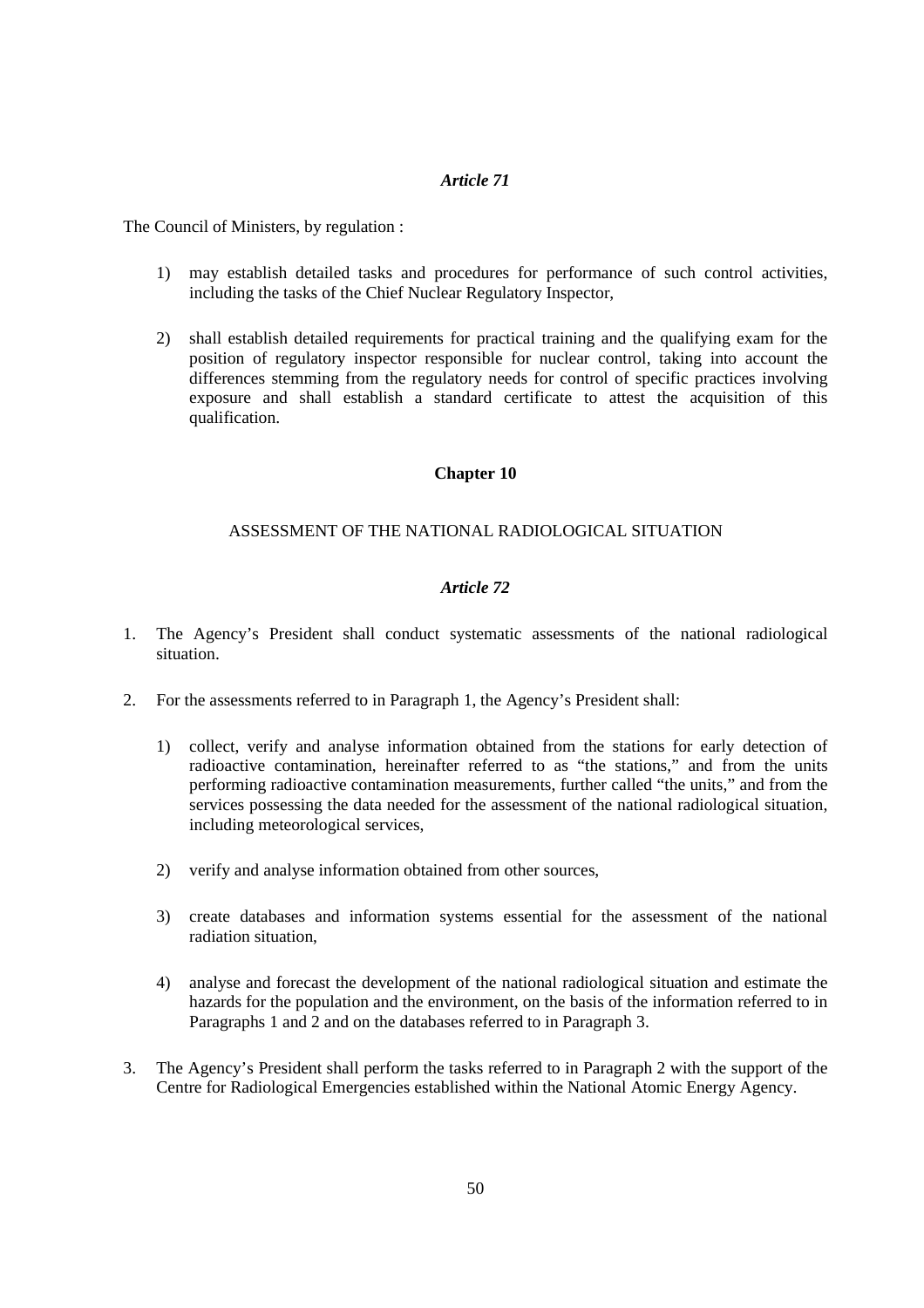- 1. Stations and units referred to in Article 72(2)(1) shall operate in the National Atomic Energy Agency, in the bodies subordinated to the National Atomic Energy Agency and in the bodies subordinated to the ministers competent in the areas of internal affairs, environment, higher education, agriculture, health and to the Minister of Defence.
- 2. Stations shall perform the following tasks:
	- 1) continuous measurements of gamma dose rate,
	- 2) automatic detection and signalling any 15% excess in the dose rate value, caused by the presence of artificial radioactive substances,
	- 3) immediate and automatic transmission of measurement data to the Centre for Radiological Emergencies,
	- 4) ensuring that the data shall be transmitted in the way compatible with caculation models used in radiation situation assessments.
- 3. Units shall perform the following tasks:
	- 1) detection, identification and measurements of radioactive contamination in the environment, agricultural products and foodstuffs,
	- 2) preliminary evaluation of measurement results and their transmission to the Agency's President.

## *Article 74*

The Agency's President shall co-ordinate the operation of stations and units, and in particular shall:

- 1) co-operate with appropriate ministers competent for the areas of internal affairs, environment, higher education, agriculture and health and with the Minister of Defence,
- 2) approve measurement technologies, measurement programmes and measurement organisation,
- 3) collaborate with appropriate foreign agencies on matters of radioactive contamination detection and measurements.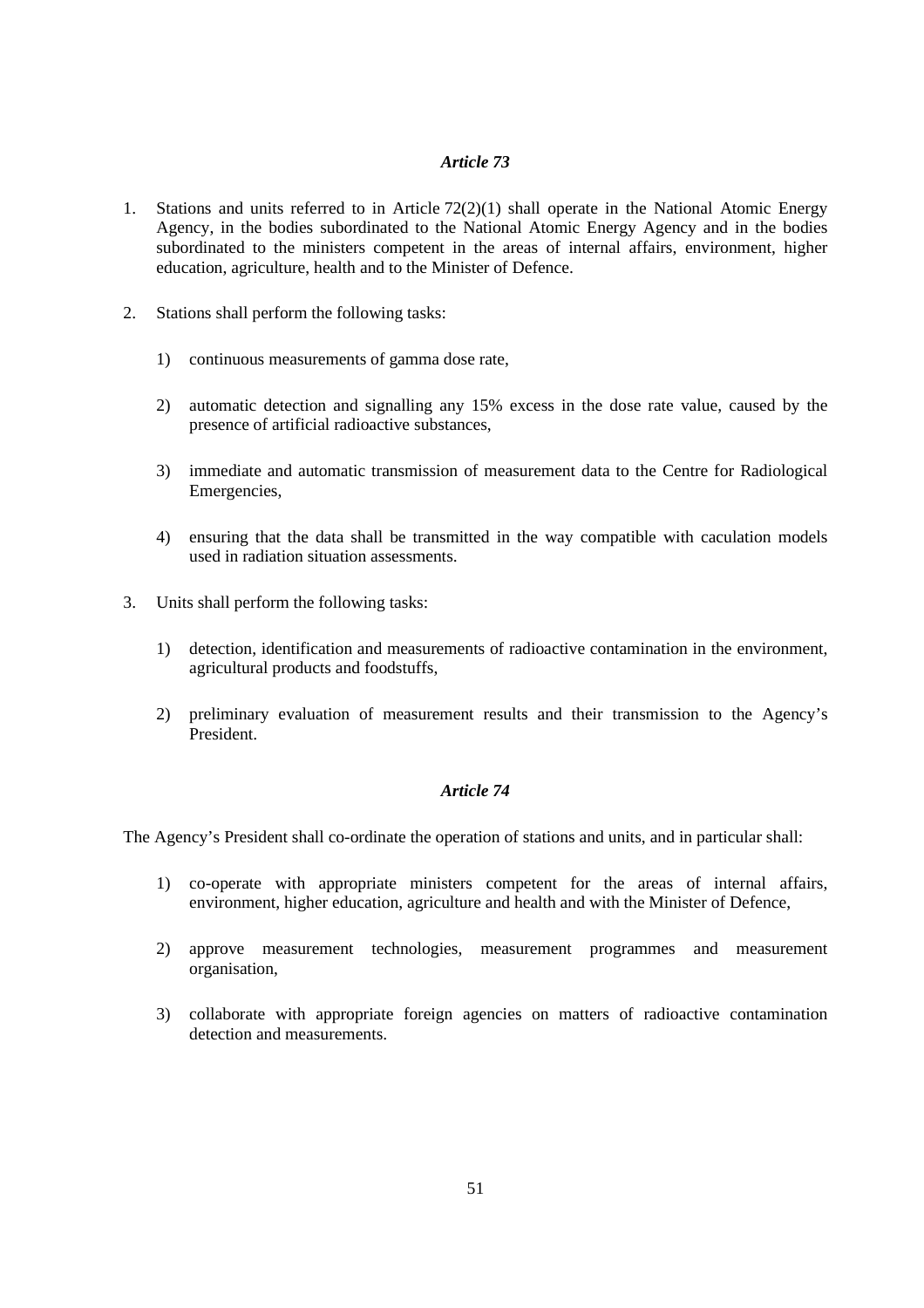The Council of Ministers shall establish the list of stations and units and their detailed tasks and functions, as well as the ways of performing those tasks, taking as the criterion the feasibility of obtaining the data necessary for the assessment of the national radiological situation.

#### *Article 76*

The Agency's President shall receive information on domestic radiological emergencies, in particular those obtained on the basis of Articles 83 and 85(1), and, if necessary, on the basis of information obtained, shall lend immediate assistance in the assessment of the radiation hazard magnitude.

#### *Article 77*

- 1. The Agency's President, in performing the tasks arising from the international system of radiological events notification in the fields of early notification of a nuclear accident, assistance in the event of a nuclear accident or radiation emergency, physical protection of nuclear materials and illicit trade in such materials, as well as carrying out the obligations of the Republic of Poland under bilateral international agreements, shall establish the national contact point.
- 2. The tasks of the national contact point shall include in particular:
	- 1) receiving the notifications from the International Atomic Energy Agency (IAEA) and foreign contact points of nuclear accidents, illegal use, displacement or processing of nuclear materials or of a real threat of any such deed, as well as receiving the requests for assistance in the event of a radiological emergency,
	- 2) notifying the IAEA and contact points referred to in Paragraph 1 of radiological emergencies occurring on the territory of the Republic of Poland and of illegal use, displacement or processing of nuclear materials or of a real threat of any such deed, as well as transmitting requests by the Republic of Poland for assistance in the event of a radiological emergency,
	- 3) supplying the contact points referred to in Paragraph 1 with other information, according to the obligations of the Republic of Poland under concluded international agreements.

## *Article 78*

The Agency's President may entrust the tasks referred to in Articles 74, 76 and 77 to an institution specialised in radiological protection matters.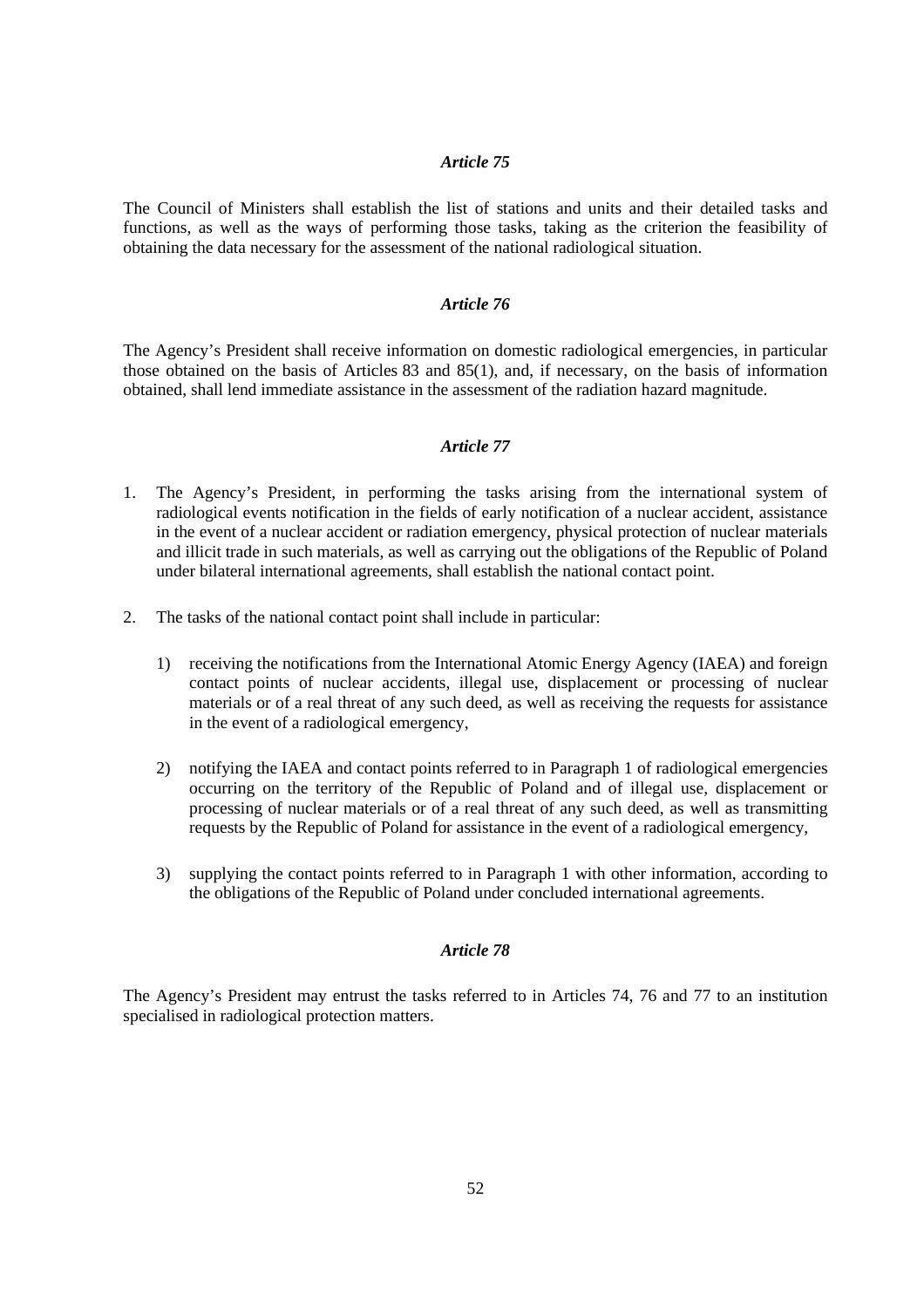Upon the Agency's President request, the institutions, organisations and individuals possessing the data and information essential for analyses and assessments of the national radiation situation, shall make them available free of charge.

### *Article 80*

The Agency's President, on the basis of the assessment of the national radiological situation, shall:

- 1) issue the messages addressed to the general public on the national radiological situation, including information on radioactive contamination levels under normal conditions and in radiological emergency situations,
- 2) inform the appropriate Voivod (regional) governor or the Council of Ministers of an emergency on a regional or national scale,
- 3) deliver the information on the radiological emergency and on the foreseen development of the national radiological situation to the Chairman of the Emergency Management Committee at the Council of Ministers.

### *Article 81*

The Agency's President shall issue quarterly messages to the general public concerning the national radiological situation, published in the Offical Journal of the Republic of Poland "Monitor Polski (Polish Monitor)". In the event of a radiological emergency, the public shall be informed according to the procedures specified in Articles 92(3) and 92(4).

## **Chapter 11**

## RADIOLOGICAL EMERGENCY MANAGEMENT

- 1. The following types of radiological emergencies shall be distinguished, according to the extent of their impact:
	- 1) on-site emergency radiological emergency occurring on the site of the organisational entity, with the impact limited to the area within the site boundaries of the organisational entity,
	- 2) public emergency on a regional scale a radiological emergency occurring on the site of the organisational entity or off-site during field works or during the transport of nuclear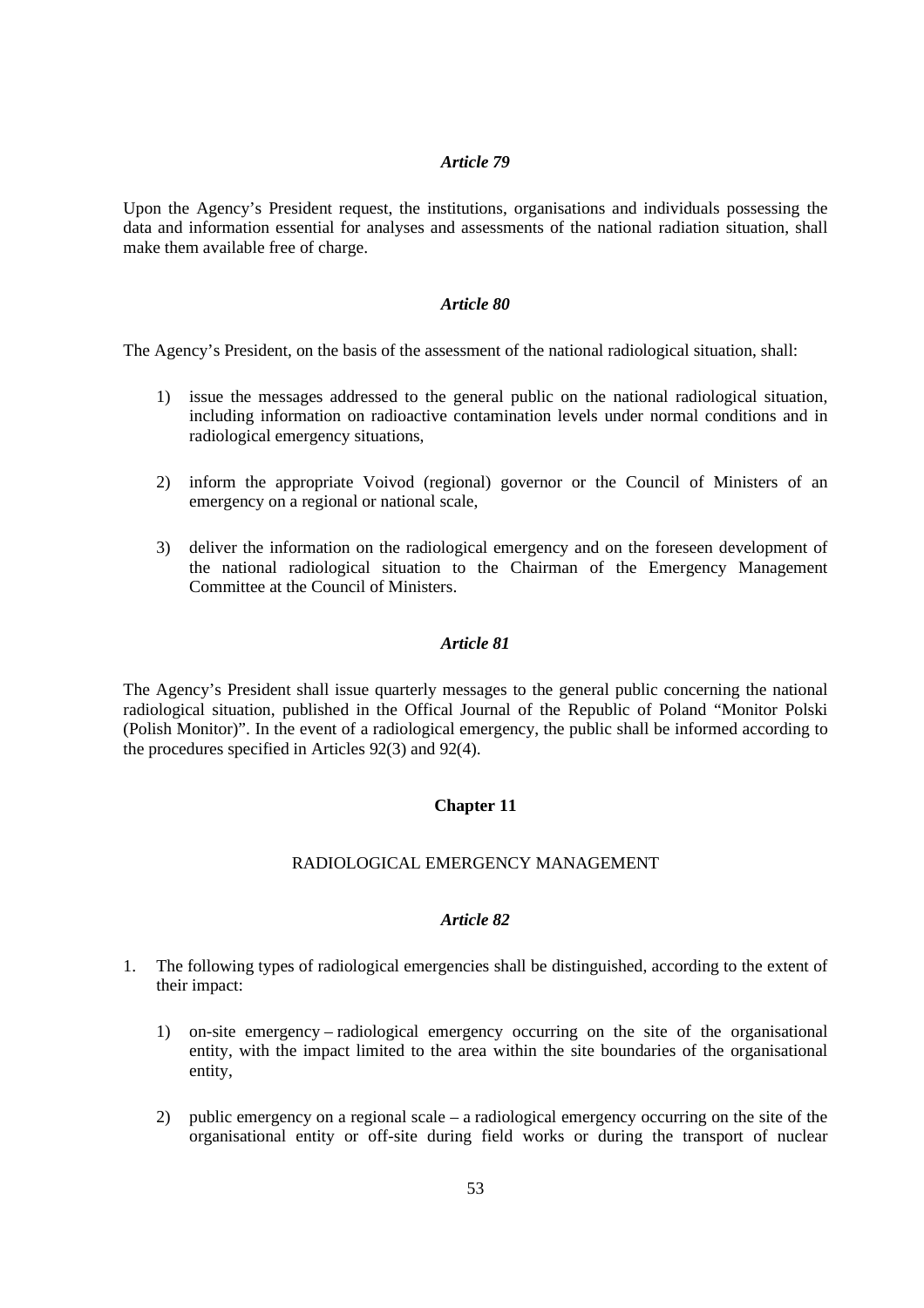materials, ionising radiation sources, radioactive waste and spent nuclear fuel, with the impact limited to the territory of one region only,

- 3) public emergency on a national scale a radiological emergency referred to in Paragraph 2, if its impact extends or may extend to a territory larger than that of the region.
- 2. Each radiological emergency which occurs within the national borders or beyond them, with the impact reaching beyond the borders of the Republic of Poland, shall constitute a public emergency of national scale.

## *Article 83*

In the event of a radiological emergency, the head of the organisational entity conducting activities referred to in Article 4(1) shall secure the emergency site and shall immediately notify the Agency's President and additionally, where the circumstances so justify, shall also notify other organisations and services, in accordance with the facility emergency preparedness plan.

## *Article 84*

- 1. A radiological emergency, which constitutes an on-site hazard or a threat on a regional or national scale, requires the adoption of appropriate actions, defined respectively in the facility, regional or national emergency preparedness plan.
- 2. During an on-site radiological emergency, actions aimed at eliminating the threat and its consequences shall be directed by the head of the organisational entity on whose site the emergency has occurred.
- 3. During a radiological emergency on a regional scale, actions aimed at eliminating the threat and its consequences shall be directed by the Voivod (regional governor), subject to Paragraph 4.
- 4. If a radiological emergency occurs during transportation, actions aimed at eliminating the threat and its consequences shall be directed by the person responsible for the shipment security in transport, in arrangement with the Voivod (regional governor) appropriate for the locality at which the radiological emergency took place.
- 5. During a radiological emergency on a national scale, actions aimed at eliminating the threat and its consequences shall be directed by the minister competent for internal affairs, with the assistance of the Agency's President.

### *Article 85*

1. In the event of a radiological emergency caused by an unknown perpetrator, the service which first obtained the information on the event shall secure the emergency site and notify the Agency's President and the Voivod (regional governor) of the affected region.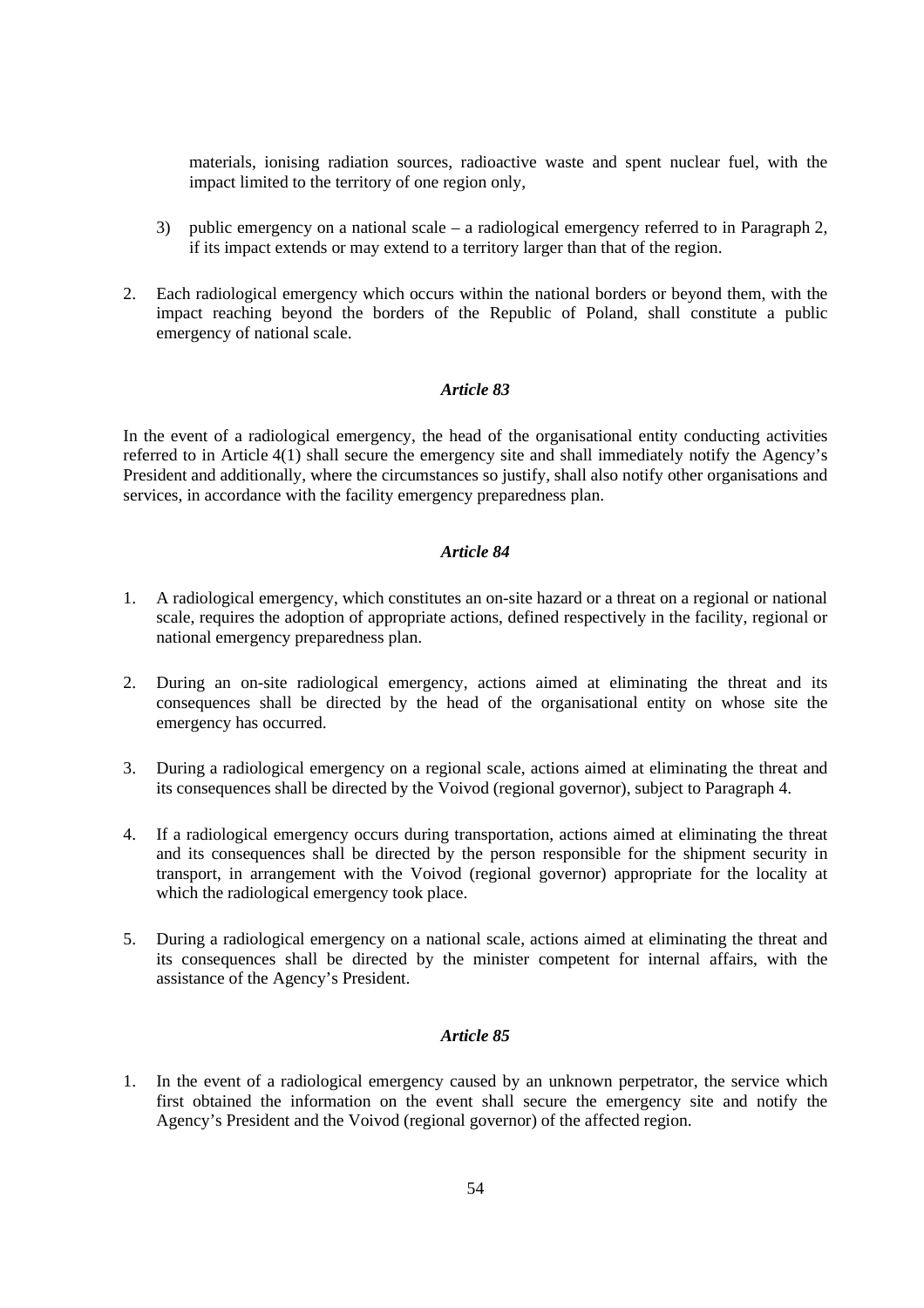2. In the case referred to in Paragraph 1, actions aimed at eliminating the threat and its consequences shall be directed by the Voivod (regional governor) of affected region, subject to Article  $84(5)$ .

### *Article 86*

If an increased radiation level has been detected, the source of which is unknown, actions aimed at eliminating the threat and its consequences shall be directed by the governor of the affected region, subject to Article 84(5).

### *Article 87*

The Council of Ministers shall establish by regulation:

- 1) a national emergency preparedness plan, including procedures for co-operation of various authorities and services participating in the elimination of radiological emergencies and of their consequences,
- 2) a generic facility and regional emergency preparedness plan, indicating the elements essential for prompt response by the appropriate services,
- 3) intervention level values for various types of intervention, taking into account the recommendations of appropriate international organisations.

- 1. Decisions on the implementation of specific intervention measures may be taken after:
	- 1) the Agency's President message stating that the radiation emergency with consequences referred to in Article 82(1), Subparagraphs 2 and 3, and 82(3), may result in exceeding the intervention level values,
	- 2) evaluation of intervention measures feasibility.
- 2. During the evaluation of intervention measures feasibility, the following should be taken into account:
	- 1) present and foreseen emergency scenario and range,
	- 2) actual or possible values for ionising radiation doses,
	- 3) number of threatened people,
	- 4) health impact of those intervention measures,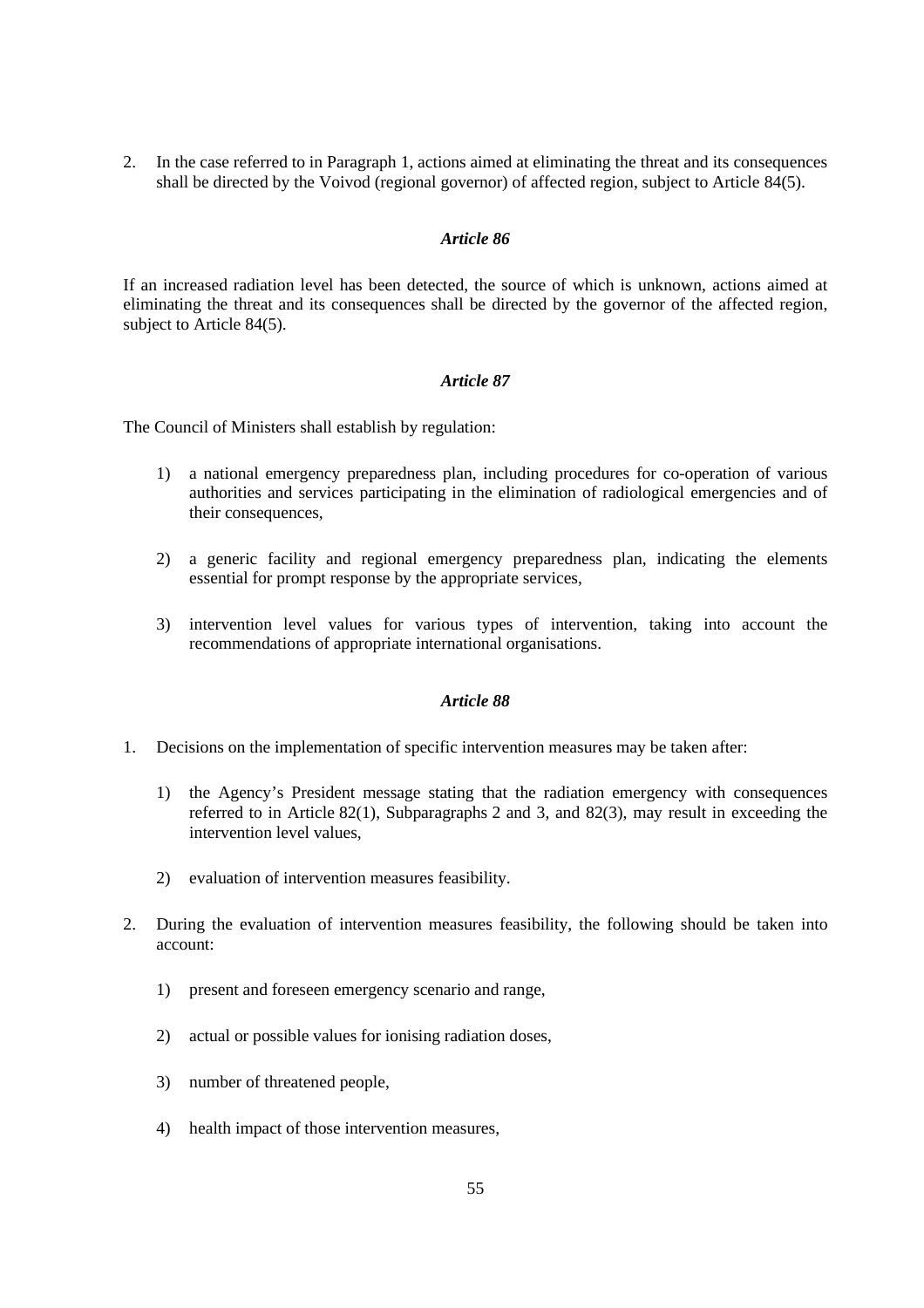5) foreseen intervention measures costs and the extent of their economic and social impact.

## *Article 89*

- 1. Intervention measures related to a radiological emergency with impact limited to the territory of a single region shall be implemented in the form of a regulation on order and discipline issued by the Voivod (regional governor) appropriate for the locality at which the event took place. Such a regulation on order and discipline shall be published according to the procedures established for the publication of local laws and regulations.
- 2. Intervention measures related to a radiological emergency with an impact beyond the territory of a single region shall be implemented in the form of a regulation by the Council of Ministers.
- 3. The regulation referred to in Paragraph 2, apart from its publication in the Official Journal of the Republic of Poland, shall be made known to the general public through posters displayed in public places in the area where intervention measures are being implemented.
- 4. The regulations referred to in Paragraphs 1 and 2 shall state the causes of intervention measures, date of implementation, area and foreseen duration time and also the type of necessary intervention measures.
- 5. Publication of the regulations referred to in Paragraphs 1 and 2 shall be regulated by the provisions of the Act of Parliament of 26 January 1984 – Press Law (O.J. No. 5, Item 24; of 1988 No. 41, Item 324; of 1989 No. 34, Item 187; of 1990 No. 29, Item 173; of 1991 No. 100, Item 442; of 1996 No. 114, Item 542; of 1997 No. 88, Item 554 and No. 121, Item 770; of 1999 No. 90, Item 999).
- 6. Revocation of intervention measures, in the whole area of their implementation or in some part of this area, shall proceed according to the procedures foreseen for their publication.

## *Article 90*

Intervention measures shall have the following form:

- 1) temporary relocation,
- 2) sheltering,
- 3) stable iodine administration,
- 4) bans or restrictions on contaminated food and water consumption, on feeding contaminated feeding stuffs to farm animals and on cattle grazing on contaminated pastures.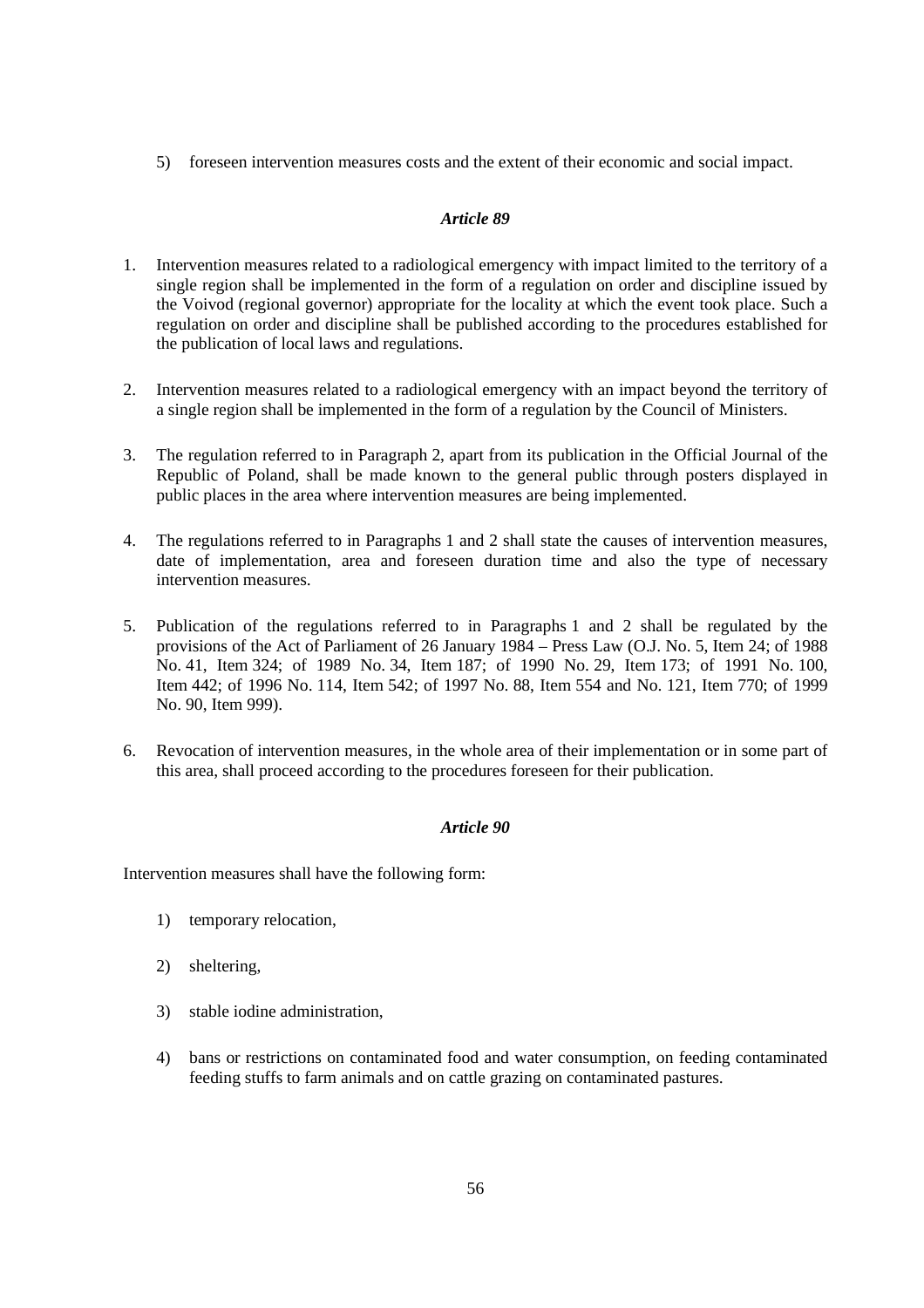Intervention measures shall be directed by the:

- 1) Voivod (regional governor) appropriate for the locality at which the radiological emergency took place – in the event of a radiological emergency which constitutes a public threat on a regional scale,
- 2) Minister competent for internal affairs in the event of a radiological emergency causing:
	- a) a public threat on a national scale,
	- b) a public threat on a regional scale, if the implementation of the intervention measures is beyond the capabilities of services subordinated to the regional governor.

## *Article 92*

- 1. In the event of a radiological emergency in which the dose to the population may exceed the dose limit, the population shall be notified by the Agency's President of:
	- 1) the radiological situation, and in particular of the emergency site, foreseen emergency scenario and impacts on people and the environment,
	- 2) the possible health protection measures and activities.
- 2. The Agency's President shall pass on the information referred to in Paragraph 1, Subparagraph 2, after consultation with the minister competent for health.
- 3. Publication of information referred to in Paragraph 1 shall be regulated by the Press law, subject to Paragraph 4.
- 4. Publication of the information referred to in Paragraph 1 shall not require its delivery by the government spokesman.

## *Article 93*

Costs of intervention measures and of the elimination of radiological emergency consequences shall be borne by the organisational entity which caused the emergency; whereas in the case of emergencies caused by unknown perpetrators or emergencies which have occurred outside the borders of the Republic of Poland, such costs shall be borne by the national budget.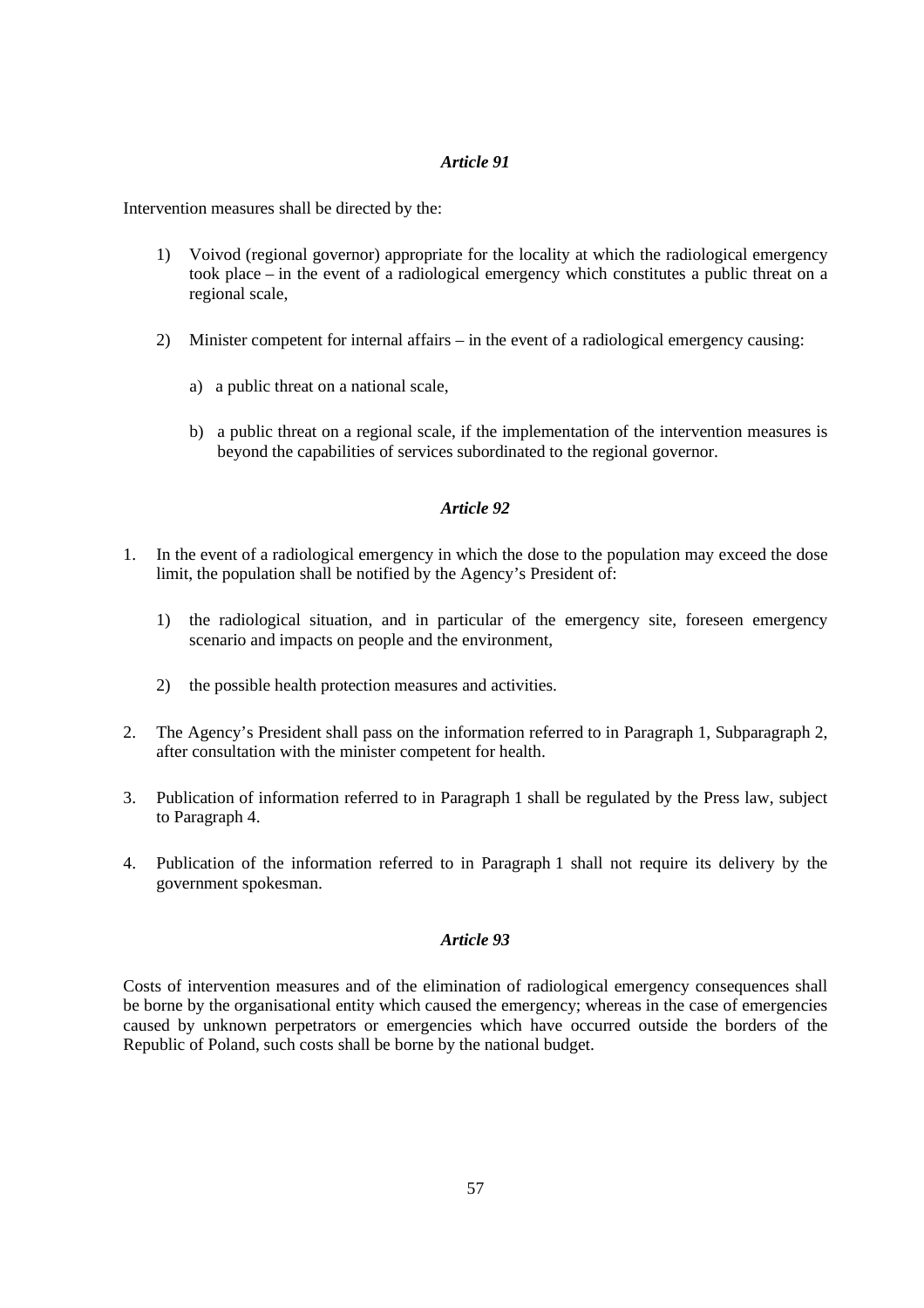A report on a radiological emergency, after the intervention measures deactivation, shall be submitted:

- 1) by the Voivod (regional governor) to the minister competent for internal affairs in the case referred to in Article 91(1),
- 2) by the minister competent for internal affairs and the Agency's President to the Prime Minister – in the cases referred to in Article 91(2).

## *Article 95*

- 1. If the means at the disposal of the authority directing the actions aimed at eliminating the threat and its consequences are inadequate, this authority may impose the obligation to render personal and material services.
- 2. Issues involving the obligations referred to in Paragraph 1 shall be governed by pertinent regulations concerning the services rendered in natural disaster situations.

## *Article 96*

- 1. The head of the organisational entity and the Voivod (regional governor), each according to his respective scope of responsibilities, shall conduct periodic exercises aimed at emergency preparedness plan testing and updating. In case of nuclear facility, the exercise shall be conducted by the head of the organisational entity, starting from the activities included in the emergency plan for the commissioning stage. The exercise costs shall be borne respectively by the organisational entity or by the regional governor.
- 2. The Minister competent for internal affairs shall conduct periodic exercises to test the national emergency preparedness plan at least once every three years. The costs involved in the preparation and conduct of such exercises shall be borne by the budget of the Minister competent internal affairs.

- 1. Foodstuffs, drinking water and feeding stuffs, imported into the territory controlled by Polish customs and originating from a country referred to in the regulations based on Article 99(1)(b), should possess an export certificate issued by the appropriate authority in the exporting country, stating that the radioactive material content does not exceed the levels specified in the regulations based on Article 99(1)(a).
- 2. In the event of a justified suspicion that the radioactive substances content in imported foodstuffs, drinking water and feeding stuffs exceeds the levels established in the regulations based on Article 99(1)(a), customs authorities may request the performance of verification measurements.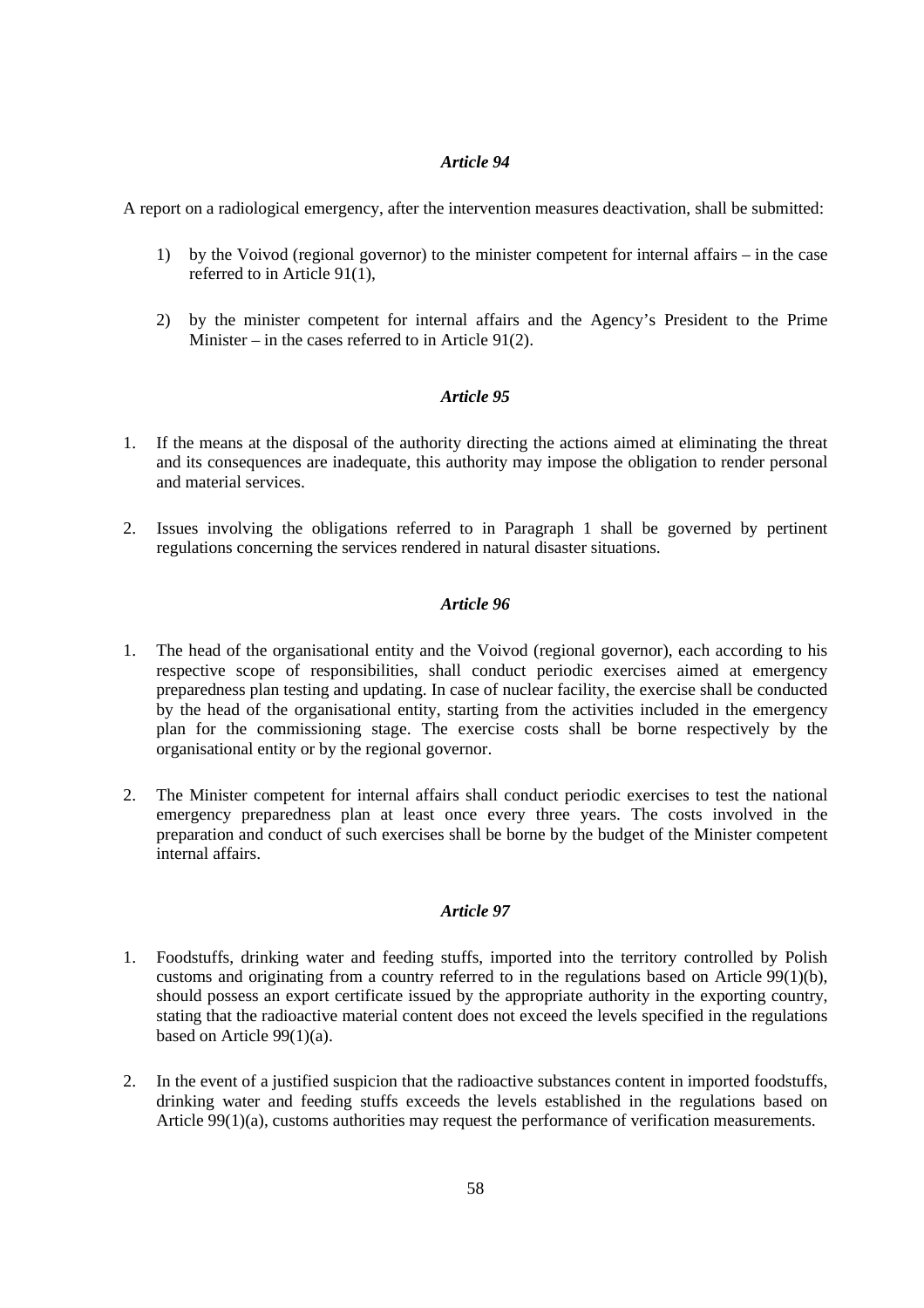- 3. Measurements shall be performed by the units authorised to perform such measurements on the basis of separate regulations, and by other units designated by the Agency's President in agreement with the appropriate minister.
- 4. Sampling of foodstuffs, stimulants and feeding stuffs intended for measurements shall be taken according to the rules established in other regulations.
- 5. Measurements shall be performed at the expense of the importer.

- 1. Subsequent to a radiological emergency, domestically produced foodstuffs, drinking water and feeding stuffs, before their introduction on the market, shall be subject to controls to establish that the radioactive substances content does not exceed the levels established in the regulations based on Article 99(1)(a).
- 2. Radioactive substances content measurements shall be regulated respectively by the Article 97(3) and 97(4). On the completion of the measurements, the units shall issue certificates stating the measurement results.
- 3. Foodstuffs, drinking water and feeding stuffs with radioactive substances content exceeding the values established in the regulations based on Article 99(1)(a), shall be deemed products unfit for consumption. The rules for handling such foodstuffs shall be established in separate regulations.

## *Article 99*

The Council of Ministers, by regulations:

- 1) shall establish:
	- a) the level of radioactive substances content in the foodstuffs, drinking water and feeding stuffs contaminated as the result of a radiological emergency, imported for trade purposes and domestically produced in the case referred to in Article 98(1), taking into account ionising radiation dose limits established in the regulations based on Article 25(1),
	- b) a standard export certificate form and the list of exporting countries,
	- c) the date of introduction and discontinuation of the compulsory control referred to in Article 98(1) and the standard certificate referred to in Article 98(2),
- 2) may establish the level of radioactive substances content in raw materials and manufactured products imported into the territory controlled by Polish customs after radiological emergencies, taking into account ionising radiation dose limits and the rules for handling such products.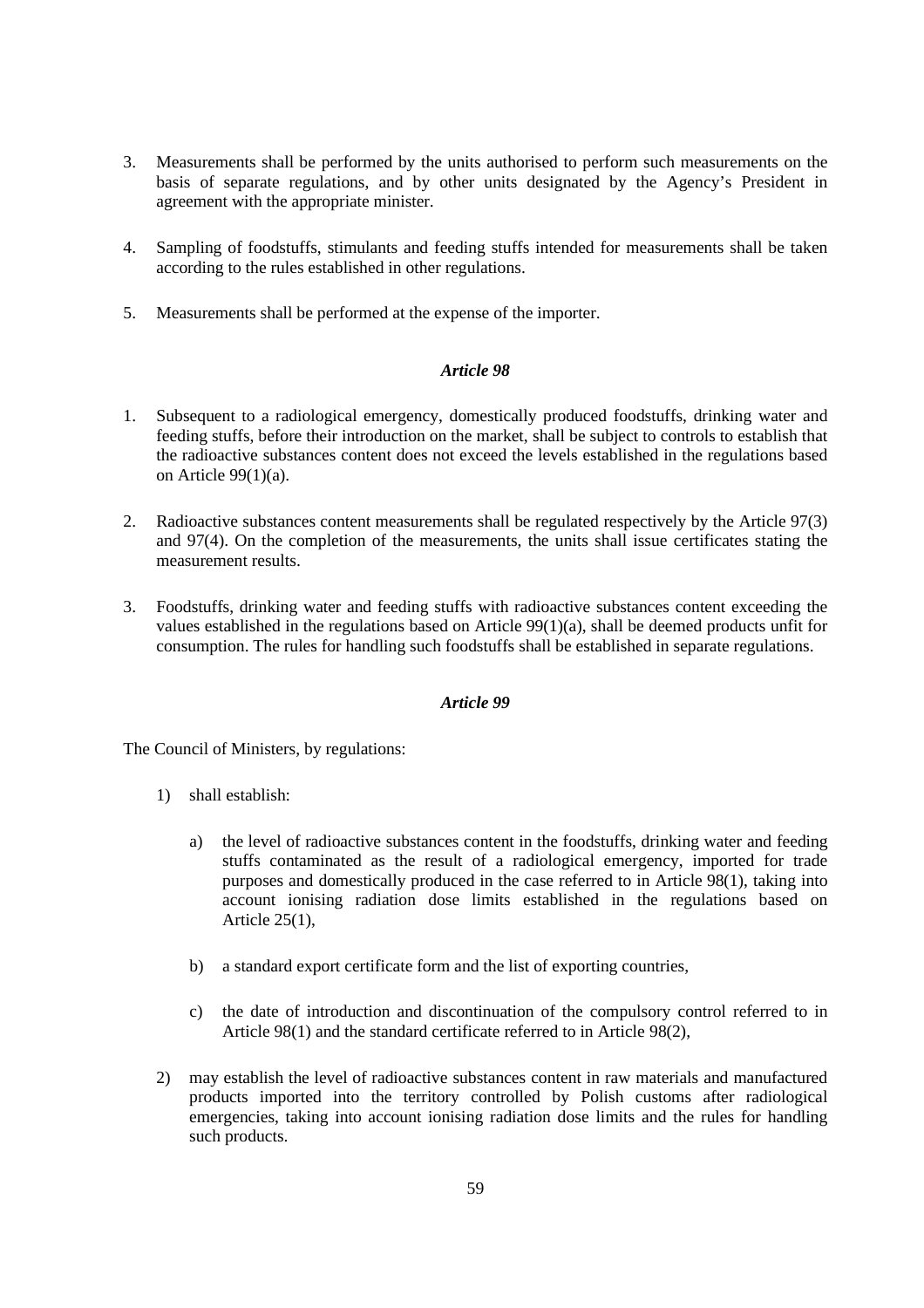## **Chapter 12**

### CIVIL LIABILITY FOR NUCLEAR DAMAGES

#### *Article 100*

For the purposes of this Chapter, the terms listed below shall have the following meaning:

- 1) nuclear installation:
	- a) any nuclear reactor, with the exception of a reactor installed in a vehicle of sea or air transport, as a source of power, for propulsion or for any other purposes,
	- b) any facility using nuclear fuel for nuclear material manufacturing or facility for processing nuclear materials, including facilities for spent nuclear fuel reprocessing,
	- c) any installation in which nuclear material is stored, other than storage incidental to the transportation of such nuclear material,
- 2) nuclear reactor any device containing nuclear fuel in such an arrangement that a self-sustaining chain nuclear fission reaction can occur therein without an additional neutron source,
- 3) nuclear fuel any material which is capable of producing energy through a self-sustaining chain nuclear fission reaction,
- 4) nuclear material:
	- a) nuclear fuel, other than natural uranium or depleted uranium, capable of producing energy through a self-sustaining chain nuclear fission reaction outside a nuclear reactor, either by itself or in combination with other materials,
	- b) radioactive products or waste radioactive material generated in the processes of nuclear fuel production or use, or material which became radioactive after irradiation during such processes, but excluding radioactive isotopes which have reached the final stage of their production so that they could be used for applications in research, medicine, agriculture, trade or industry,
- 5) nuclear damage:
	- a) personal injury,
	- b) damage to property,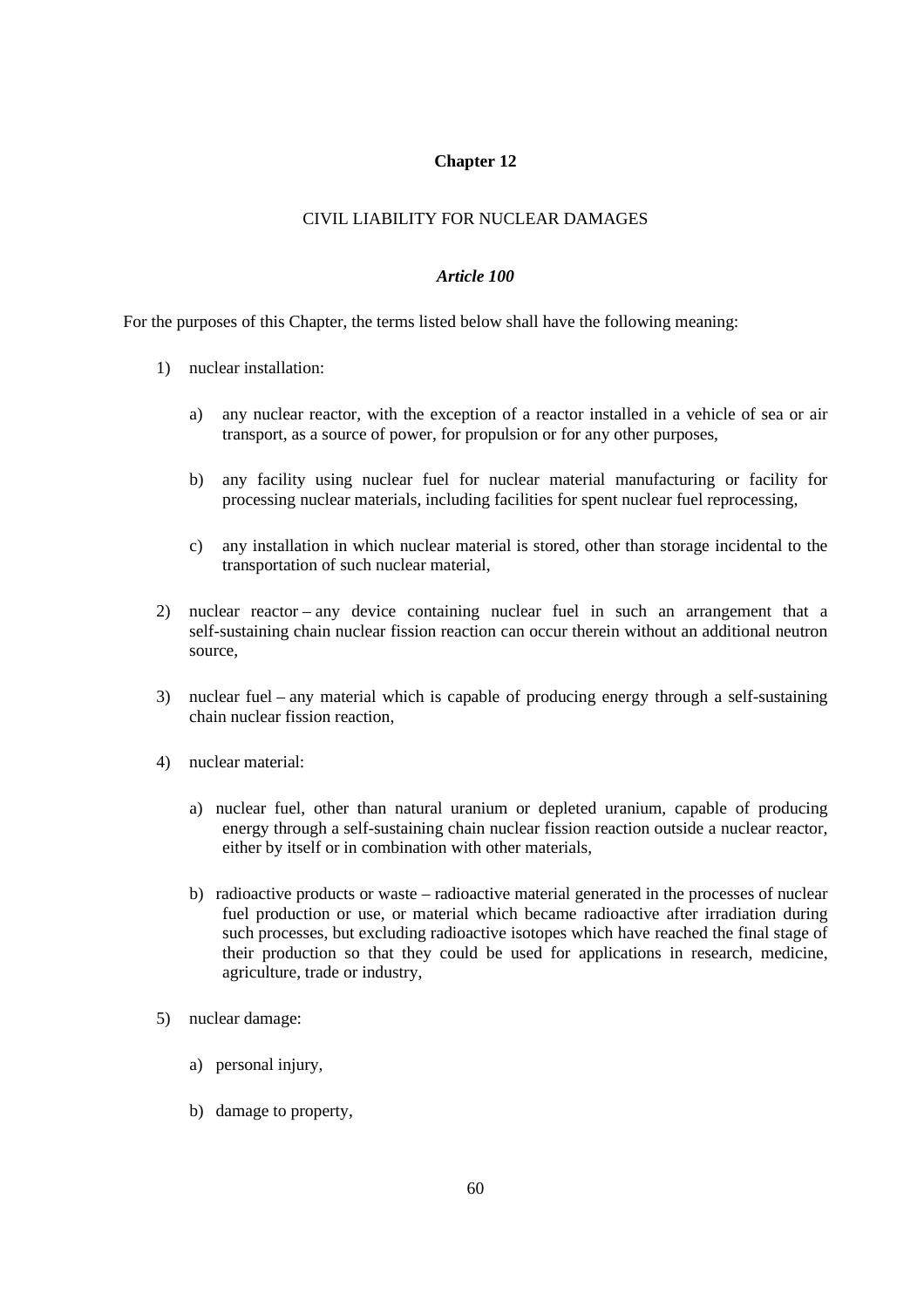- c) damage to the environment the costs of measures of reinstatement which aim to restore the impaired environment viewed as common property to its natural state, unless such impairment is insignificant,
- d) loss of potential income which the injured party could have obtained if it were not for the damages referred to in Subparagraphs (a) and (b), as well as the loss of income related to the damage to the environment viewed as common property

– to the extent that the damage arises out of or results from ionising radiation emitted by any radiation source inside a nuclear installation or emitted from nuclear fuel, radioactive materials and radioactive waste or by nuclear materials originating in, generated in or introduced into a nuclear installation, whether they result from the radioactive properties of such materials or from the combination of such radioactive properties with toxic, explosive or other dangerous properties of such materials,

- e) the costs of preventive measures or damages caused by such measures,
- 6) measures of reinstatement (to restore the environment to its unimpaired state) any measures properly applied with a view to reinstating or repairing all damaged or destroyed components of the environment or – whenever justified – to introduce equivalent substitutes,
- 7) preventive measures any appropriate measures taken after a nuclear incident has occurred to prevent or minimise nuclear damage referred to in Paragraph 5, Subparagraphs (a) to (d),
- 8) nuclear incident any occurrence or series of occurrences having the same origin which causes nuclear damage or creates a grave and imminent threat of causing such damage,
- 9) operator any entity which operates a nuclear installation,
- 10) SDR the unit of account within the meaning of the Act of Parliament of 18 December 1998 – Foreign Currency Law (O.J. No. 160, Item 1063 and of 1999 No. 83, Item 931 and of 2000 No. 103, Item 1099).

- 1. Exclusive liability for nuclear damage caused by a nuclear incident in a nuclear installation or related to this installation shall be borne by the operator, with the exception of damage caused directly by acts of war or armed conflict.
- 2. In the course of transportation of nuclear materials, the liability shall lie with the operator of nuclear installation from which such materials have been dispatched, unless otherwise stipulated in the contract with the consignee.
- 3. If the person suffering the damage, by result of intentional behaviour has caused or aggravated that damage, the court of justice may relieve the operator, wholly or partially, from his obligation to pay compensation in respect of the damages suffered by such individual.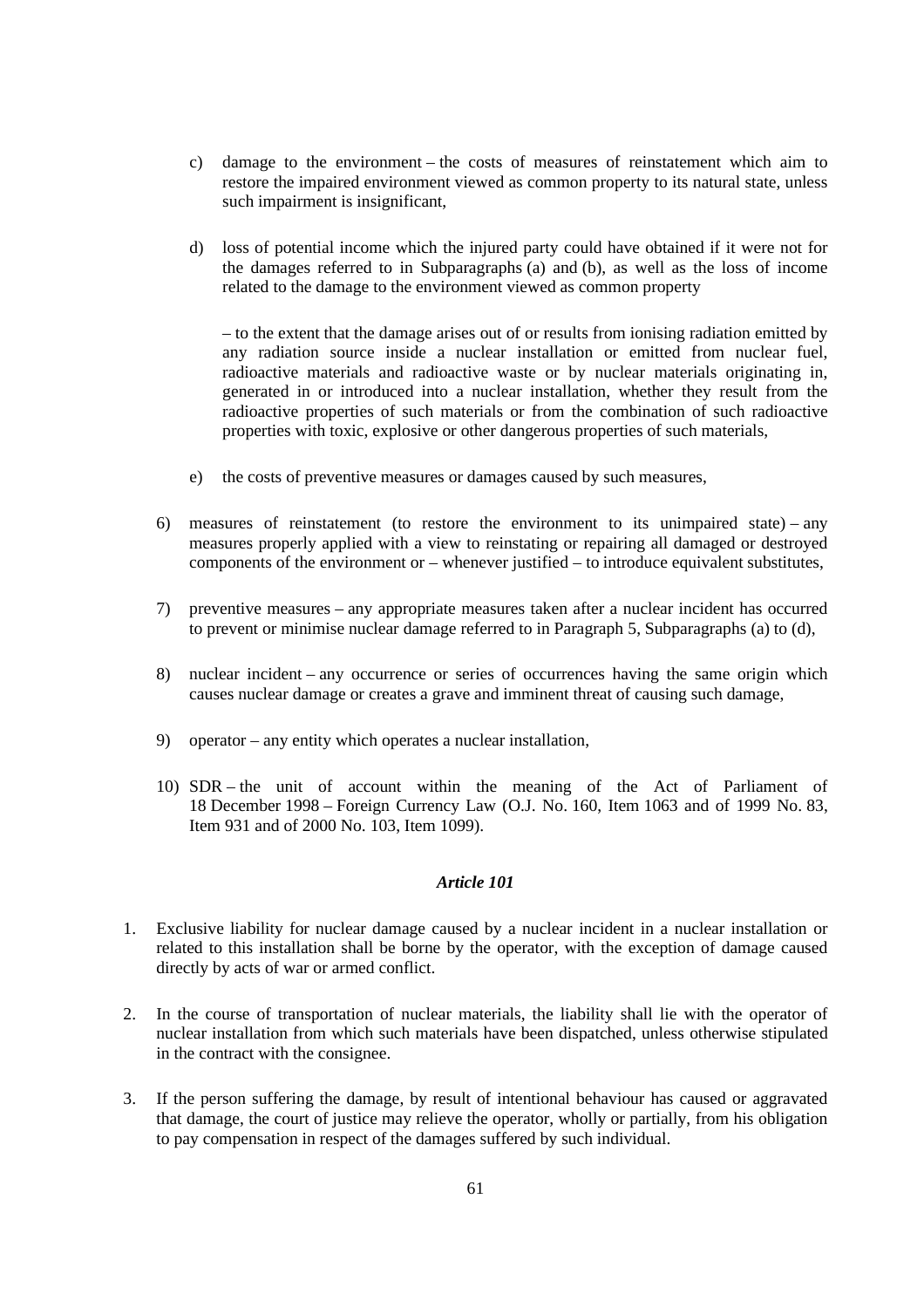- 1. The operator's liability for nuclear damage to property or the environment shall be limited to the amount equivalent to 150 million SDRs; however the compensation for insignificant environmental damage shall be limited to the reimbursement of actual or future costs of reinstatement measures taken to restore the environment to its unimpaired status.
- 2. In the event that the claims for damage to property or to the environment exceed the amount referred to in Paragraph 1, the operator may establish a limited liability fund. The procedure for establishing and distributing of this fund shall be regulated by relevant regulations on the limited liability for sea claims in the Sea code, subject to Paragraphs 3 to 5.
- 3. In matters related to the establishment of the fund and of its distribution, jurisdiction shall lie with the District Court in Warsaw.
- 4. The petition to start the proceedings regarding the establishment and distribution of the fund should conform with general conditions for petitions to start legal proceedings and additionally should include:
	- 1) the name of the nuclear installation,
	- 2) identification of the nuclear incident which constitutes the basis for claims and information on the activities aimed at the determination of this accident's scenario,
	- 3) description of the type of claims to be settled and creditors to be satisfied from the fund, as well as information on the claims, which already – according to the applicant's knowledge – have been brought to the court,
	- 4) statement of the intention to establish the fund, the justification of its magnitude and the description of the method of its establishment.
- 5. Documents containing data relevant to the fund's magnitude should be jointed to the petition.

- 1. The operator shall be required to maintain financial security covering his liability. If, apart from damage to property or the environment, a nuclear incident also causes personal injury, 10% of this financial security shall be earmarked for settling the claims involving nuclear damages to the affected persons.
- 2. If within five years from the date of a nuclear incident, the claims against the operator involving nuclear damages resulting in personal injury do not exceed the total amount of the security intended exclusively for settling such claims, the remainder of this security shall be used for settling claims involving damage to property or the environment, and also the claims for personal injury brought not later than within ten years from the date of the nuclear incident.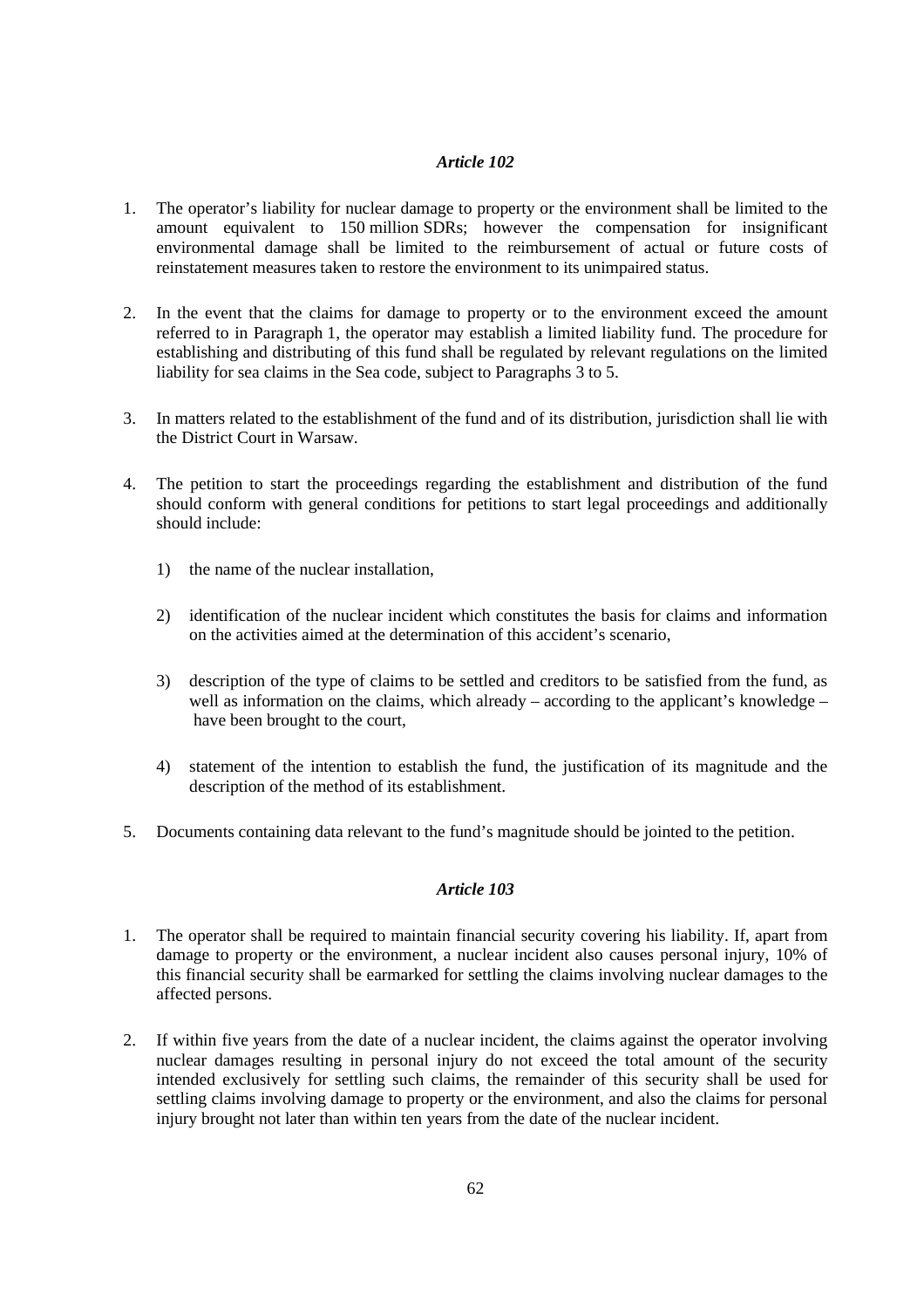- 3. The National Treasury shall guarantee the payment of compensation for nuclear damage incurred by an individual, where such amount could not be settled from the financial security referred to in Paragraphs 1 to 2.
- 4. The Minister competent for public finance matters shall establish by regulations the procedures for setting up the financial security referred to in Paragraph 1, taking into account the amount, type and conditions of such security.

- 1. Claims for nuclear damage may be filed directly against the person providing the financial security covering the operator's liability.
- 2. In the case referred to in Paragraph 1, the person providing the security may benefit from the limitation of liability and of other defences to which the operator is entitled.

### *Article 105*

- 1. Claims for compensation for nuclear damage resulting in personal injury incurred by an individual shall not be extinguished.
- 2. Claims for compensation for nuclear damage to property or to the environment shall be extinguished if an action is not brought within three years from the date on which the person suffering the damage had knowledge or should have had knowledge of the identity of the liable party. However, such rights shall be extinguished after ten years from the date of the nuclear incident.
- 3. The right to claim compensation for nuclear damage to the environment shall be vested in the minister competent for environmental matters.

- 1. Where the nuclear damage was caused by a nuclear incident that occurred within the territory of the Republic of Poland, applications instituting proceedings shall be filed with the district courts of law.
- 2. Cases related to damage claims shall be regulated by the provisions of the Code of Civil Procedure
- 3. Where the nuclear damage was caused by a nuclear incident that occurred outside the territory of the Republic of Poland, jurisdiction for applications instituting proceedings shall lie with the courts as determined by the Convention on Civil Liability for Nuclear Damage, adopted in Vienna on 21 May 1963 (O.J. of 1990 No. 63, Items 370 and 371).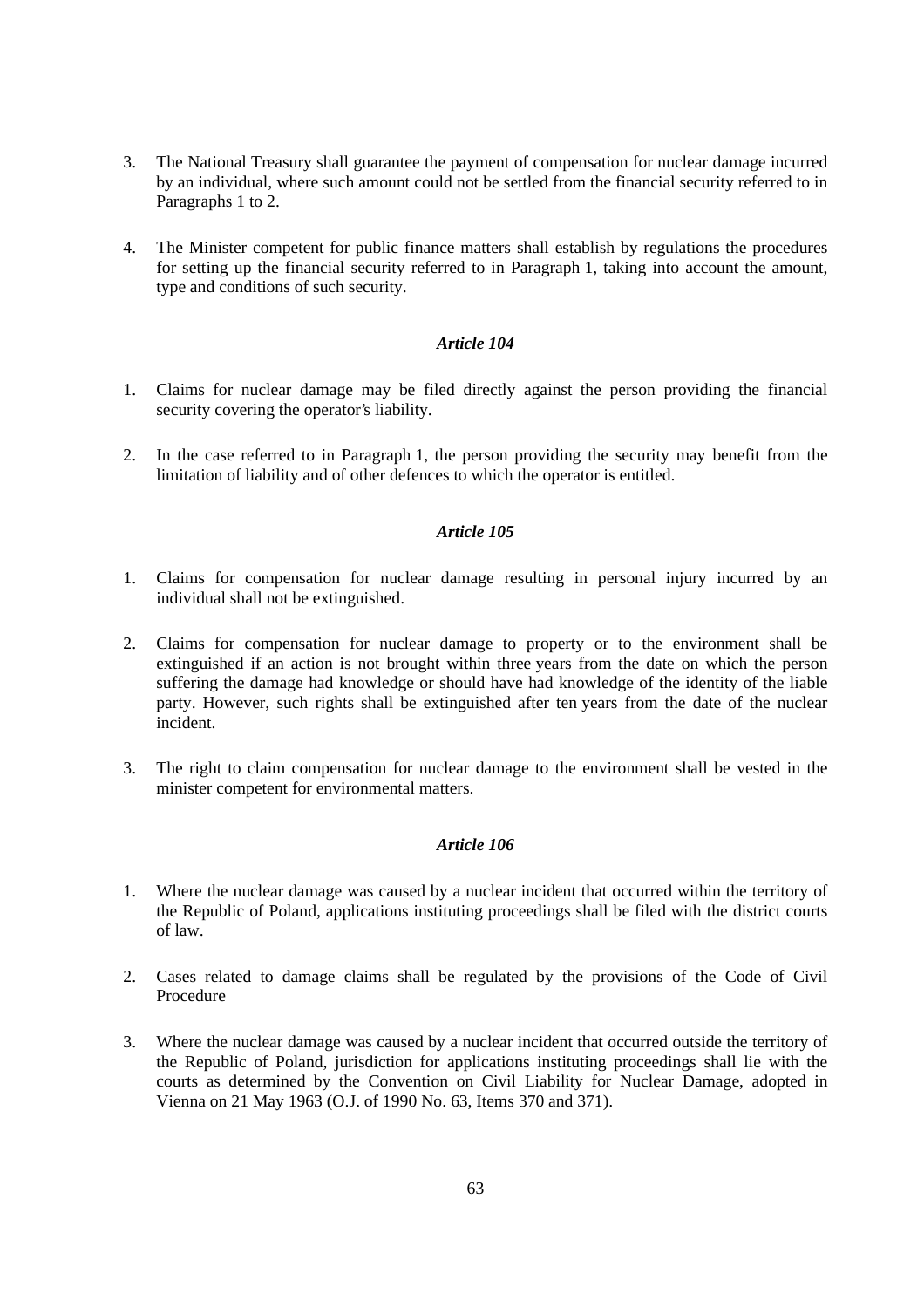- 1. On the issues not covered by this Chapter, nuclear installations shall be regulated by relevant regulations for nuclear facilities.
- 2. Claims for damages, to the extent not covered by this Chapter, shall be regulated by the provisions of the Civil Code.

### *Article 108*

The provisions of this Chapter shall not infringe upon the regulations on the payment of benefits for industrial injuries and occupational illnesses.

### **Chapter 13**

## THE PRESIDENT OF THE NATIONAL ATOMIC ENERGY AGENCY

## *Article 109*

- 1. The President of the National Atomic Energy Agency, hereinafter referred to as "the Agency's President", constitutes the central organ of the governmental administration, competent for nuclear safety and radiological protection matters to the extent specified in this Act.
- 2. The Agency's President shall be nominated and recalled by the Prime Minister.
- 3. The Agency's deputy presidents shall be nominated and recalled by the Prime Minister, upon request of the Agency's President.
- 4. Supervision over the Agency's President shall be exercised by the Prime Minister.

## *Article 110*

The scope of activities of the Agency's President shall include the co-ordination of the tasks involving national nuclear safety and radiological protection, in particular:

- 1) preparation of draft documents relating to national policies involving nuclear safety and radiological protection, taking into account the development of a nuclear power programme and both internal and external risks,
- 2) exercising regulatory control over the activities leading to actual or potential ionising radiation exposure of humans and the environment, including the issuance of licences, authorisations and other decisions as provided in this Act,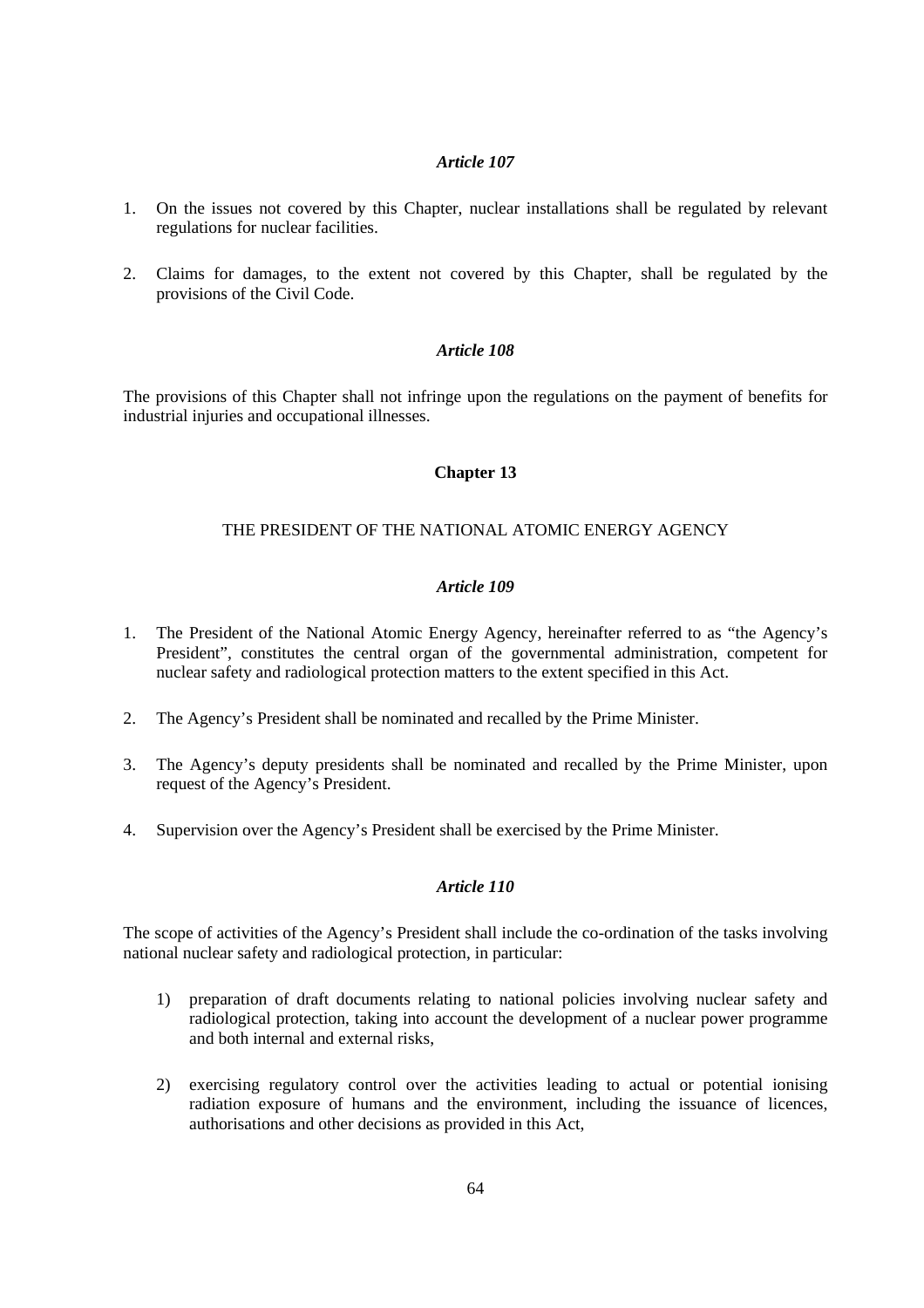- 3) publication of technical and organisational recommendations concerning nuclear safety and radiological protection,
- 4) performing the tasks concerning the assessment of the national radiological situation in normal conditions and in radiological emergency situations and the transmission of relevant information to appropriate authorities and to the general public,
- 5) performing the tasks resulting from the obligations of the Republic of Poland concerning nuclear materials accountancy, physical protection of nuclear materials and facilities, special control measures for foreign trade in nuclear materials and technologies and from other obligations resulting from international agreements on nuclear safety and radiological protection,
- 6) activities involving public communication, education and popularisation, as well as the scientific, technical and legal information concerning nuclear science and atomic issues, including the information on ionising radiation and its impact on human health and environment and on feasible measures to be activated in the event of radiological emergency,
- 7) co-operation with governmental and local administration authorities on matters involving nuclear safety and radiological protection, and in nuclear research issues,
- 8) performing tasks involving national and civil defence and the protection of classified information, resulting from separate legislation,
- 9) preparation of the opinions on proposed technical activities involving the peaceful uses of atomic energy, as may be needed by governmental and local administration authorities,
- 10) co-operation with appropriate foreign agencies and international organisations on the issues covered by this Act,
- 11) preparation of drafts of legislation and regulations on the issues covered by this Act and conducting the process of establishing their final form, according to the procedures established in the Council of Ministers working rules,
- 12) issuing opinions on the draft legislation developed by authorised bodies,
- 13) submitting to the Prime Minister annual reports on the Agency's President activities and on the assessments of the national nuclear safety and radiological protection situation.

The Prime Minister may establish by regulation the detailed range of activities for the Agency's President.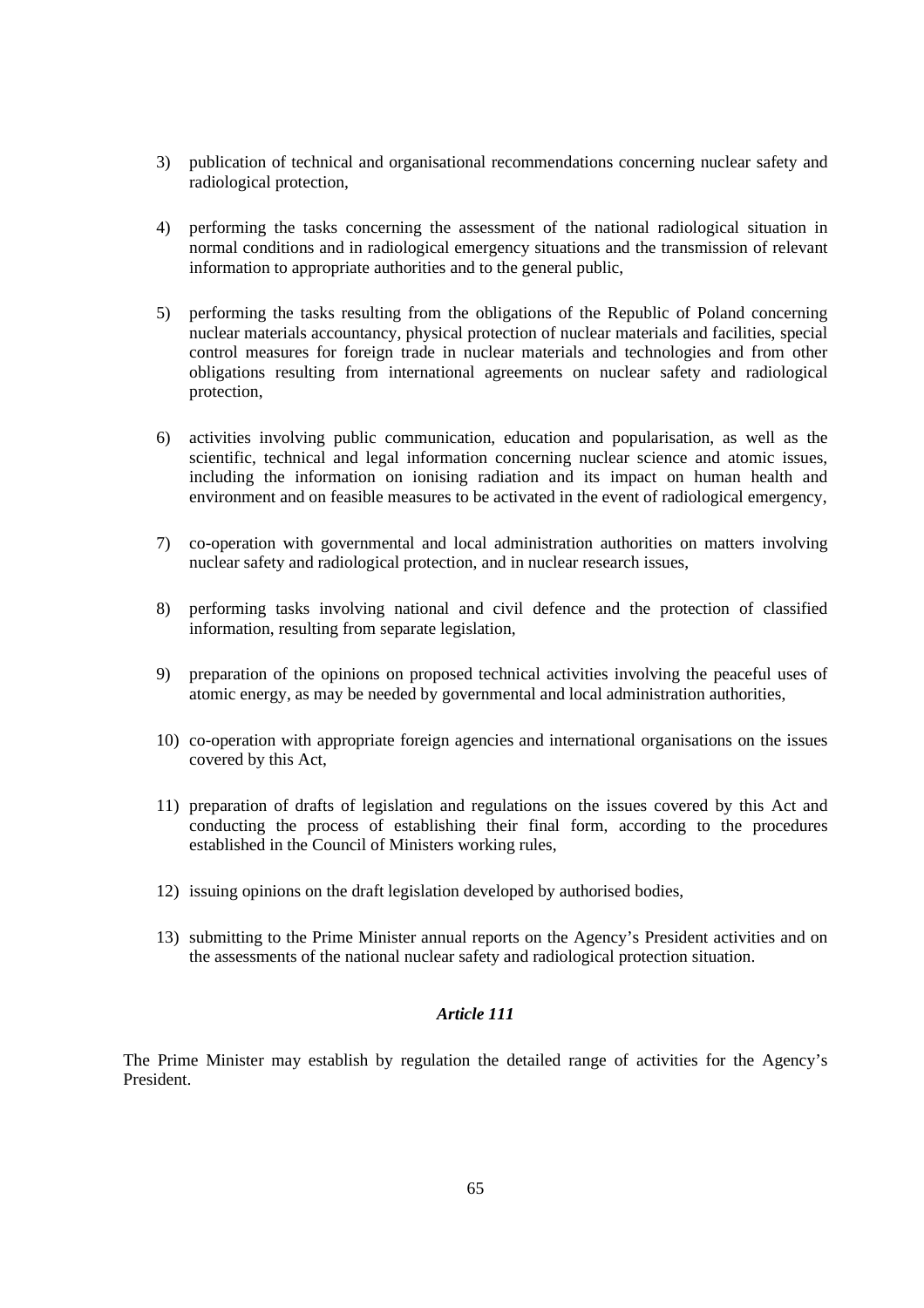- 1. The Agency's President shall execute his tasks through the National Atomic Energy Agency, hereinafter referred to as "the Agency."
- 2. The Council for Atomic Affairs of the National Atomic Energy Agency, hereinafter referred to as "the Council", shall act as the Agency's President consulting and opinion-giving body.
- 3. The Prime Minister shall establish by regulation the scope and procedures for the Council's activities, defining its working rules and the number of its members.
- 4. The Council's Chairman shall be nominated and recalled by the Prime Minister, on the request of the Agency's President.
- 5. Members of the Council shall be nominated and recalled by the Agency's President.

## *Article 113*

- 1. The Prime Minister shall invest the Agency with a statute establishing its internal organisation.
- 2. The Agency's detailed organisation, its working rules and the tasks of its organisational sub-units shall be established in organisational rules issued by the Agency's President in the form of an order.

## **Chapter 14**

## STATE-OWNED PUBLIC UTILITY "RADIOACTIVE WASTE MANAGEMENT PLANT"

## *Article 114*

- 1. The State-owned public utility named "Radioactive Waste Management Plant" located in Otwock-Swierk, hereinafter referred to as "the Plant", shall be established for conducting the activities involving radioactive waste management and spent nuclear fuel management, and – above all – ensuring permanent feasibility of radioactive waste and spent nuclear fuel disposal.
- 2. The Plant may also perform activities in the field of hazardous waste management referred to in the regulations governing waste, and other activities specified in the statute referred to in Article 121.

## *Article 115*

1. The Plant shall be invested with legal personality.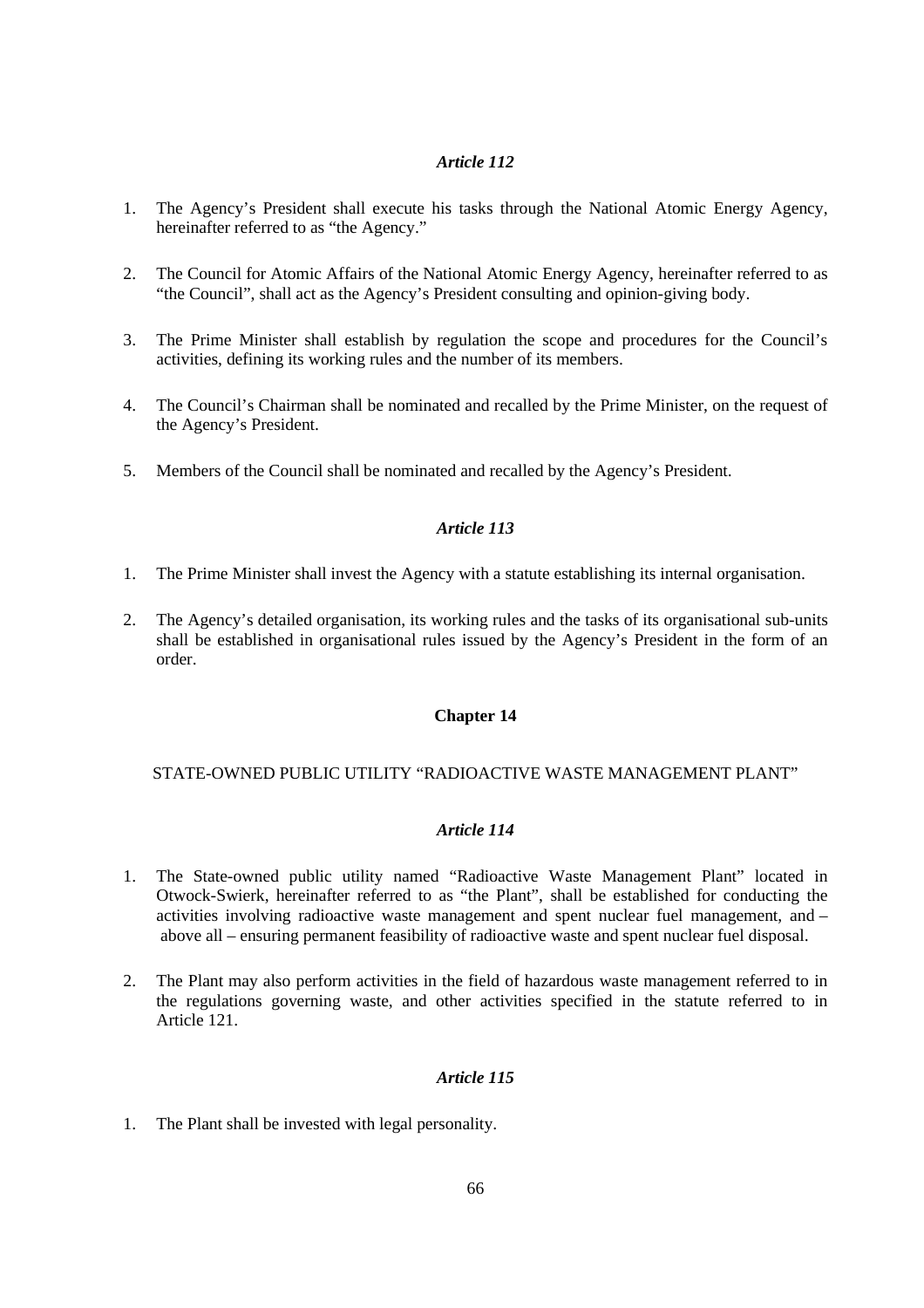2. Governmental bodies may undertake decisions concerning the Plant's activity only in the cases covered by this Act.

### *Article 116*

- 1. Supervision over the Plant and the founder's functions shall be executed by the minister competent for economic affairs.
- 2. The minister competent for economic affairs shall control the Plant's activities and submit those activities to an annual evaluation, which he shall present to the Prime Minister not later than on 30 March of the following year.
- 3. Minister competent for economic affairs may establish a commission to evaluate the Plant's administration and to prepare conclusions resulting from this evaluation.
- 4. On the basis of the commission's conclusions, the minister competent for economic affairs may oblige the Plant's director to improve the Plant's administration or to submit and implement a corrective action program. Such program shall be approved by the minister competent for economic affairs.
- 5. The Minister competent for economic affairs, upon finding that the Plant's director decision violates some law or regulation, shall order the suspension of the execution of the decision and shall oblige the Plant's director to modify or cancel this decision.
- 6. The Plant's director shall be entitled to appeal against the decisions taken by the Minister competent for economic affairs, according to the rules and procedures established in the regulations governing state-owned enterprises.

- 1. The Plant shall be managed and externally represented by the director, who shall constitute the Plant's official organ.
- 2. The Plant's director shall be nominated and recalled by the Minister competent for economic affairs.
- 3. The director may nominate and recall the Plant's deputy directors and its agents, who shall act independently within their scope of competence.
- 4. Agents shall be granted their power of attorney in written form, otherwise it shall be considered null and void.
- 5. Power of attorney granting and revocation shall be entered into the register of state-owned enterprises, with the exception of powers of attorney for the performance of specific activities and for powers of attorney in legal proceedings.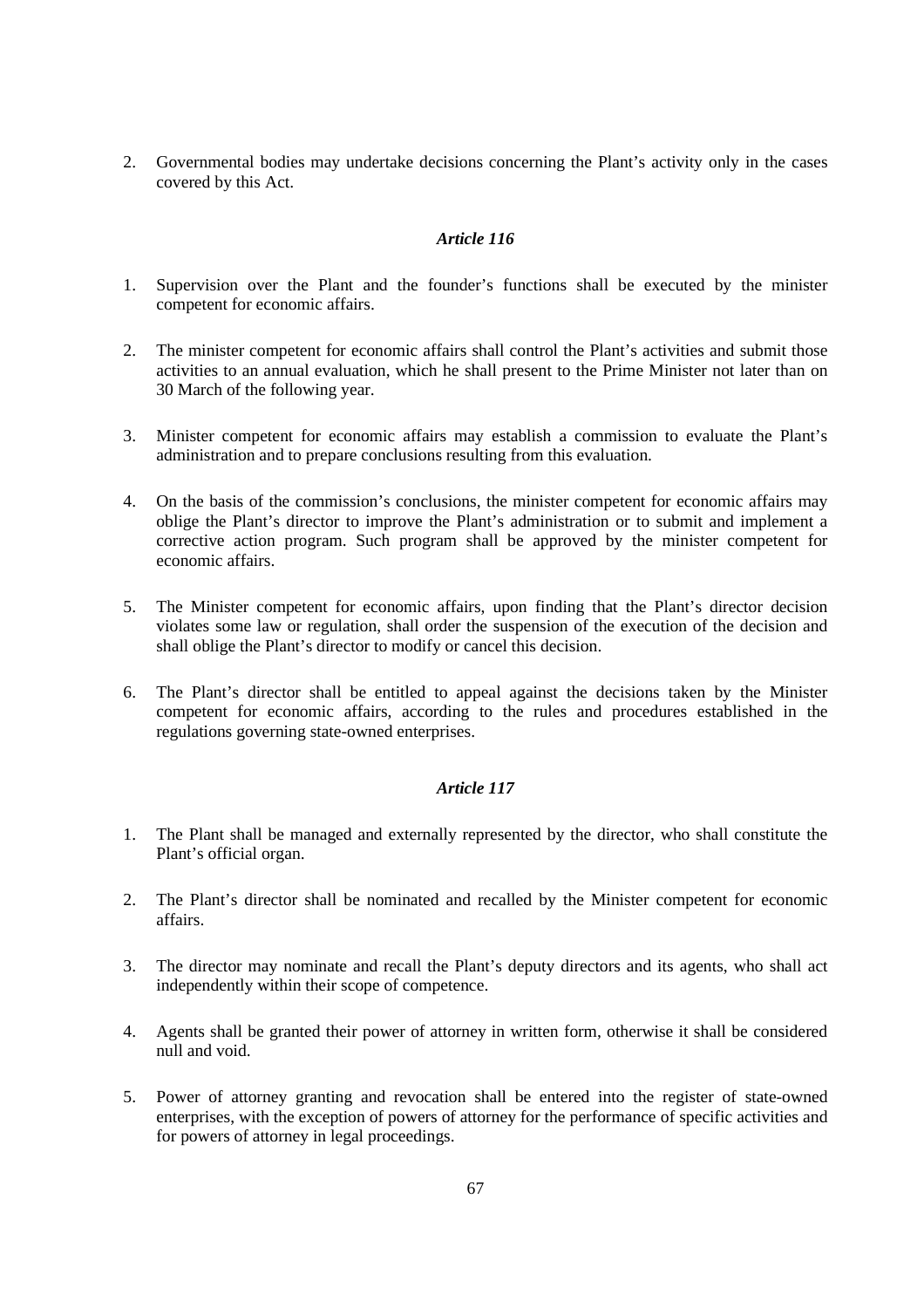6. Employee self-governing bodies shall not be active in the Plant.

## *Article 118*

- 1. In business transactions the Plant shall act in its own name and on its own account.
- 2. The Plant shall collect payments for performed activities.
- 3. The sale and management of tangible fixed assets or of organised parts of the property shall be regulated by the regulations for state-owned enterprises.
- 4. Tangible fixed assets shall not be used for settlement of the Plant's monetary obligations.

## *Article 119*

- 1. The Plant shall receive from the national budget an allocated subsidy for radioactive waste management and spent nuclear fuel management.
- 2. The amount of this subsidy shall be established in budgetary legislation, upon request of the Minister competent for economic affairs.
- 3. The Plant's director shall submit to the Minister competent for economic affairs the accounting for the disposal of the subsidy, according to the regulations based on Article 120(2).

## *Article 120*

- 1. The Plant's finances shall be managed according to the rules for finance management in stateowned enterprises, except as otherwise provided in this Act.
- 2. The Council of Ministers shall establish by regulations accountability procedures for the subsidy referred to in Article 119(1), including the type of documentation and the data required for such accounting procedures, the method for fixing the payments referred to in Article 118(2), together with the factors which should be taken into account while fixing the payments, the procedures and timing for issuing public announcements on such payments and detailed rules for the Plant's finances management, including financial reports and rules for choosing the experts for performing audits and the competent authority for final approval of the Plant's annual financial reports, procedures for disposal of property, financing of salaries and investments, and also the procedures for decision making on financial issues.

## *Article 121*

1. The Plant's detailed tasks, organisational scheme, procedures for creating outer branch offices and their powers, internal control system and operating rules shall be established in the Plant's statute; additional tasks shall be specified taking into account the necessity for ensuring the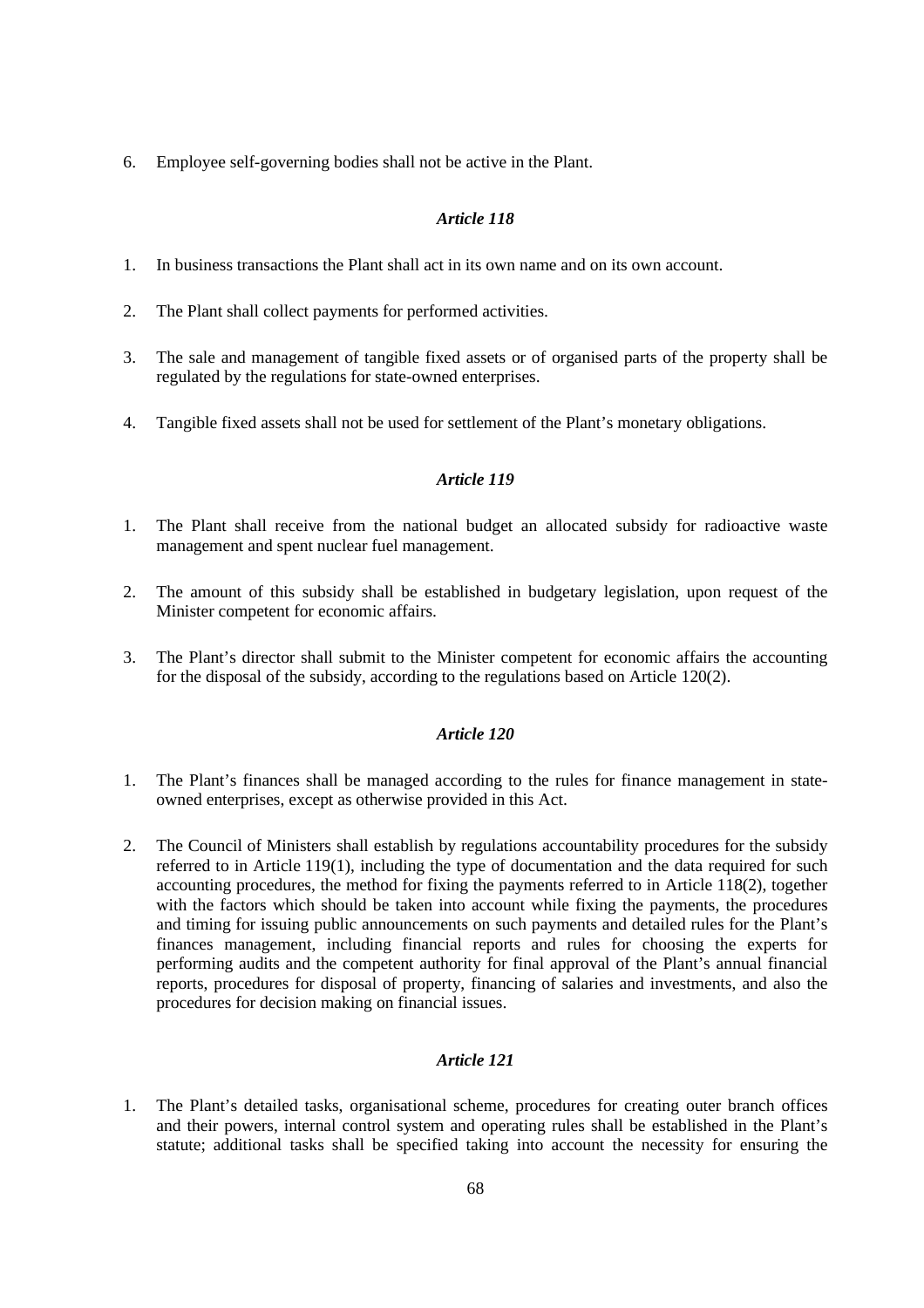implementation of the tasks for which the Plant has been created, the division of the Plant into the task and service departments, the scope of issues which shall not be delegated to outer branch offices.

- 2. The statute may provide for the establishment of advisory and opinion-making bodies for the Plant's director.
- 3. The Plant shall receive its statute in the form of a regulation issued by the Minister competent for economic affairs.

## *Article 122*

The provisions of the Act of Parliament of 30 August 1996 on the Commercialisation and Privatisation of State-Owned Enterprises (O.J. No. 118, Item 561 and No. 156, Item 775; of 1997 No. 32, Item 184, No. 98, Item 603, No. 106, Item 673, No. 121, Item 770, No. 137, Item 926 and No. 141, Item 945; of 1998 No. 106, Item 668; of 1999 No. 40, Item 400 and No. 101, Item 1178; of 2000 No. 15, Item 180, No. 26, Item 306, No. 31, Item 383, No. 60, Item 703, No. 84 Item 948 and No. 122, Item 1315) shall not be applicable to the Plant.

### **Chapter 15**

## PENAL REGULATIONS

- 1. A fine of an amount not exceeding five times the average monthly pay in the national economy, calculated for three quarters of the year prior to the occurrence of the violation and published by the President of the Central Statistical Office on the basis of the Act of Parliament of 26 July 1991 on Personal Income Tax (O.J. of 2000, No. 14 Item 176, No. 22 Item 270, No. 60 Item 703, No. 70 Item 816, No. 104, Item 1104, No. 117, Item 1228 and No. 122, Item 1324), shall be imposed on the head of the organisational entity, who:
	- 1) without the required licence, or in violation of the conditions attached to such a licence, engages in the activities referred to in Article 4(1), Subparagraphs 2 to 8, or in the import or export referred to in Article 62(1), or employs workers who do not possess the qualifications or skills established in this Act,
	- 2) bearing the responsibility for nuclear safety and radiological protection, allows the exposure of a worker or some other individual in violation of the provisions in Article 14(1) concerning the provisions of Article 25(1), and of Article 19(1) and Article 20, Paragraphs 1 to 3,
	- 3) does not fulfil his responsibilities concerning nuclear safety and radiological protection in work involving nuclear materials, ionising radiation sources, radioactive waste and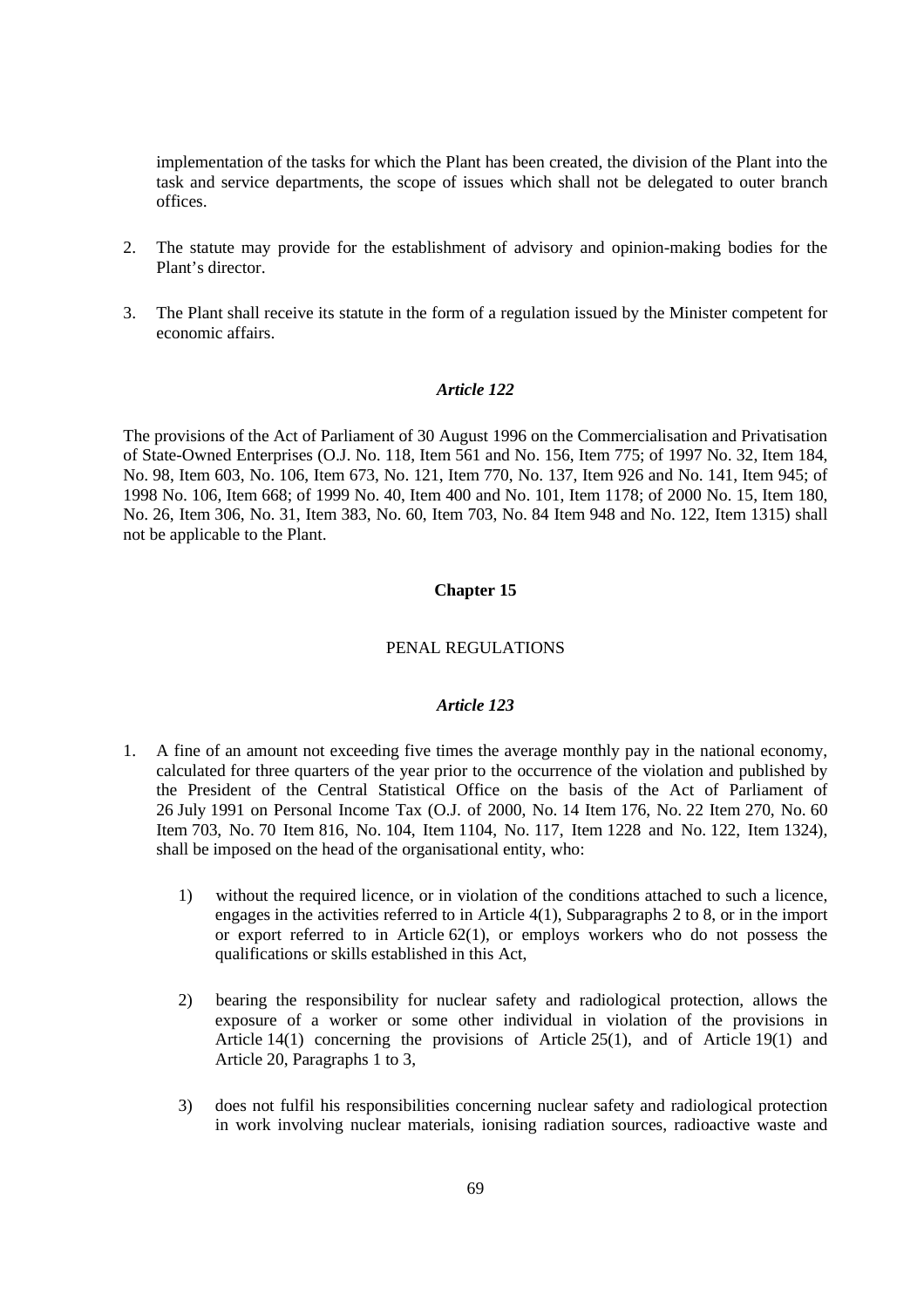spent nuclear fuel and during the preparation of those materials for transport and disposal,

- 4) loses or leaves without proper protection nuclear material, ionising radiation source, radioactive waste or spent nuclear fuel consigned to his care,
- 5) does not fulfil the requirements concerning dosimetric control or the inventory of nuclear materials, ionising radioactive sources, radioactive waste and spent nuclear fuel,
- 6) prevents or impedes the conduct of regulatory inspection concerning nuclear safety or radiological protection, or refuses to give information or gives false information or conceals the truth in matters concerning nuclear safety and radiological protection.
- 2. A fine of an amount not twice the average monthly pay in the national economy, calculated for the year prior to the occurrence of the violation and published by the President of Central Statistical Office basing on the act referred to in Paragraph 1, shall be imposed on the nuclear facility employee, who does not notify his supervisor or the regulatory body of the event or condition which may cause a threat to nuclear safety or radiological protection.

## *Article 124*

- 1. Financial penalties referred to in Article 123, in the form of an administrative decision, shall be imposed by:
	- 1) the Chief Nuclear Regulatory Inspector in the cases when the Agency's President issues the licence for, or receives the notification of, the practice,
	- 2) the regional sanitary inspector or military inspector in the cases when the licence is issued by those bodies.
- 2. Decisions referred to in Paragraph 1 shall be executed immediately.

## *Article 125*

- 1. Fines shall not be imposed after a lapse of five years since the perpetration of the offence.
- 2. Fines shall not be collected after a lapse of five years since the time of the final decision to impose the fine.

## *Article 126*

1. Penalties imposed on the basis of Article 123, together with the default interest, shall be collected according to the procedure established in the regulations on the administrative execution proceedings.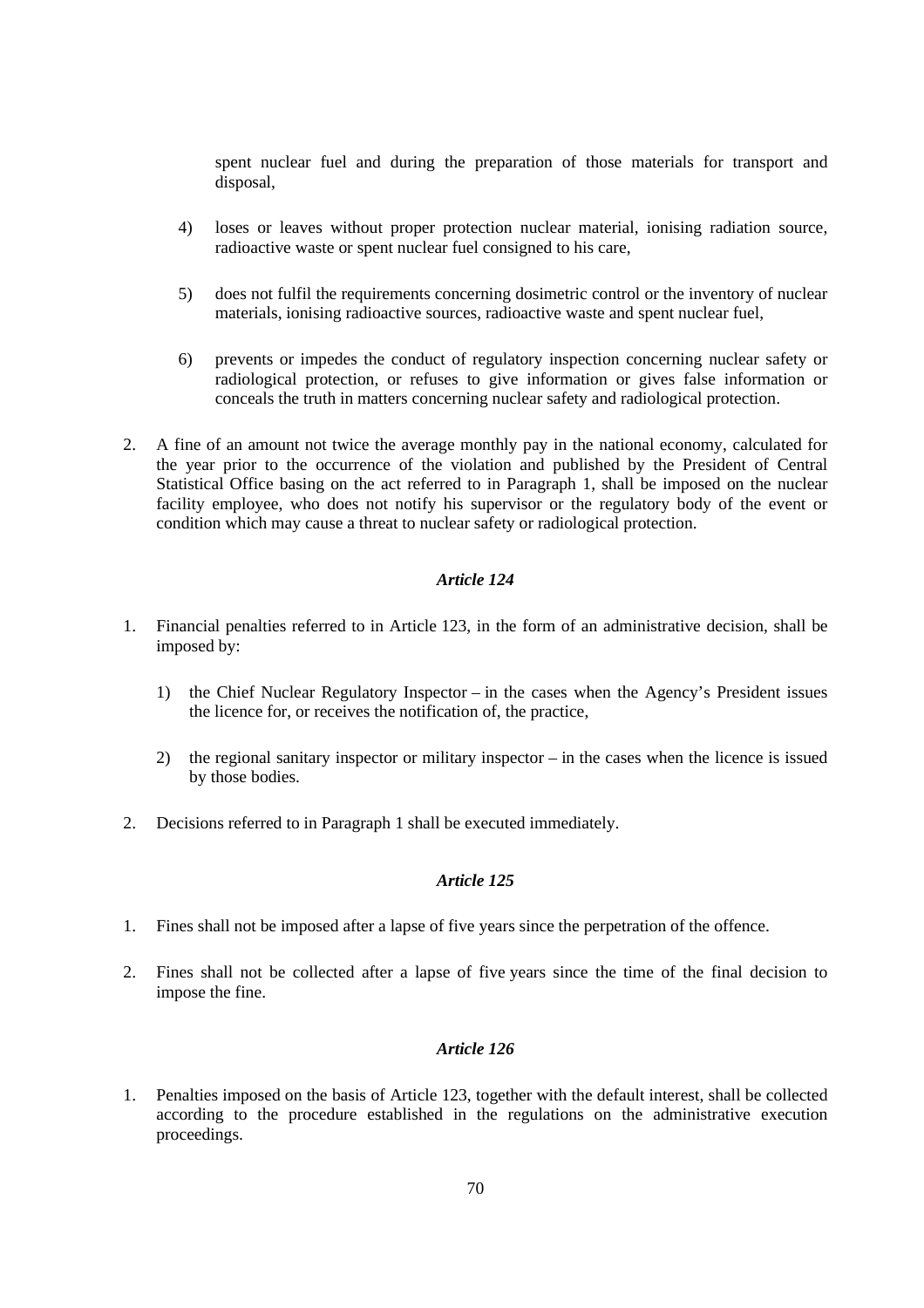2. Revenue obtained from fines shall constitute income for the national budget.

### *Article 127*

Persons who do not respect the:

- 1) order for temporary relocation,
- 2) order on sheltering indoors,
- 3) ban on cattle grazing on contaminated area or the ban on feeding contaminated feeding stuffs to domestic animals,

– shall be subject to imposition of a fine or arrest.

## **Chapter 16**

## TRANSITIONAL, ADAPTIVE AND FINAL PROVISIONS

## *Article 128*

The property of the "Experimental Plant for Radioactive Waste Management", legally and organisationally dissociated from the property of the research and development entity named "Atomic Energy Institute" located in Otwock-Swierk, shall become the property of the Plant referred to in Article 114(1).

## *Article 129*

The minister competent for economic affairs, by arrangement with the minister competent for public finance matters, may endow the Plant with property other than that referred to in Article 128.

### **Article 130**

Until the appointment of the Plant's director, the Plant shall be directed by a temporary director, appointed by the minister competent for economic affairs for a period not longer than six months.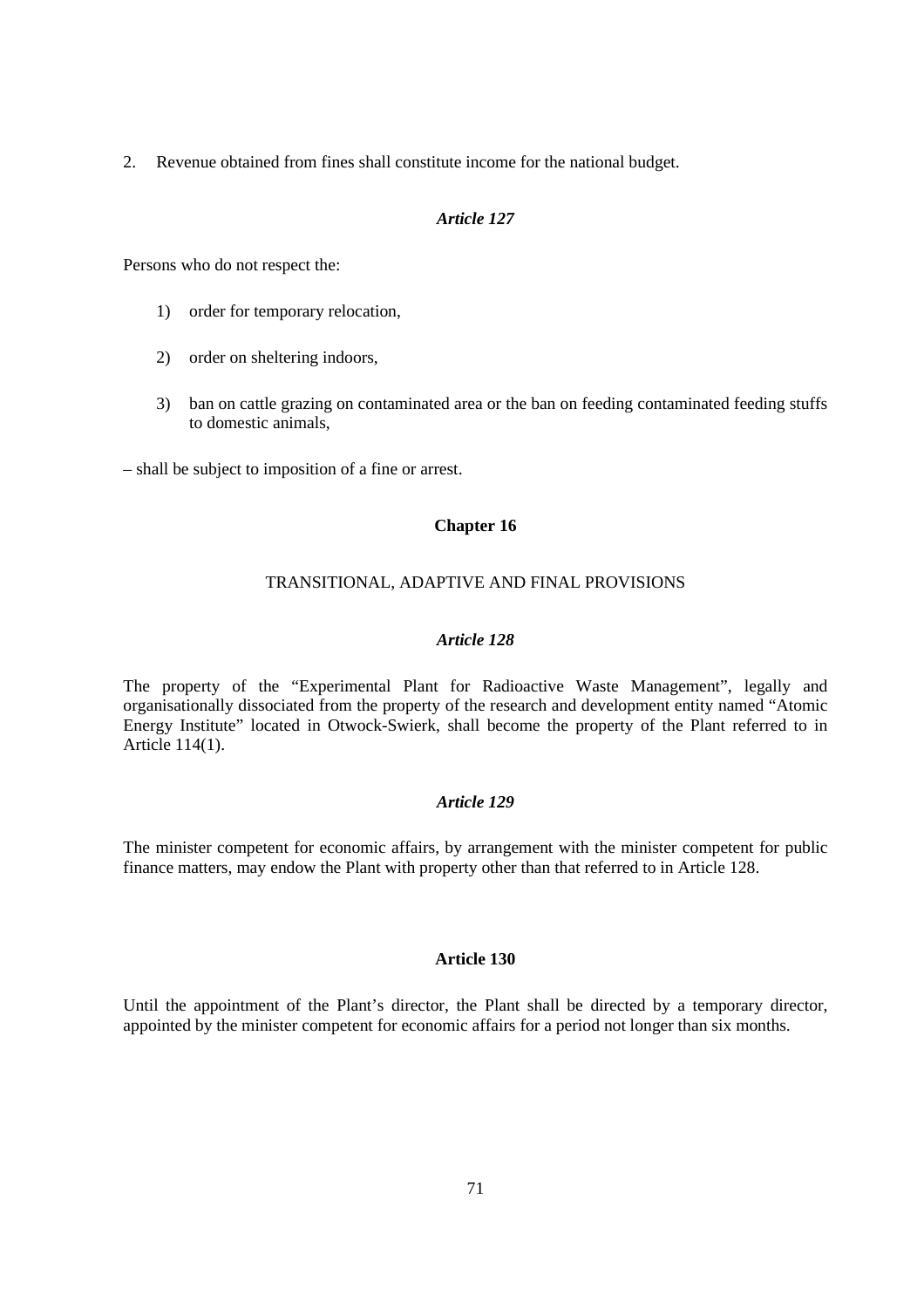Employees of the Experimental Plant for Radioactive Waste Management of the Atomic Energy Institute shall become the employees of the Plant in accordance with Article 23 (Mod. 1) of the Labour Code.

### **Article 132**

The Minister of Defence with regard to the organisational entities under his authority, and the minister competent for internal affairs with regards to the General Police, National Fire Service, National Border Guard and other subordinated organisational units, after consulting the Agency's President, shall establish implementation procedures for this Act by regulations.

### **Article 133**

- 1. The Chief Nuclear Regulatory Inspector and regulatory inspectors who have been appointed or authorised before the date of entry into force of this Act, shall become respectively the Chief Nuclear Regulatory Inspector and regulatory inspectors within the meaning of this Act.
- 2. Licences issued according to the act referred to in Article 138 shall be valid for the time established in the licence.
- 3. Authorisations obtained according to the provisions of Article 33(3)(1) and 33(4) of the Act referred to in Article 138, shall be valid for the time established in the authorisation.
- 4. Licences concerning radioactive substances purchase and use, issued according to the regulations valid before the act referred to in Article 138 entered into force, and in particular those issued according to the:
	- 1) Council of Ministers Regulation of 18 June 1968 on Safety and Hygiene in Work Involving Ionising Radiation Applications (Official Journal No. 20, Item122);
	- 2) Council of Ministers Resolution No. 266/64 of 29 August 1964 on Radioactive Substances Use;
	- 3) Regulation No. 23/70 of 21 July 1970 by the Government Plenipotentiary for Nuclear Energy Uses on Radioactive Materials Purchase and Applications

– shall be valid until their replacement by licences issued according to the provisions of this Act, but not longer than for 24 months as from the date of its entry into force.

5. The National Radioactive Waste Repository in Rózan, established according to the regulations based on the provisions of the act referred to in Article 138, shall be recognised as the National Radioactive Repository Facility within the meaning of this Act.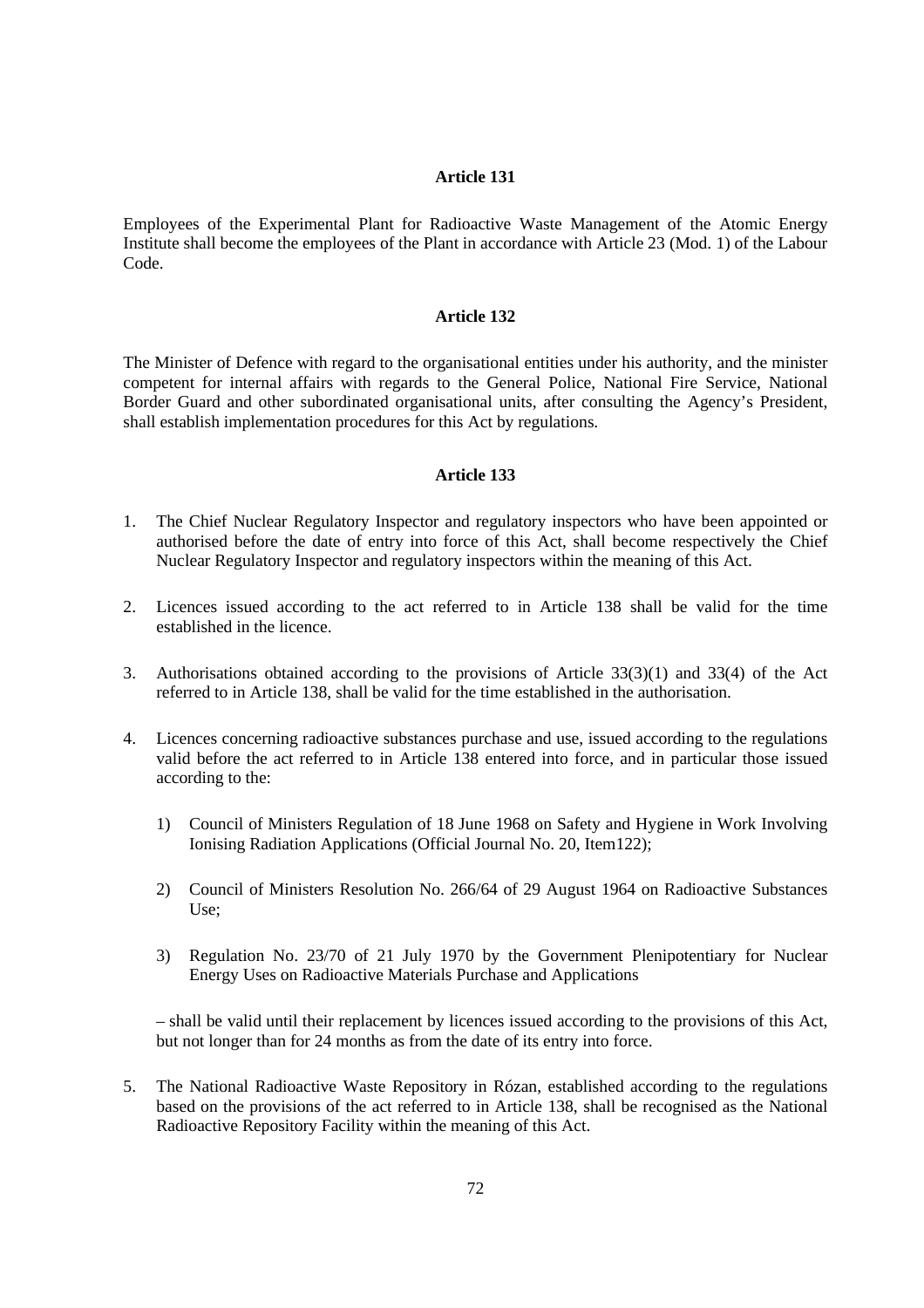6. Proceedings which have been started before the date of this Act entry into force shall be continued and concluded in accordance with previous regulations.

### **Article 134**

In the Regulation by the President of Republic of Poland of 24 October 1934 – Bankruptcy Law (O.J. of 1991: No. 118, Item 512; of 1994 No. 1, Item 1; of 1995 No. 85, Item 426; of 1996 No. 6, Item 43, No. 43, Item 189, No. 106, Item 496, No. 149, Item 703; of 1997 No. 28, Item 153, No. 54, Item 349, No. 117, Item 751, No. 121, Item 770, No. 140, Item 940; of 1998 No. 117, Item 756 and of 2000 No. 26, Item 306, No. 84, Item 948, No. 94, Item 1037 and No. 114, Item 1193) the word "and" in Article 3, Paragraph 2, subsequent to the words "*Porty Lotnicze* (Airports)" shall be replaced by a comma, and after the words "*Poczta Polska* (Polish Post Office)" the following words shall be added: "and state-owned utility – Radioactive Waste Management Plant."

#### **Article 135**

In the Act of Parliament of 25 September 1981 on State-Owned Enterprises (O.J. of 1991: No. 18, Item 80, No. 75, Item 329, No. 101, Item 444, No. 107, Item 464; of 1993: No. 18, Item 82, No. 60, Item 280; of 1994: No. 1, Item 3, No. 80, Item 368, No. 113, Item 547; of 1995: No. 1, Item 2, No. 95, Item 474, No. 154, Item 791; of 1996: No. 90, Item 405, No. 106, Item 496, No. 118, Item 561, No. 156, Item 775; of 1997: No. 43, Item 272, No. 106, Item 675, No. 121, Item 769 and 770 and No. 123, Item 777; of 2000 No.26, Item 306 and No. 84, Item 848), in Article 4(2) the following Paragraph 3 shall be added: "3) state-owned utility 'Radioactive Waste Management Plant'."

#### **Article 136**

The Act of Parliament of 4 September 1997 on the Governmental Administration Divisions (O.J. of 1999 No. 82, Item 928 and of 2000 No. 12, Item 136, No. 43, Item 489, No. 48, Item 550, No. 62, Item 718, No. 70, Item 816 and No. 73, Item 852, No. 109, Item 1158 and No. 122, Items 1314 and 1321) is hereby amended as follows:

- 1) in Article 9(3) the words "National Atomic Energy Agency" shall be deleted,
- 2) in Article 33a, after Paragraph 3, the following Paragraph 3a shall be inserted: "the National Atomic Energy Agency."

#### **Article 137**

Implementing regulations, issued on the basis of the Act referred to in Article 138, shall be valid until the time of entry into force of the implementing regulations based on legal authorisations under the terms of this Act, within the scope consistent with the provisions of this Act, but not longer than for 12 months from the date of entry into force of this Act.